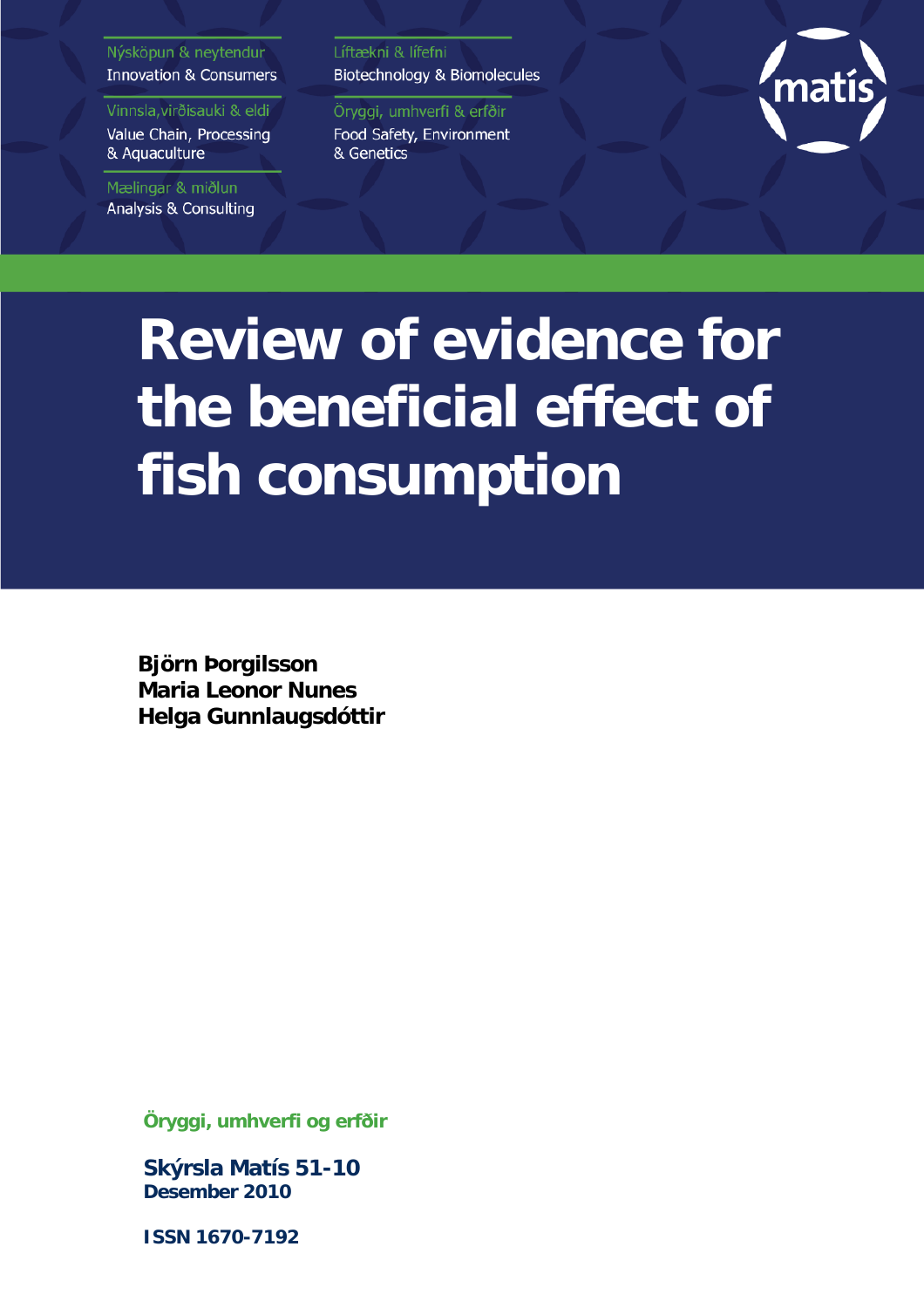# **Skýrsluágrip Matís ohf**<br>Icelandic Food and Biotech R&D



# **Report summary**

| Titill / Title            |                                                                                                                                                                                                                                                                                                                                                                                                                                                                                                                                                                                                                                                                                                                                                                                                                                                                                                      |                              | Review of evidence for the beneficial effect of fish                                                                                                                                                                                                                                                                                                                                                                                                  |  |  |
|---------------------------|------------------------------------------------------------------------------------------------------------------------------------------------------------------------------------------------------------------------------------------------------------------------------------------------------------------------------------------------------------------------------------------------------------------------------------------------------------------------------------------------------------------------------------------------------------------------------------------------------------------------------------------------------------------------------------------------------------------------------------------------------------------------------------------------------------------------------------------------------------------------------------------------------|------------------------------|-------------------------------------------------------------------------------------------------------------------------------------------------------------------------------------------------------------------------------------------------------------------------------------------------------------------------------------------------------------------------------------------------------------------------------------------------------|--|--|
|                           | consumption / Yfirlitsgrein um jákvæð áhrif fiskneyslu                                                                                                                                                                                                                                                                                                                                                                                                                                                                                                                                                                                                                                                                                                                                                                                                                                               |                              |                                                                                                                                                                                                                                                                                                                                                                                                                                                       |  |  |
| Höfundar / Authors        | Björn Þorgilsson, Maria Leonor Nunes, Helga Gunnlaugsdóttir                                                                                                                                                                                                                                                                                                                                                                                                                                                                                                                                                                                                                                                                                                                                                                                                                                          |                              |                                                                                                                                                                                                                                                                                                                                                                                                                                                       |  |  |
| Skýrsla / Report no.      | $51 - 10$                                                                                                                                                                                                                                                                                                                                                                                                                                                                                                                                                                                                                                                                                                                                                                                                                                                                                            | Útgáfudagur / Date:          | Desember 2010                                                                                                                                                                                                                                                                                                                                                                                                                                         |  |  |
| Verknr. / project no.     | 1681                                                                                                                                                                                                                                                                                                                                                                                                                                                                                                                                                                                                                                                                                                                                                                                                                                                                                                 | Skýrsla lokuð til 01.01.2012 |                                                                                                                                                                                                                                                                                                                                                                                                                                                       |  |  |
| Styrktaraðilar / funding: | ESB og Matís                                                                                                                                                                                                                                                                                                                                                                                                                                                                                                                                                                                                                                                                                                                                                                                                                                                                                         |                              |                                                                                                                                                                                                                                                                                                                                                                                                                                                       |  |  |
| Ágrip á íslensku:         | Þessi skýrsla inniheldur yfirlit yfir helstu innihaldsefni í fiski sem talin eru<br>hafa jákvæð áhrif á heilsu manna. Fjöldi heilsuþátta sem tengdir hafa<br>verið við jákvæð áhrif fiskneyslu voru skoðaðir og metnir. Mesta áherslan<br>var lögð á að skoða og meta innihaldsefni í fiski sem eru til staðar í<br>hlutfallslega háum styrk og því líkleg til að hafa áhrif á heilsu s.s. langar<br>fjölómettaðar omega-3 fitusýrur, selen og D vítamín. Lögð var áhersla á<br>að fara yfir og meta upplýsingar um jákvæð áhrif innihaldsefna í fiski á<br>heilsu manna í nýlegum samantektarrannsóknum (en. meta-analysis),<br>yfirlitsgreinum og álitsgreinum sérfræðinga. Skýrslan var liður í<br>Evrópuverkefninu QALIBRA eða "Quality of Life - Integarted Benefit and<br>Risk Analysis. Webbased tool for assessing food safety and health<br>benefits" eða QALIBRA - Heilsuvogin á íslensku. |                              |                                                                                                                                                                                                                                                                                                                                                                                                                                                       |  |  |
| Lykilorð á íslensku:      | Yfirlitsgrein, jákvæð innihaldsefni, fiskur, fiskneysla, heilsuþættir                                                                                                                                                                                                                                                                                                                                                                                                                                                                                                                                                                                                                                                                                                                                                                                                                                |                              |                                                                                                                                                                                                                                                                                                                                                                                                                                                       |  |  |
| Summary in English:       | The aim of this review is to facilitate policy makers, nutritionists and<br>other interested parties of Western societies in judging claims regarding<br>the health benefits of fish consumption.<br>associated with health benefits of fish consumption. A variety of human<br>constituents in fish that are present at relatively high levels in fish and<br>thus are likely to influence human health. These include omega-3 fatty<br>acids (omega-3 FAs), selenium, and vitamin D. The scope of this review is<br>existing information about human benefits of fish consumption from<br>of the work performed in the EU 6th Framework project "QALIBRA -<br>assessing food safety and health benefits".                                                                                                                                                                                          |                              | This review focuses on the main constituents in fish that have been<br>health endpoints that may be positively influenced by fish constituents<br>are considered and evaluated. Most attention is given to the<br>broad rather than detailed concentrating on collation and evaluation of<br>meta-analysis studies, reviews and expert opinions. This report was part<br>Quality of life - integrated benefit and risk analysis. Web - based tool for |  |  |
| English keywords:         | Review, health benefits, fish, fish consumption, health endpoints                                                                                                                                                                                                                                                                                                                                                                                                                                                                                                                                                                                                                                                                                                                                                                                                                                    |                              |                                                                                                                                                                                                                                                                                                                                                                                                                                                       |  |  |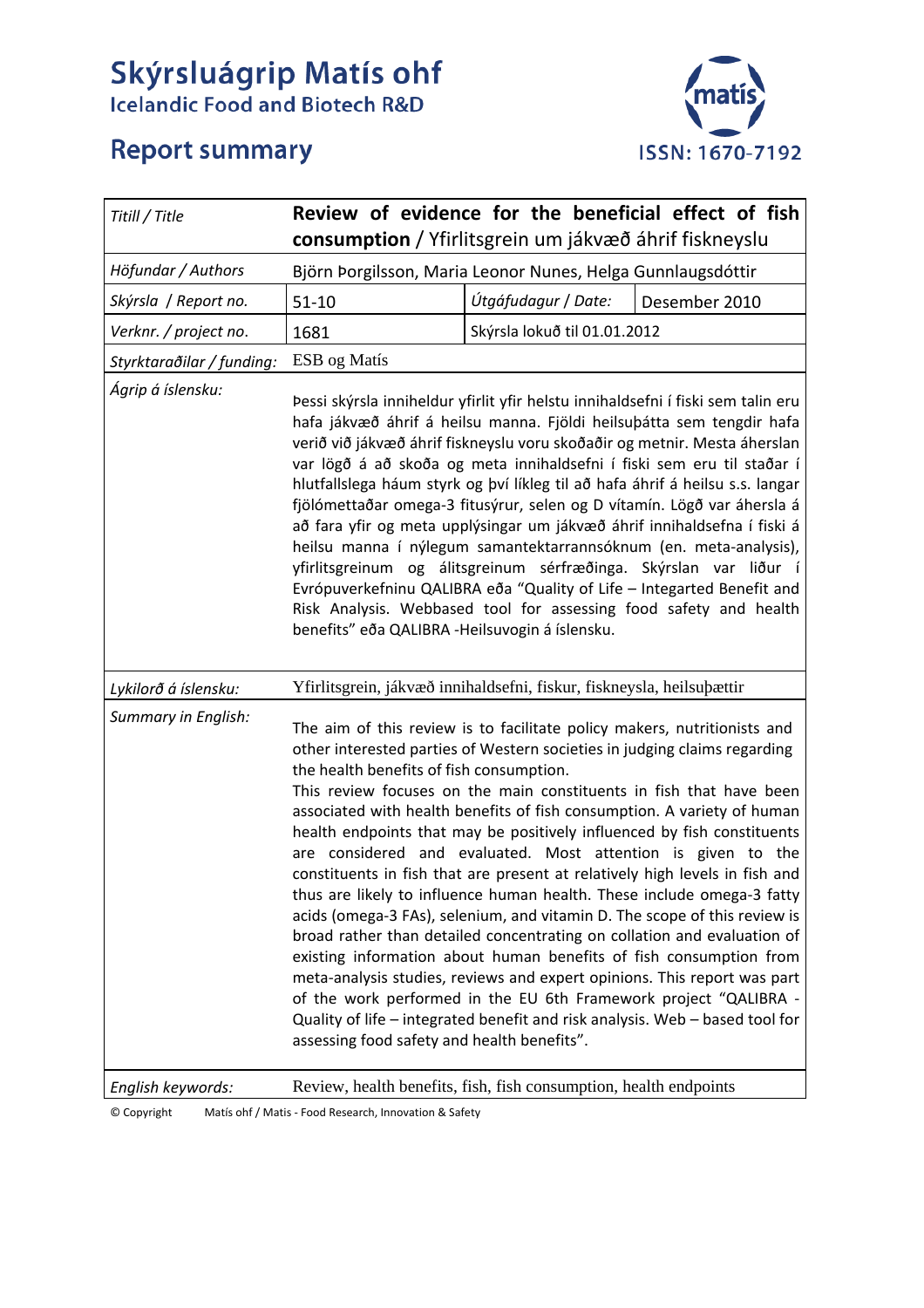



# **Quality of Life – Integrated Benefit and Risk Analysis. Web-based tool for assessing food safety and health benefit (N° 022957)**

**May 2008**

# Deliverable 30

**Scientific paper on case study 1 on seafood** Bjorn Thorgilsson, Maria Leonor Nunes, Helga Gunnlaugsdóttir Lead participant: Matis

# Specific Targeted Research Project

Thematic Priority 5: Food Quality & Safety Due date of deliverable: 31.12. 2009 Actual submission date: 21.05. 2010 Start date of project: 01.04. 2006 Duration: 2006 - 2009

| Project co-funded by the European Commission within the Sixth Framework Programme |                                                                                       |  |  |  |  |
|-----------------------------------------------------------------------------------|---------------------------------------------------------------------------------------|--|--|--|--|
| <b>Dissemination Level</b>                                                        |                                                                                       |  |  |  |  |
| PU                                                                                | Public                                                                                |  |  |  |  |
| <b>PP</b>                                                                         | Restricted to other programme participants (including the Commission Services)        |  |  |  |  |
| <b>RE</b>                                                                         | Restricted to a group specified by the consortium (including the Commission Services) |  |  |  |  |
| CO                                                                                | Confidential, only for members of the consortium (including the Commission Services)  |  |  |  |  |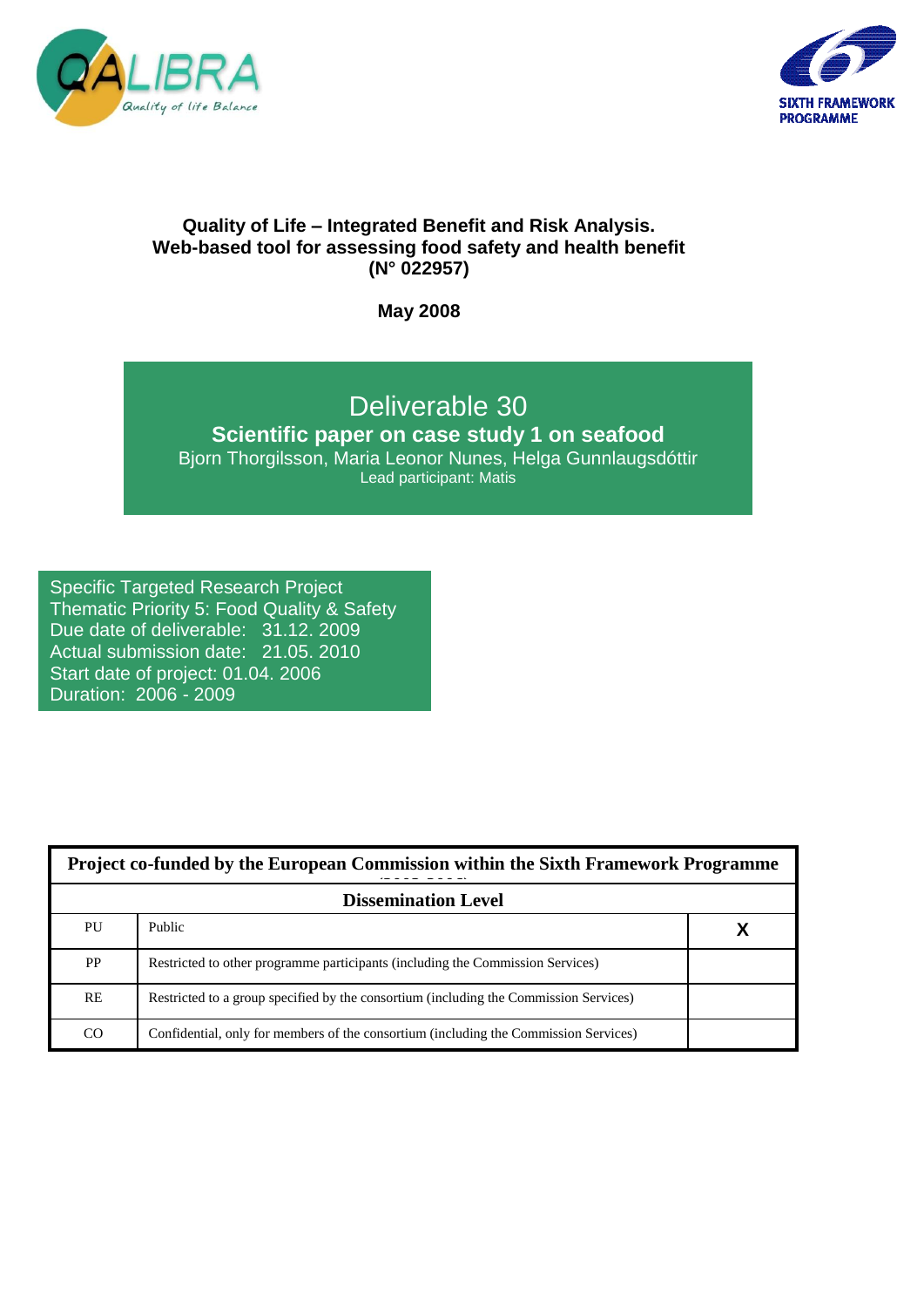# **Review of evidence for the beneficial effect of fish consumption**

*Björn Thorgilsson<sup>1</sup> , Maria Leonor Nunes<sup>2</sup> , Helga Gunnlaugsdóttir1\**

*1 Matís ohf. / Icelandic Food and Biotech R&D 2. National Research Institute for Agriculture and Fishery (IPIMAR), Portugal*

\*corresponding author

#### **Abstract**

The aim of this review is to facilitate policy makers, nutritionists and other interested parties of Western societies in judging claims regarding the health benefits of fish consumption.

This review focuses on the main constituents in fish that have been associated with health benefits of fish consumption. A variety of human health endpoints that may be positively influenced by fish constituents are considered and evaluated. Most attention is given to the constituents in fish that are present at relatively high levels in fish and thus are likely to influence human health. These include omega-3 fatty acids (omega-3 FAs), selenium, and vitamin D. The scope of this review is broad rather than detailed concentrating on collation and evaluation of existing information about human benefits of fish consumption from meta-analysis studies, reviews and expert opinions. The evidence reviewed suggests that wild fish is a fairly unstable source of omega-3 fatty acids and other essential nutrients. Regular consumption of fish may, however, contribute to fewer incidences of nutritional deficiencies as well as decrease risk of several human health endpoints such as death from cardiovascular disease and stroke and onset of dementia (omega-3 FAs). In addition, some results indicate that selenium and vitamin D due to fish consumption or fortification decrease risk of colon, lung and prostate cancers. Vitamin D has also been associated with decreased risk of certain autoimmune diseases and decreased risk of falls and bone fractures in the elderly.

In addition to beneficial fish constituents, fish may also contain contaminants and other undesirable substances that potnetiallycounteract some important benefits of fish consumption. The fact that fish is neither homogenous in terms of beneficial constituents nor contaminant content, complicates advices on fish consumption. Factors such as the type of fish, season, reproductive stage and age affect the amount of nutrients and contaminants within a single species as well as between species. Therefore the exposure to these substances in human diet due to fish consumption varies considerably over time. Food policy makers need to take this variability into account before deciding whether or not measures need to be taken regarding advice to the public concerning fish consumption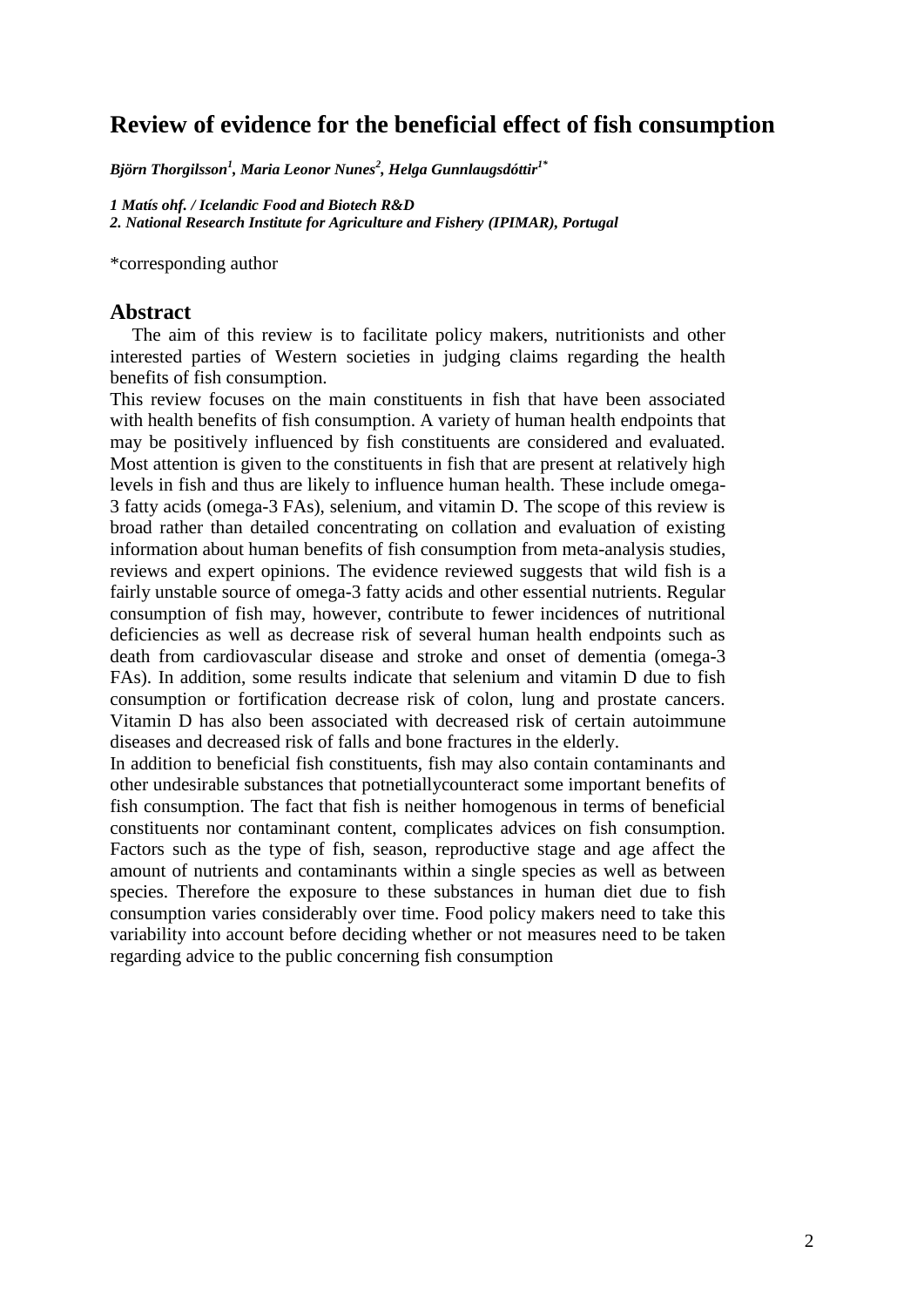## **Introduction**

Food contains a wide range of desired substances e.g. nutrients, additives, dietary fibre as well as undesired substances e.g. environmental contaminants (heavy metals, endocrine disrupters like PCBs, and dioxins), pesticide residues, mycotoxins or excess amounts of otherwise desired components including nutrients. Food can also contain pathogenic bacteria, viruses and parasites. Decision-makers and consumers must weigh these potential risks and benefits when making regulatory decisions and dietary choices.

Governmental food policy aims at improving public health through food and supplements. This includes both regulations on food safety, food fortification and food consumption and supplement intake recommendations for the public. In this way food policy makers can direct people´s eating habits through advices or by enforcing certain supplements to be added to particular food items. Various foods and food supplements are claimed to have a wide variety of health benefits. It is therefore vital that food policy makers are provided with as good evidence as possible regarding these claims. Fish is a multicomponent food item of high nutritional value, but may also contain various undesirable substances. Food policy makers need to take both beneficial and harmful effects of fish consumption into account before deciding whether or not measures need to be taken. Food policy makers will also have to acknowledge and take into account people's fear and possible overreaction to information about foods containing undesirable substances (1).

The aim of this review is to facilitate policy makers, nutritionists and other interested parties of Western societies in judging claims regarding the health benefits of fish consumption. The scope of this review is broad rather than detailed, concentrating on collation and evaluation of existing information about human benefits from the intake of fish constituents. Light is shed on the relevance of fish consumption on health benefits by relating effective doses to the level of constituents in fish. The focus of our literature review is on meta-analysis studies, reviews and expert opinions.

#### **Fish constituents**

Fish and fish products are a source of many essential nutrients. They contain highquality protein, are rich in vitamin D and minerals like iodine and selenium. In addition seafood is high in omega-3 FAs and the most important source of these fatty acids and vitamin D in our diet. However, seafood also contains undesirable substances like heavy metals and persistent organic pollutants. The key undesirable constituents in fish are dioxins, dioxin-like polychlorinated biphenyls, methyl mercury and brominated flame retardants (2, 3).

Presently little is known about the relative contribution of the various desirable nutrients in fish to the beneficial effects of fish consumption. So far most beneficial effects of fish have been ascribed to omega-3 FAs; however, fish constituents include a range of other potentially desirable substances.

To achieve full benefit from fish, it may not be enough to consume only fish oil (He, 2009 = ID ref599). To explore health benefits of fish consumption it is therefore necessary to look at the nutritional value of individual fish constituents. In this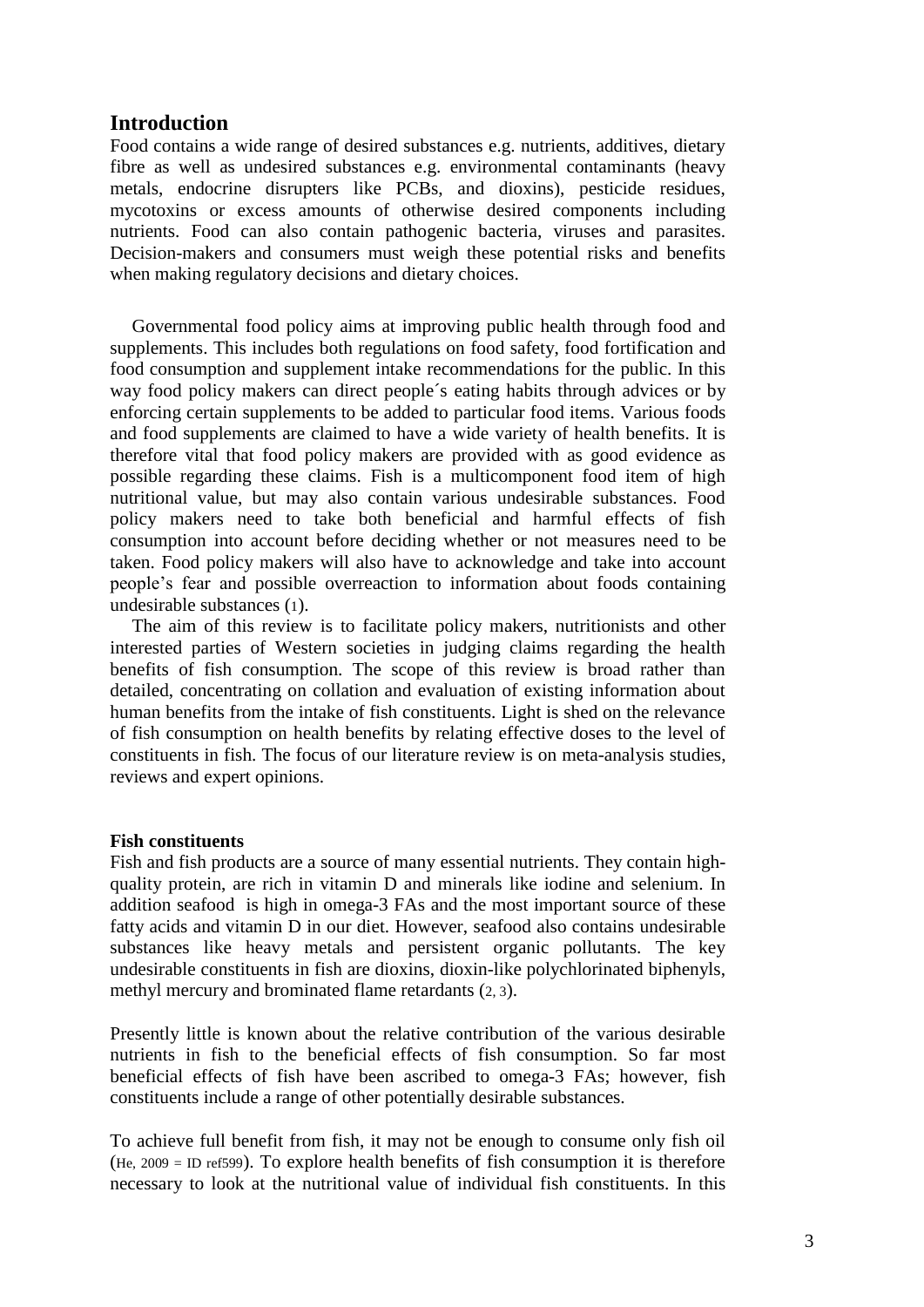review the main emphasis will be on *fish oils (omega-3 FAs)*, *vitamin D* and *selenium*, i.e. constituents that can be at relatively high levels in fish and which additional intake might be beneficial to people. Because of relation to vitamin D effect on bone health, *calcium* will also be discussed. Below more details about these constituents in fish and fish products will be given.

The fish constituents: *fluorine*, *iodine*, *iron*, and *vitamin B* will only be briefly discussed, even though these substances have suboptimal intake levels in portions of Western populations. The reason is that fish is either not the major source of these compounds nor is fish consumption likely to become the most practical strategy for replenishing deficient people of these substances.

In addition to these constituents, fish is also a source of several substances that are important for human body functions, but are typically not deficient in humans of the Western World. These substances include various *proteins* for building of muscle mass, *peptides* for healthy blood pressure and cancer prevention (4), *taurine* for lowering high blood pressure (McCarthy, 2003=ref 162) and protection against neurodegenerative diseases (5), *choline* (from lecithin) for reducing cardiovascular diseases (CVDs) and enhancing memory (6, 7), *coenzyme Q10* (ubiquinone) for alleged cardio protective effects and slowing of Alzheimer´s and Parkinson´s disease (8, 9), *creatine* for added athletic performance (191), *carnosine* for skeletal muscle performance (11) and for anti-oxidative anti-aging properties (10), *copper* for the maintenance of the cardiovascular- and brain systems (12, 13) , *phosphorus* for heart and kidney function and healing of broken bones (14), and *vitamin A* for night blindness, healthy skin and cancer protection (15). Future studies may reveal additional evidence that some of these fish constituents contribute more to the health benefits of fish consumption than current knowledge infers. An example of this could be the possible role of fish proteins in reducing risk of type 2 diabetes (16). Herein this group of substances will not be discussed further.

Optimal nutrition may be defined in terms of the level of a nutrient required to avoid deficiency, or the amount required to have an effect on biomarkers and functional indicators of nutrient intake, or the level of a nutrient which prevents disease (17). The amount of nutrients above the level required to avoid signs of deficiency, may give added benefits. The constituents of fish most commonly associated with human health benefits are listed in Table 1 as well as their daily requirement and amount in fish.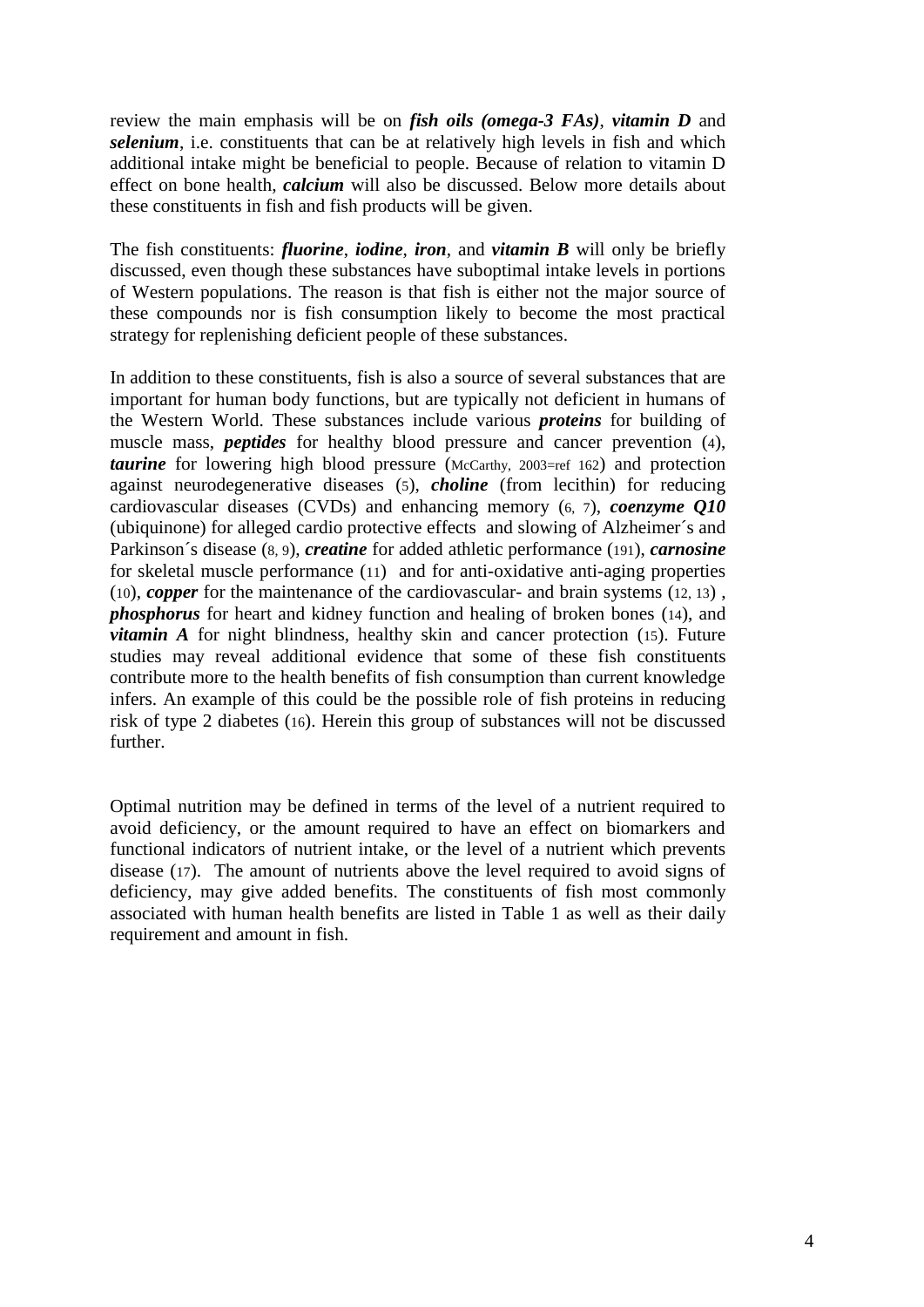| <b>Class</b>    | <b>Constituent</b>              |                   | Daily requirement | $\mathbf C$               | <b>References</b>       |
|-----------------|---------------------------------|-------------------|-------------------|---------------------------|-------------------------|
|                 |                                 | A                 | B                 | Level in 100              |                         |
|                 |                                 | For               | For added         | g fish                    |                         |
|                 |                                 | avoiding          | benefit           |                           |                         |
|                 |                                 | deficiency        |                   |                           |                         |
| Oils/Lipids     | Omega-3 FAs                     | 200-400 mg        | 650-800 mg        | 118-2000                  | A & B: Table 2<br>C: 18 |
|                 | $(EPA + DHA)$                   |                   |                   | mg                        | 19                      |
|                 | Coenzyme Q10                    | n.s.              |                   |                           |                         |
|                 | Choline (from<br>lecithin) $b)$ | 125-550 mg        |                   | 74-77 mg                  | A:20<br>C: 21           |
| Nitrogenous     | Proteins                        | 0,66-0,87         | n.a.              | $15-20 g$                 | A: 22<br>C: 23          |
| compounds       |                                 | g/kg body         |                   |                           |                         |
|                 |                                 | weight            |                   |                           |                         |
|                 | Peptides                        | n.a.              |                   |                           |                         |
|                 | Taurine                         |                   |                   | 6-176 mg                  | C: 24                   |
|                 | Creatine                        |                   |                   |                           |                         |
|                 | Carnosine                       |                   |                   |                           |                         |
| Dietary         | Calcium (Ca)                    | 400-1000 mg       | $1000$ mg         | 250-380 mg                | A:25<br>B:26            |
| minerals        |                                 |                   |                   | in canned                 | C: 27                   |
|                 |                                 |                   |                   | bony fish                 |                         |
|                 | Copper (Cu)                     | $0,9-1,3$ mg      | 3 <sub>mg</sub>   | $0,02-0,1$ mg             | C: 28,<br>29            |
|                 | Fluorine (F)                    | $1,5-4,0$ mg      | n.a.              | $0.004 - 0.4$<br>$mg^{a}$ | A:30<br>C: 31, 32       |
|                 | Iodine (I)                      | $120 - 150 \mu g$ | n.a.              | 30-1270 µg                | A: $25$                 |
|                 |                                 |                   |                   | per 100 g                 | C: 33, 34               |
|                 |                                 |                   |                   | fillet                    |                         |
|                 | Iron (Fe)                       | $3-8,1$ mg        | n.a.              | $0,36-3,3$ mg             | A: 22<br>C: 28, 35      |
|                 | Phosphorus (P)                  | 100-1250 mg       | n.a.              | 200-400 mg                | A: $14$<br>C: 36        |
|                 | Selenium (Se)                   | $55-90 \mu g$     | $200 - 300 \mu g$ | $13,6-90 \mu g$           | A & B: 37<br>B: 38      |
|                 |                                 |                   |                   |                           | C: 39, 40               |
| <b>Vitamins</b> | Vitamin A                       | 210-625 µg        | n.a.              | $2-90 \mu g RE$           | A: 22<br>C: 36          |
|                 |                                 | RE                |                   |                           |                         |
|                 | Vitamin $B_2$                   | $0,3-1,6$ mg      | n.a.              | $0,01-0,14$               | A: 25                   |
|                 |                                 |                   |                   | mg                        | C: 23                   |
|                 | Vitamin B <sub>6</sub>          | $0,1-2$ mg        | n.a.              | $0,06-0,83$               | A: 25                   |
|                 |                                 |                   |                   | mg                        | C: 23                   |
|                 | Vitamin D                       | 200-800 IU        | 1000 IU           | 50-1000 IU                | A: 25<br>B: 41          |
|                 |                                 |                   |                   |                           | C: 42                   |

*Table 1. Constituents of fish most commonly associated with human health benefits.*

**n.a., not applicable**

**NE, Niacin Equivalents (1 NE = 1 mg niacin = 60 mg tryptophan)**

**RE, Retinol Equivalents (1 RE = 1 µg retinol) (25).**

**Vitamin D,**  $1 I\overline{U} = 25$  ng **vitamin D**  $(25)$ .

a)\_ Muscles of Atlantic cod, Atlantic halibut, Atlantic salmon and rainbow trout were measured to have 9-16 mg fluorine per kg dry weight (31). The dry weight is assumed to be 25% of wet weight. b) Lecithin is normally considered to be phosphatidylcholine (6). Choline is 13% w/w of phosphatidylcholine (6) and 88% of choline chloride.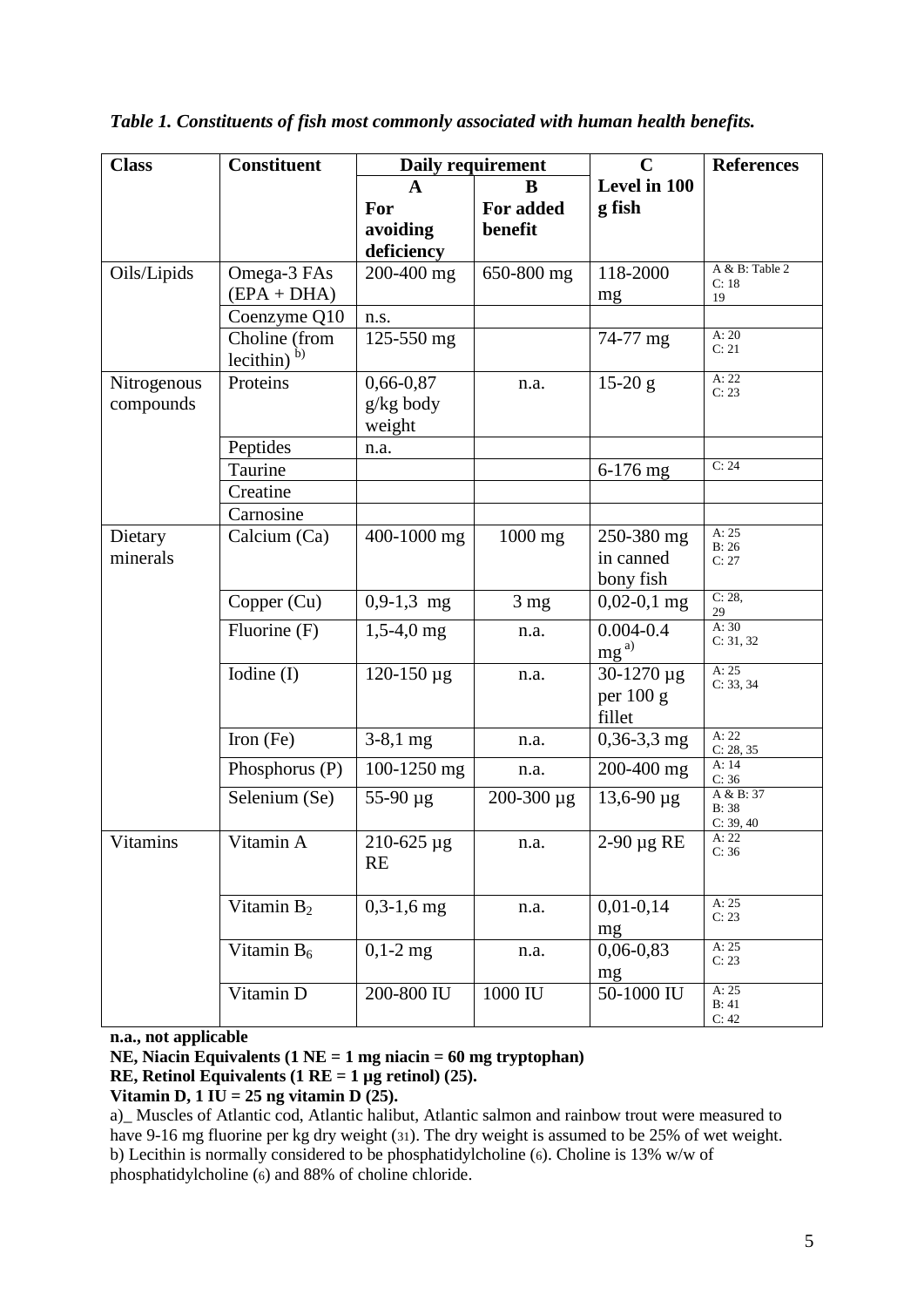**Omega-3 FAs** are the best known constituents of fish. Seafood, including fish and algae are essentially the only human food sources of the long chain fatty acids docosahexaenoic acid (DHA) and eicosapentaenoic acid (EPA). These fatty acids can make up to one third of fat in fish muscle (43). The known effect of fish fat is ascribed to DHA and EPA. The term "fish oil" will from hereon be used for intakes of DHA and EPA based on fish consumption as well on intakes of isolated fish oil products containing  $DHA$  + EPA. DHA and EPA are very important for the human body, DHA is the most common fatty acid of the human brain (44) and in nerve endings during development (45) while the highest concentrations of EPA are found in human muscle and liver tissues (46). The human body can neither synthesize DHA nor EPA from scratch but need the precursor alpha linolenic acid (ALA) for initiating the synthesis process. ALA, DHA and EPA all belong to a so called omega-3 FAs series, because their first double bond from the tail starts at the third carbon. Figure 1, shows the sources of these fatty acids in human diet.



*\*Within the human body, competition for enzymes between n-3 and n-6 families results in a very inefficient formation of EPA from ALA.*

#### *Figure 1.* Sources of short (ALA) and long (EPA, DHA) omega-3 FAs.

It is a growing belief among scientists that the functional roles of omega-3 FAs are mainly based on members of the longer chains (e.g. EPA and DHA), rather than on ALA. This belief is based on two facts. Firstly, in addition to calorie intake the only known functional role of ALA in adults is to be a precursor for longer chain fatty acids such as DHA (Figure 1) (19). Secondly, a high dietary omega-6/omega-3 FAs (n-6/n-3) ratio typical for Western diets makes the ALA to DHA conversion very inefficient. The actual requirements for essential fatty acids are not known, neither for ALA or longer chain omega-3 FAs (48). Current ALA recommendations are based on estimations of the actual consumption of various population groups (48). DHA and EPA requirements have until recently been calculated as certain fraction of the estimated ALA requirement, but are now set to decrease risk of coronary heart disease (48), see table 2.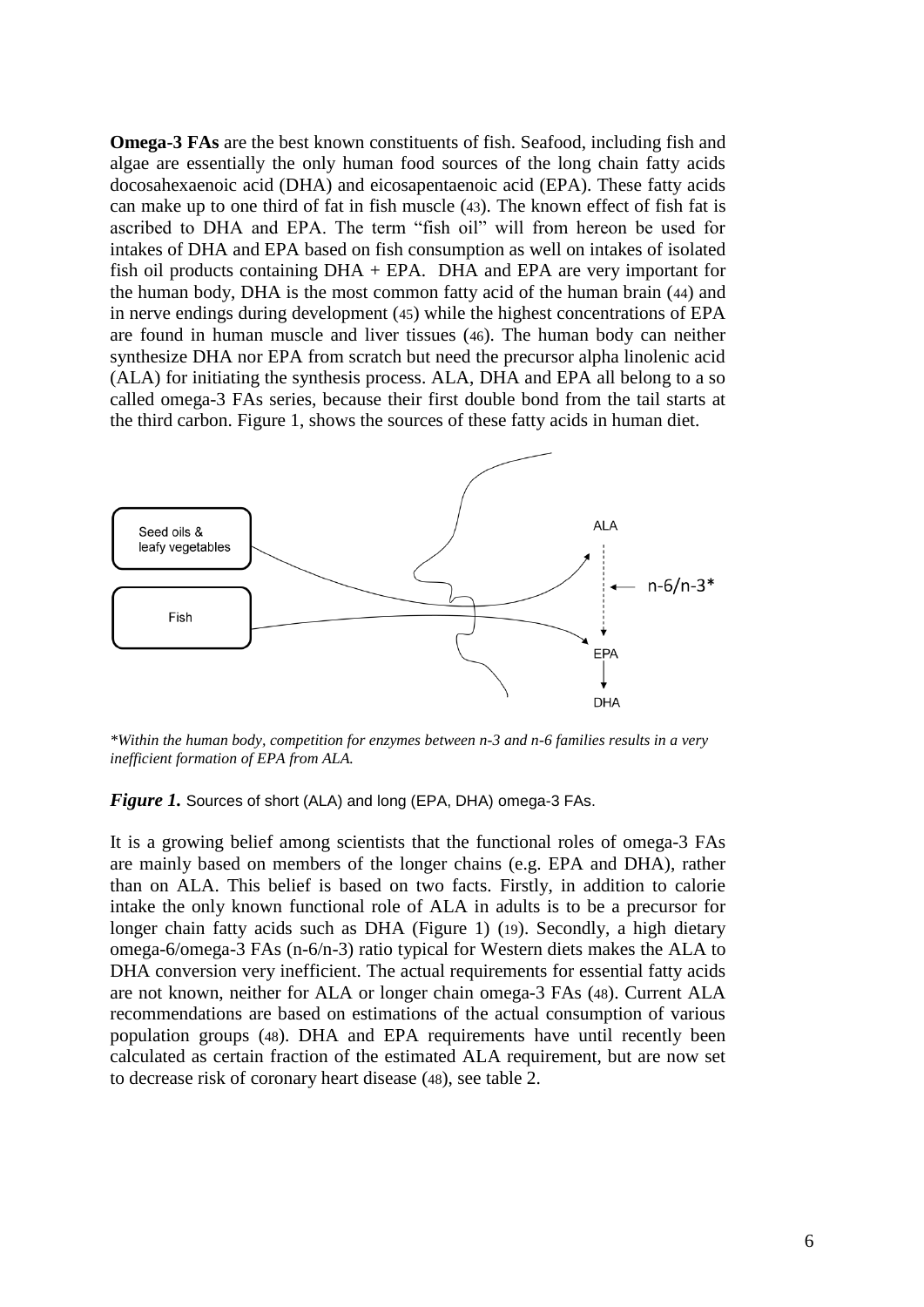## *Table 2. Short (ALA) and long (EPA & DHA) omega-3 FAs intake recommendations for adults along with actual consumptions*.

|                  |                                          | Recommended                                                                  | Consumed*                         |                           |  |  |
|------------------|------------------------------------------|------------------------------------------------------------------------------|-----------------------------------|---------------------------|--|--|
|                  |                                          | (women – men)                                                                |                                   | (women – men)             |  |  |
|                  | <b>ALA</b>                               | <b>EPA+DHA</b>                                                               | <b>ALA</b>                        | <b>EPA+DHA</b>            |  |  |
|                  | $\frac{\left(\frac{g}{day}\right)}{2-3}$ | (mg/day)                                                                     | (g/day)                           | (mg/day)                  |  |  |
| <b>Europe</b>    |                                          | $250^{1}$                                                                    |                                   |                           |  |  |
| Austria          |                                          |                                                                              |                                   | $251 - 280^{1}$           |  |  |
| France           |                                          | $400 - 500^{1}$                                                              | $\frac{1,1-1,2^{1}}{0,7-0,9^{1}}$ | $350 - 420^{1}$           |  |  |
| Finland          |                                          | $450^{1}$                                                                    | $1,8-2,5^{1}$                     |                           |  |  |
| Germany          |                                          |                                                                              | $1,3-2,3^{1}$                     | $\overline{210-340}^{1)}$ |  |  |
| The Netherlands  |                                          | $450^{1}$                                                                    | $1.3 - 2.0^{1}$                   | $80 - 100^{1}$            |  |  |
| UK               | $1,1-1,6^{7}$                            | $200 - 1500^{7}$                                                             |                                   | $203^{6}$                 |  |  |
|                  |                                          |                                                                              |                                   |                           |  |  |
| N-America        |                                          |                                                                              |                                   |                           |  |  |
| Canada           |                                          | $1,2-1,6$ $\overline{g/d^2}$                                                 |                                   |                           |  |  |
| <b>USA</b>       |                                          | $650^{2}$                                                                    | $(1-2)^{3}$                       | $\sim 160^{4}$            |  |  |
|                  |                                          | $\overline{1,1-1,6^{11}}$<br>(2-3) <sup>3)**</sup><br>$\sim 1 \, \rm{g}^{5}$ |                                   |                           |  |  |
|                  |                                          |                                                                              |                                   |                           |  |  |
| <b>Australia</b> | $2^{(8)}$                                | $160 - 430^{8}$                                                              | $1,17^{8}$                        | $162^{8}$                 |  |  |
|                  |                                          |                                                                              |                                   |                           |  |  |
| World            |                                          | $650 - 800^{9}$                                                              |                                   |                           |  |  |

\*Mean values.

\*\* Recommended dose for the prevention of CHD.

† A range, not the difference between genders.

1) (49)

2) Not distinguishing between individual omega-3 FAs (50).

3) (51)

4) A fourfold increase in fish consumption is needed to achieve the recommended dose of the combined EPA and DHA in the U.S.A. (50).

5) The recommendation for patients of coronary heart disease by the American Heart Association (52)

6) Average person in UK consumes Average long chain omega-3 FAs concentration of oily fish is 2 g/100g, 0.3 g/100g white fish and 0.4 g/100g shellfish. The average adult consumes each week 50 g oily fish, 104 g white fish and 27 g shell fish. From this information the daily intake of EPA + DHA via seafood consumption was calculated (2).

7) UK Department of Health recommend: 0.2 g/day EPA + DHA

British Nutrition Foundation Task Force recommend: 1.0-1.5 g/day EPA + DHA

[\(http://www.omega3fattyacids.co.uk/omega-3-intake-recommendations.html\)](http://www.omega3fattyacids.co.uk/omega-3-intake-recommendations.html).

8) 53. Average consumption of people >=19 years old.

9) Dietary Recommendations for Omega-3 Fatty Acids. [\(http://www.omega3learning.purdue.edu/info/what-are-omega-3-fatty-acids/dietary](http://www.omega3learning.purdue.edu/info/what-are-omega-3-fatty-acids/dietary-recommendations-for-omega-3-fatty-acids/)[recommendations-for-omega-3-fatty-acids/\)](http://www.omega3learning.purdue.edu/info/what-are-omega-3-fatty-acids/dietary-recommendations-for-omega-3-fatty-acids/).

In addition, humans also require linoleic acid (LA), the precursor of the n-6 series. Because LA and ALA compete for the same enzymes, the actual requirements of ALA depend on levels of LA consumed. The direct consumption of EPA and DHA can bypass the enzyme competition of LA and ALA by providing at least some of the downstream products of ALA.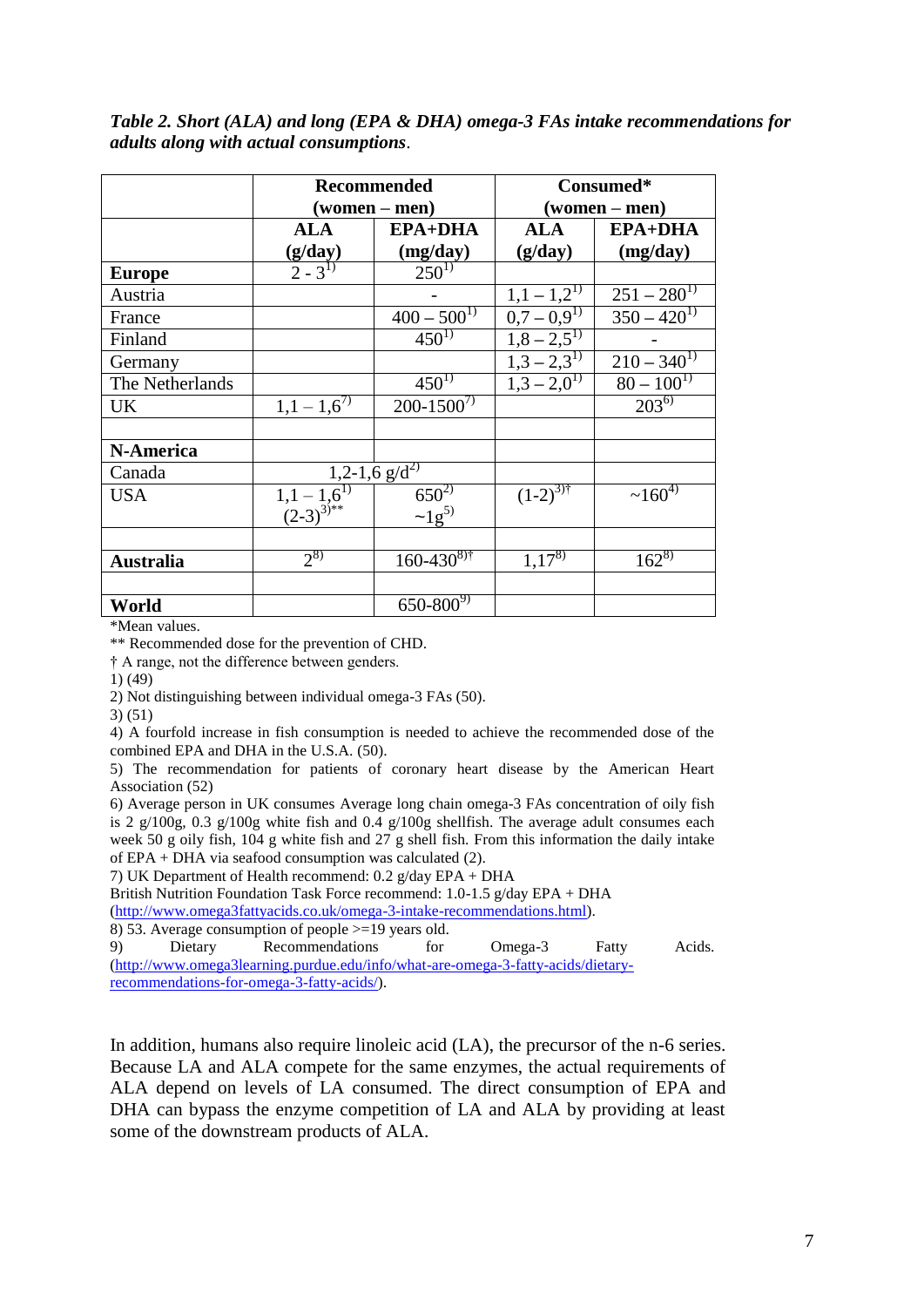**Vitamin D** regulates cellular growth and influences the modulation of the immune system. Vitamin D also regulates the calcium and phosphorus in the blood and promotes bone formation and mineralization (54).

Severe vitamin D deficiency leads to softening of bones (55). Vitamin D deficiency (hypovitaminosis) can also lead to muscle weakness (56) and possibly cardiovascular diseases (57). At higher levels vitamin D may potentially decrease the risk of some cancers (15).

Too much vitamin D can lead to mental retardation and kidney failure (54). Safe intake of vitamin D probably lies above 10 000 IU/day (58).

The two major sources of vitamin D are skin production in response to sunlight and dietary intake. Main dietary sources of vitamin D are fortified foods, in addition to oily fish, egg yolk, liver, and vitamin D supplements (59). Vitamin D intoxication is an extremely rare occurrence (54), while vitamin D deficiency is common all over the world (59).

**Calcium**, at adequate bioavailable amounts, is important in preventing osteoporosis (27). Animals store their calcium in bones. Fish eaten with bones, such as canned sardines and salmon is a relatively good source of calcium (27), especially in humans with low consumption of milk and milk products (60).

**Selenium (Se)** is an essential micronutrient in humans. However, too much Se in diet can cause toxicity and the gap between essential and toxic level of Se is narrow (61). Se is incorporated in many proteins and plays a role in major metabolic pathways of human cells (62).

Obvious clinical signs of human Se deficiency are rare (62). In deficiency, problems may arise with the muscles of heart and skeleton as well as weakened immune function (63).

Symptoms of Se toxicity (selenosis) include brittle hair and deformed nails and in extreme cases loss of feeling and control in arms and legs (64). The maximum save daily intake of Se lies above 600  $\mu$ g (61), and probably close to 900  $\mu$ g (37).

Adequate serum levels of Se have been associated with prevention of cancer and CVDs by protecting the vascular endothelium against oxidative damage. Large proportion of European populations may have suboptimal Se intake for cancer protection (65). See table 1 for adequate Se intake.

Cereal, meat and fish consumption generally contribute most to Se intakes (38, Gonzalez et al., 2006 = IDref240). There is a better correlation between human Se serum concentrations and fish or meat consumed than cereals consumed (Gonzalez et al., 2006 = IDref240). Too low Se intake is likely to contribute to morbidity and mortality in many countries of the Western world (38).

**Fluorine** is essential for dental health. In presence of fluorine, crystals of the mineralization of bones and teeth become more resistant to decay (30). Adequate levels of fluorine are believed to decrease risk of tooth caries and in presence of sufficient levels of calcium and vitamin D to increase bone mass and decrease incidence of bone fractures (30).

Chronic fluorine intakes of 20-80 mg/day results in fluorosis, i.e. a harmless brownish teeth enamel (30). Too much fluorine can also result in nausea, itching, diarrhea, and vomiting (30).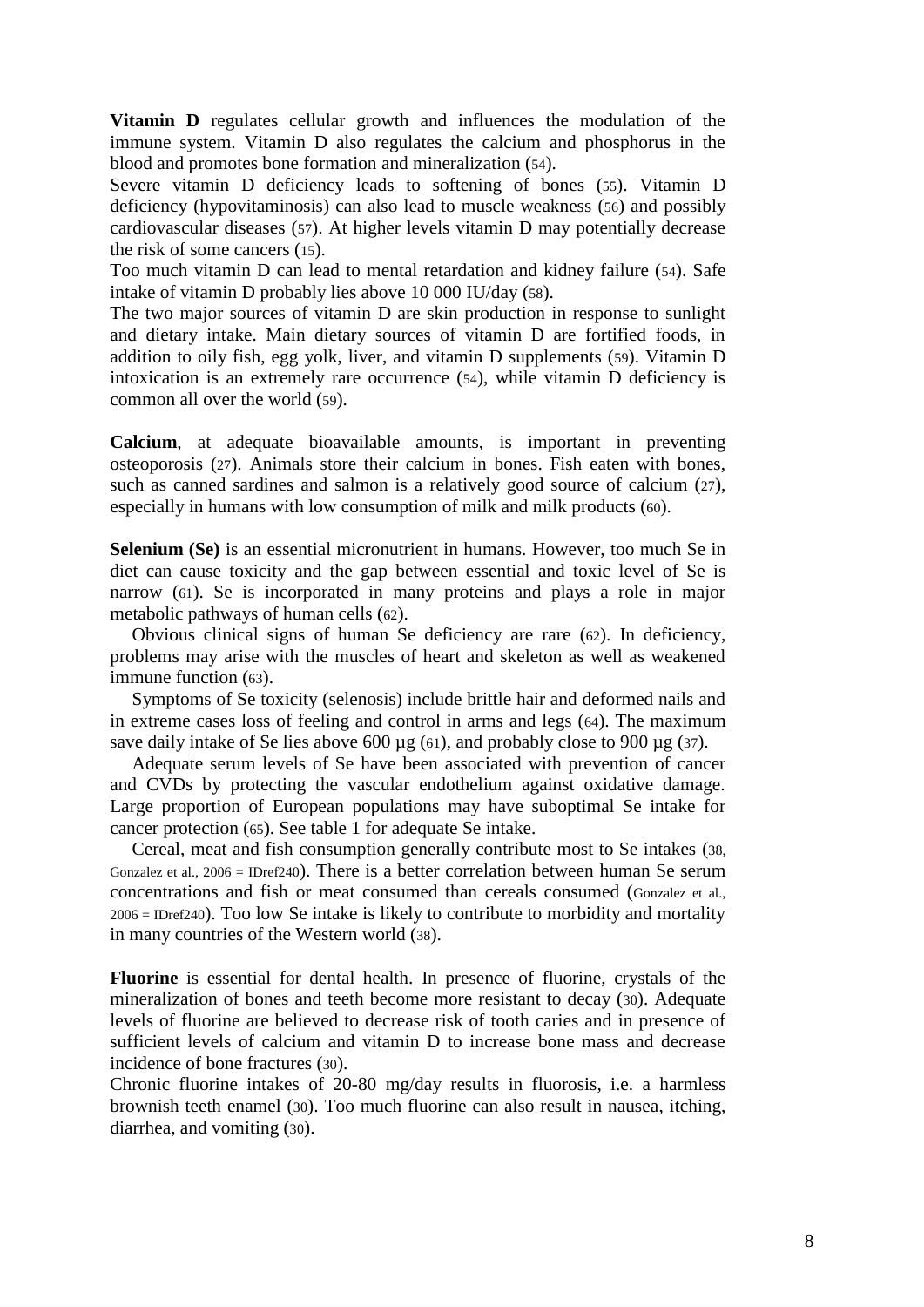The main source of fluorine is natural or fluoridated drinking water (in the form of fluoride ions) and in dental products (15). Fish and tea may also supply substantial amounts (30).

**Iodine** forms part of the thyroid hormones, which are involved in the control of metabolic rate and necessary for the development of the nervous system in the fetus and infant (15).

Iodine deficiency is associated with enlarged thyroid gland, weight gain, poor concentration, dry skin, delayed tendon reflexes, an increased risk of miscarriage, and mental retardation in the developing fetus (15).

Symptoms of toxicity can be similar to symptoms of deficiency because both disrupt normal function of the thyroid gland (15).

Naturally fish has the highest concentrations of iodine compared to other types of food (66) and therfore is an important source of iodine in human consumption. Depending on soil, cereals, grains and cow's milk can also be key sources of iodine (15). Globally the main source is salt fortified with iodine (66).

More than half of European school-age children may have inadequate iodine intake, which potentially affects their ability to learn (67). The United States population is generally iodine sufficient, but women at childbearing age may nevertheless be at risk of iodine deficiency (68). Normally a daily intake of 500 µg for young children and 1000 µg for adults is considered safe (25).

**Iron** is an essential nutrient and an important component for many enzymes. It is in a vital component of hemoglobin as it facilitates oxygen transport from the lungs to the tissues (15).

Iron deficiency is responsible for about half of the incidences of decreased levels of hemoglobin in the blood (anemia) (69). Mild symptoms of anemia include general fatigue, more severe symptoms include heart failure and increased risk of preterm delivery (69). Iron-deficiency anemia may compromise normal cognitive development (70).

High doses of iron can cause constipation, nausea, diarrhea and vomiting, while epidemiological studies have found association between high iron body levels and CVDs and cancer in the general population (15).

Sources of iron include meat, fish, vegetables and fortified foods. Lean fish and especially oily fish has been shown to increase bioavailability of iron from other sources such as from vegetables (71). A recent study has shown that oily fish may be just as good source of iron as red meat (72).

Iron deficiency affects up to one third of young women in Europe  $(71)$ , while iron overload is generally not reached through oral intake of iron (15).

**Vitamin B** is a group of watersoluble compounds that have been grouped together due to historical reasons (73).The main reason being that they often coexist in same food sources. These vitamins are indispensible for many coenzymes involved directly or indirectly in energy metabolism, which are necessary for cell growth and oxygen transport (30). Of the eight known B vitamins, fish is a good source for at least five of them (Table 1). These are thiamine  $(B_1)$ , riboflavin  $(B_2)$ , niacin (B<sub>3</sub>), pyridoxamine (B<sub>6</sub>) and cobalamine (B<sub>12</sub>). Vitamin B deficiencies are mainly due to deficiencies in vitamins  $B_2$  and  $B_6$  (25). Vitamin  $B_2$  intake from Western diets are mainly from milk and milk products, even though meat and fish are also good sources ( $74$ ). Vitamin B<sub>2</sub> deficiency may reduce metabolism of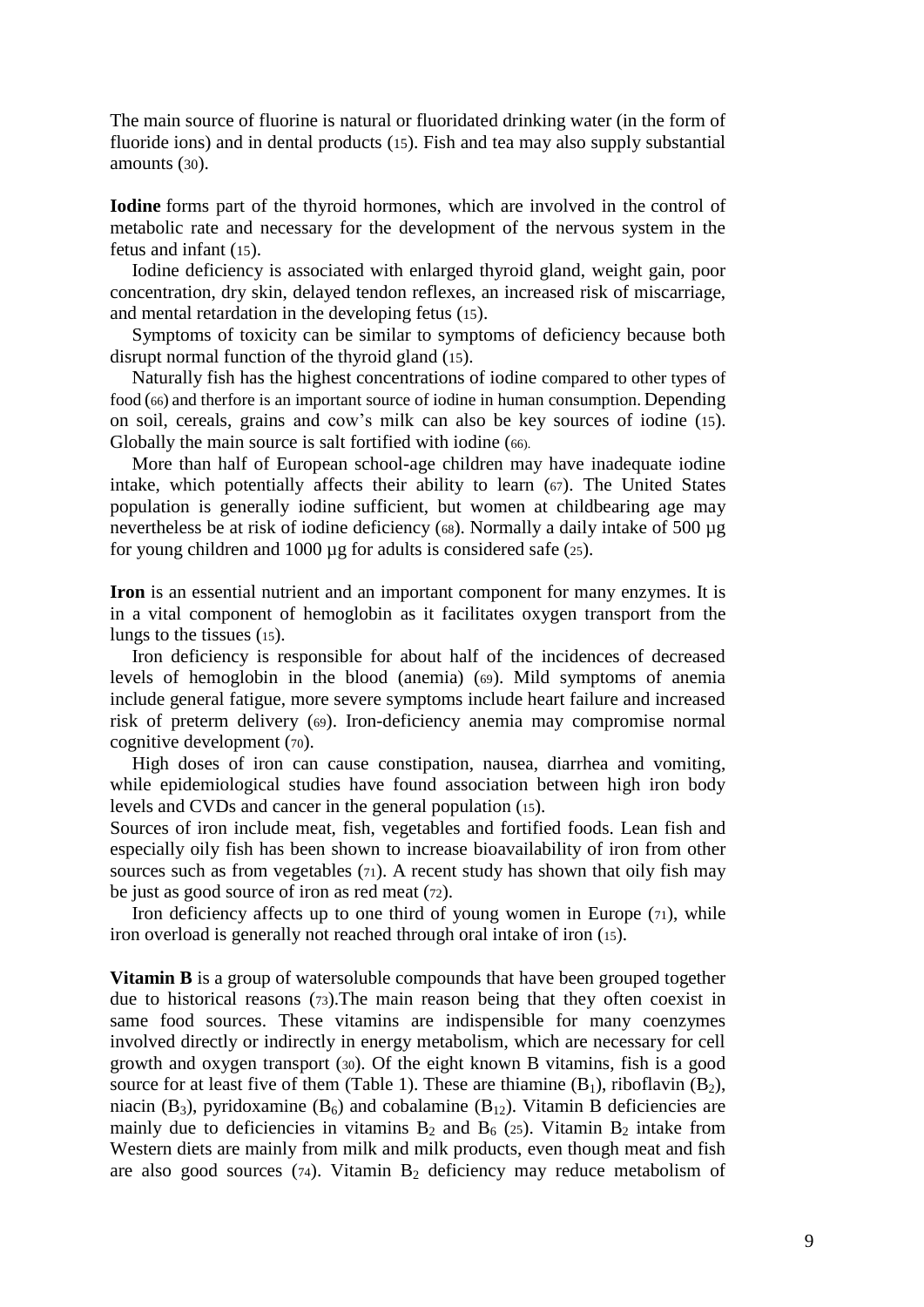vitamin B6 (74), and in fact vitamin  $B_6$  deficiency rarely occurs alone, but in association with a deficit in other B vitamins, like  $B_2$  (25). Vitamin  $B_2$  and  $B_6$ deficiencies are associated with problems with surface of intestine and skin, neurological problems, and possibly with increased risk of cancers and CVDs (74, <sup>25</sup>). Multiple vitamin B deficiencies are likely to occur where cereals are not fortified with micronutrients (73). Toxicity of B vitamins is normally not a problem because they are easily cleared  $(B_1)$ , have limited intestinal absorption  $(B<sub>2</sub>)$ , or because signs of toxicity does not develop except at very high intakes such as above 35 mg/day for B<sub>3</sub>, above 100 mg/day for B<sub>6</sub>, and above 1000  $\mu$ g/day for B<sub>12</sub> (25).

# **The cardiovascular system**

The interest in fish as functional food started around 1980 with publications regarding low rate of coronary heart disease (CHD) among Alaskan and Greenland Eskimos and among Japanese in Japan (75, 76, 77, 79).

Reports on the status of health in Greenland in the 1970s showed that death from ischemic heart diseases constituted only 3.5% of all deaths in Greenland Inuits (75). Blood samples from Inuits living in Greenland showed low omega-6 and high omega-3 FAs levels compared to blood samples from Danes, a difference most likely due to diet (75). The high EPA levels were shown to contribute to decreased blood aggregation and increased bleeding time (75).

*The progression of CVDs.* Plaques are fatty inflamed deposits that form on the inside walls of arteries (78). When the hardening (sclerosis) of arteries (arteriosclerosis) is due to the build-up of fatty materials inside the arterial lumen, the process is called atherosclerosis. Cholesterol and triacylglycerol (triglyceride) play a major causal (etiological) role in the formation of plaques in the arteries (80). About 2 percent of plaques will eventually rupture and cause a potential fatal blood clot (thrombosis) (78). A thin layer of cells called endothelium makes up the lining of blood vessels. Endothelial dysfunction can lead to inflammation and increased blood pressure (81). Both arterial plaques and a failing of the endothelium are early signs of CVDs (82). High blood pressure, or hypertension, increases the workload of the heart and can cause the heart to become weaker resulting in gradual failing of its duty to provide itself and the remaining body with enough oxygen. If the heart is not provided with enough oxygen it becomes ischemic, and irregular heartbeats can occur, such as ventricular fibrillation. Ventricular fibrillation can lead to the formation of thrombosis and result in sudden cardiac death (SCD). The progression of atherosclerotic cardiovascular disease is shown schematically in figure 2. Arterial plaques, signs of the silent progression of CVDs, are not easily detected at an early stage in living subjects. The asymptomatic nature of the early stages of CVDs does not give people incentive to seek cure in form of healthier food and life style. When CVDs becomes advanced, so do detectable signs of the disease, such as hypertension, shortness of breath, and chest pain (angina pectoris). The (potentially) deadly consequences of CVDs include myocardial infarction (heart attack), SCD which is most often caused by ventricular fibrillation, and cerebrovascular infarction (stroke).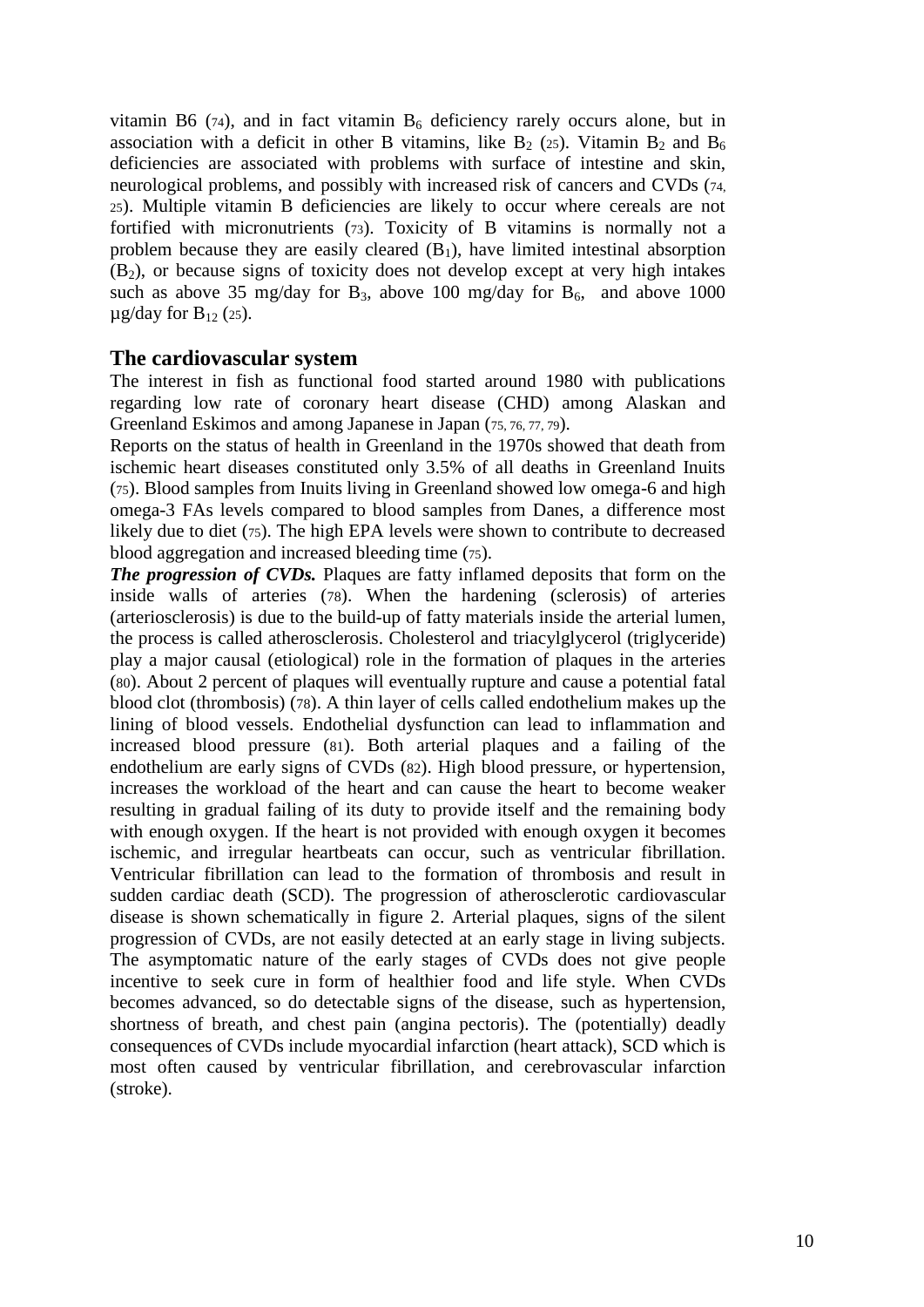

*Figure* 2. Progression of atherosclerotic cardiovascular disease, including possible points where fish constituents may affect the progression of the disease.

# **Long chain (LC) omega-3 FAs mechanism(s) of action**

Hypertension, atherosclerosis, thrombosis, inflammation and arrhythmia are all conditions that influence not just CVDs but also other common chronic diseases. The decrease in EPA and DHA intake in the Western world may have contributed to the increased incidence of atherosclerosis, CHD, hypertension, metabolic diabetes, obesity, collagen vascular diseases and cancer (83). Inflammation is the main problem of many diseases including CVDs and cancer.

Omega-3 FAs may lower blood pressure (anti-hypertensive properties), delay the onset of arterial hardening (anti-atherogenic property), prevent blood clotting (anti-thrombotic property), fight inflammation (anti-inflammatory property), and stabilize heart rate (anti-arrhythmic properties).

As described above, some endpoints may occur early and others late in the progression of CVDs. This review deals with endpoints in approximately such chronological order. The emphasis will be on LC omega-3 FAs in fish oils.

#### *Cardiovascular health endpoints.*

#### **Plaque stability (the anti-atherogenic and anti-thrombotic properties)**

The cardiovascular protection by omega-3 FAs is potentially mediated to some degree by decreasing the rate of atherosclerosis (84). Thicker fibrous caps, absence of inflammation and fewer macrophages can increase plaque stability (85). Omega-3 FAs may be incorporated in plaques enhancing their plaque stability (85). However, the authors of a review on the findings of randomized, controlled trials came to the conclusion that omega-3 FAs of marine origin showed no consistent effects on plaque stabilization parameters (85).

#### **Inflammation**

Chronic inflammation is a feature of many diseases such as rheumatoid arthritis, psoriasis, asthma, inflammatory bowel disorders and CVDs (85). Studies exploring the effect of omega-3 FAs on inflammation biomarker have been inconsistent (85). Of eight randomized trials, none found significant effect of fish derived omega-3 FAs on CRP, but some observed decline in inflammatory cytokines (85).

# **Thrombosis**

Thrombosis most often occurs in wake of plaque rupture but thrombosis may also occur if blood flow slows down. Thrombosis may lead to MI or stroke. Omega-3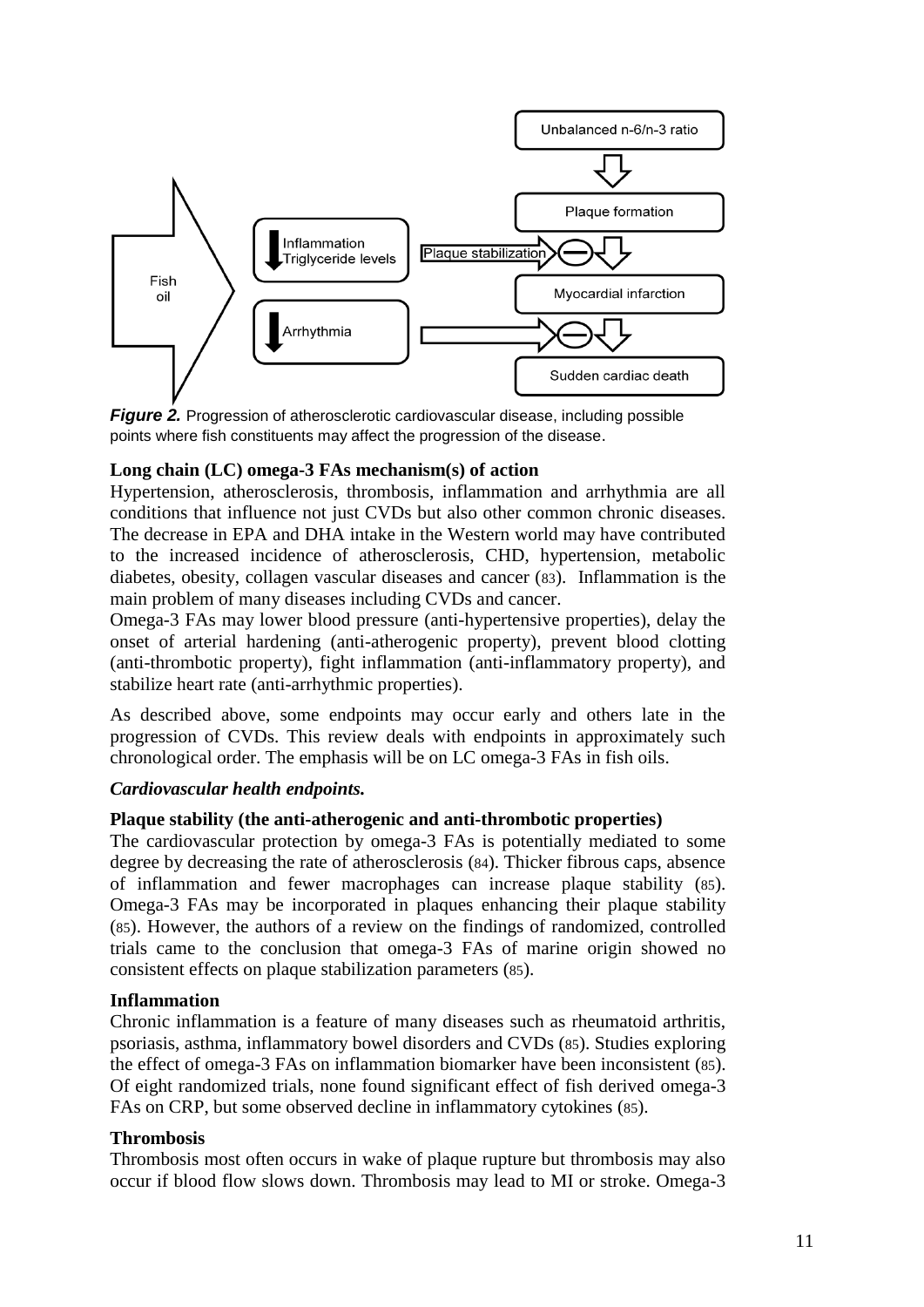FAs can inhibit the platelet aggregation and thereby prevent thrombosis. Results from randomized trials on various molecules involved in inflammation have not been consistent (85).

## **Glucose tolerance**

Diabetes patients are more prone to CVDs than the general public. The body of diabetes patients is less able to clear glucose from the blood. Omega-3 FAs can have adverse effect on glucose tolerance at very high doses ( $\geq$ 10 g/day) but not at lower doses (85). Review of the findings of randomized, controlled trials shows that omega-3 FAs of marine origin show no consistent effects on the body ability to clear glucose from blood (i.e. glucose tolerance) (85).

# **Hypertriglyceridemia**

Hypertriglyceridemia is becoming more common in western populations as the prevalence of obesity and diabetes mellitus rise (47). Strong evidence support the hypothesis that hypertriglyceridemia is an independent risk factor for cardiovascular disease, still it has been difficult to show this in intervention studies (47). A review of the findings from randomized controlled trials showed that omega-3 FAs of marine origin consistently lower elevated plasma triglyceride levels in a dose-dependent fashion, with greater efficacy at higher triglyceride levels (85).

# **Cholesterol**

Fish oils have been shown to raise the high density lipoprotein (HDL) cholesterol (47). A review of the findings from randomized controlled trials showed that omega-3 FAs of marine may also slightly increase LDL cholesterol levels (85), which does not improve the overall cholesterol profile (86).

#### **High blood pressure**

Omega-3 FAs of marine origin can lower blood pressure (85). In view of the high dose required to lower blood pressure and the proven efficacy of other nutritional factors and of antihypertensive medications, an increased intake of omega-3 FAs has a limited role in the management of hypertension (87).

#### **Selenium and CVDs risk**

Animal studies have demonstrated that Se compounds may improve cardiac recovery from heart attack type of injuries and reduce incidence of ischemiainduced ventricular arrhythmias (88). Fatal cardiomyopathy in humans has been shown to respond to Se supplementation in areas of low Se intake in China and increased Se supplementation in Finland may have contributed to fewer heart disease mortalities (62). It has been proposed that selenium may account for some of the health benefits that have been associated with omega-3 FAs (89).

Human studies evaluating the relationship between Se and CVDs endpoints remain inconsistent (88).

# **Heart rate, fibrillations, fatal and nonfatal CVD**

Approximately 70% of all CVDs deaths in Europe is from CHD (90). Fatal CHD has been defined as the combined fatal instances of myocardial infarction (MI) and SCD (91, 92). Irregular muscle movements (fibrillations) of the ventricle, the main pumping chamber of the heart, is most often the reason for SCD (52). High resting heart rate is associated with increased SCD risk (52). A review of randomized trials revealed fish intake is able to slow heart rate by few beats per minute (52). The evidence that EPA+DHA can reduce risk of SCD is very strong (48). Fish oils generally have larger preventive effect on fatal vs. nonfatal CVDs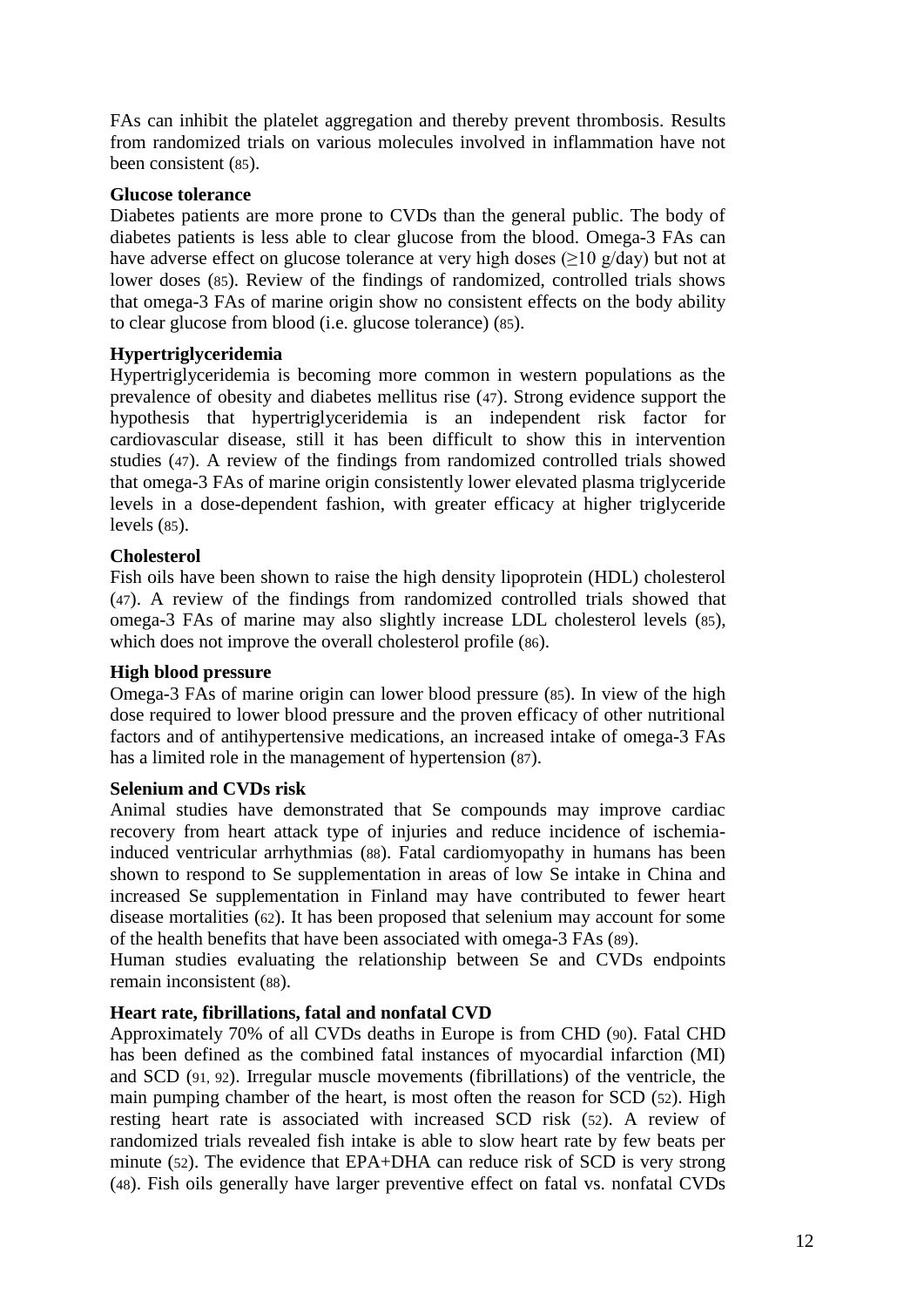events (93), suggesting influence of the anti-arrhythmic properties of fish oils rather than effects on the development of CHD (52). Most meta-analysis studies  $(94, 95, 92)$  and reviews (London et al. 2007 = IDref500) support the hypothesis that fish or fish oil can reduce risk of fatal CHD but not all (96). Epidemiological studies show more consistent reductions in the incidence of nonfatal MI than do clinical trials using omega-3 FAs intakes, suggesting fish oil is only partially responsible for the effect (85).

# **Stroke**

Stroke is a major cause of disability, dementia and death (97, 98, 99). Strokes fall into two main categories based on how they affect the blood vessels: ischemic (blockage) and hemorrhagic (leaking) (100). Approximately 70 to 90% of all strokes in the Western world are likely to be ischemic (101, 100). At levels below 1 g EPA + DHA fish oil may decrease risk of ischemic stroke (100) but potentially increase risk of hemorrhagic stroke at intake levels of 3-15 g EPA+DHA (102).

In a meta-analysis from 2005 on the effect of fish consumption on stroke risk, it was concluded that compared to no fish consumption, any fish consumption significantly reduced the risk of developing ischemic stroke (100). This was supported by a review published the year after (102).

| <b>Risk factor/</b><br><b>Endpoint</b>                             | <b>Factor</b> | <b>Judgment on risk factors</b>                                                                                                                                                                                                                                                                                | <b>Reference</b>              |
|--------------------------------------------------------------------|---------------|----------------------------------------------------------------------------------------------------------------------------------------------------------------------------------------------------------------------------------------------------------------------------------------------------------------|-------------------------------|
| Unstable plaques                                                   | Fish oil      | No consistent effects on plaque<br>stabilization parameters.                                                                                                                                                                                                                                                   | 85                            |
| Inflammation                                                       | Fish oil      | No consistent effects on inflammation<br>parameters.                                                                                                                                                                                                                                                           | 85                            |
| Thrombosis                                                         | Fish oil      | No consistent effects on thrombotic<br>parameters.                                                                                                                                                                                                                                                             | 85                            |
| Glucose intolerance                                                | Fish oil      | No consistent effects on glucose<br>tolerance parameters.                                                                                                                                                                                                                                                      | 85                            |
| Hypertriglycerid<br>emia                                           | Fish oil      | Fish oil can decrease levels of<br>triglycerides. It is, however not known<br>if lowering triglycerides by fish oil will<br>decrease risk of CVDs.                                                                                                                                                             | 47,85                         |
| Unfavorable<br>cholesterol<br>levels                               | Fish oil      | Concomitant with lower triglyceride<br>levels, increased fish oils result in<br>modestly higher LDL cholesterol and<br>HDL cholesterol levels, an effect that<br>is consistent with other interventions<br>that reduce triglyceride levels.                                                                    | 85,86                         |
| High blood<br>pressure                                             | Fish oil      | Fish oil can consistently lower high<br>blood pressure, but the dose effect is<br>too small to have importance in the<br>prevention of CVDs.                                                                                                                                                                   | 85, 87                        |
| <b>CVDs</b> risk                                                   | Selenium      | Current evidence is insufficient to<br>support a protective role for selenium<br>in cardiovascular prevention                                                                                                                                                                                                  | 88                            |
| Heart rate,<br>fibrillations, fatal<br>and nonfatal<br><b>CVDs</b> | Fish oil      | The evidence are suggestive but not<br>sufficient that dietary omega-3 FAs<br>for the primary or secondary<br>prevention of CVDs. It is however<br>very likely omega-3 FAs can delay<br>SCD by preventing ventricular<br>arrhythmia, especially in populations<br>that generally consume little or no<br>fish. | 48, 52, 92, 93,<br>94, 95, 96 |
| <b>Stroke</b>                                                      | Fish oil      | Fish oil may reduce risk of ischemic<br>but not hemorrhagic stroke.                                                                                                                                                                                                                                            | 85                            |

*Table 3. The effect of fish oil and selenium on human cardiovascular health, according to recent expert opinions.*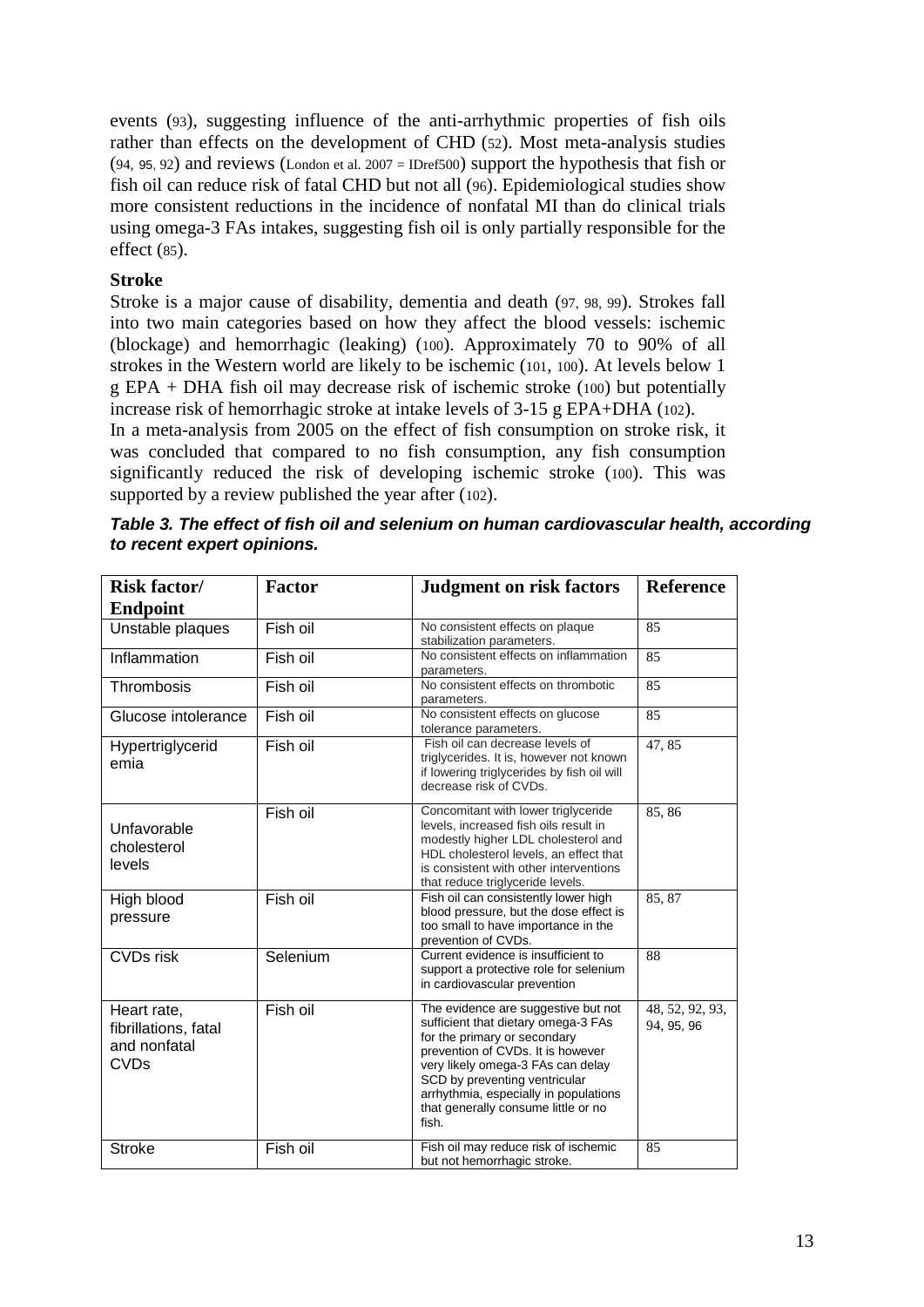### **The neurological system (both dementia and mental diseases)**

Classification of mental disorders varies between USA and Europe and even more between Western and non-Western cultures (103, 104). Cases of mental disorders often fall outside the strict definitions of disorders.

It has been suggested that the consumption of long chain omega-3 FAs reduces depression, aggression and anger while improving mental well-being (105).

A change in the pattern of dietary fat consumption in the Western World during the last 150 years may have coincided and even caused an increase in the occurrence of disorders in the central nervous system (CNS) (106). The pattern change involves the decreased consumption of LC omega-3 FAs from fish products along with increased consumption of saturated fat from domestic animals and omega-6 FAs from vegetable oils (106).

Omega-3 FAs in cell membrane phospholipids have physiological role both in CNS and cardiovascular system (107). The brain needs a continuous supply of essential fatty acids (EFA) during the entire life span (108). EFA deficiency during infancy delays brain development, while deficiency in aging will accelerate deterioration of brain functions (108).

In a recent literature systematic review, investigating the association of mental disorders and omega-3 FAs from foods and supplements, all mental disorders were included where some studies were available (109). The authors included *affective disorders* (e.g. mood disorders including major and dysthymic depression and bipolar disorders), *anxiety disorders* (including panic disorder, obsessive-compulsive disorder, post-traumatic stress disorder, and phobias), *anorexia nervosa*, *attention deficit/hyperactivity disorder (ADHD)*, *tendencies to harm others* (including anger, hostility and aggression), *alcoholism*, *borderline personality disorder*, *schizophrenia*, and *autism* (109). The authors however, excluded *degenerative disorders* such as Alzheimer´s disease because it had been dealt with in other recent literature reviews (e.g. 110). According to Schacter et al. (109) very little data is available, except for schizophrenia and depression and in general more research is needed before it is possible to judge if omega-3 FAs in foods can prevent psychiatric disorders or conditions.

#### *Neurological health endpoints.*

#### **Affective disorders**

#### *Depression*

Major depression is the greatest single cause of disability worldwide, but the prevalence from one country to another is large and with similar pattern as for coronary artery disease (CAD) (111). The World Health Organization (WHO) has estimated that major depressive disorder may become the second leading cause of death in the Western world by 2020 (109). The similar prevalence of major depression and CAD suggests similar risk factors (111).

Studies from 1991 and 1995 suggested that abnormal cell membrane fatty acid composition may be important in depression (112). Populations with high intake of fish have lower reported rates of depression (111).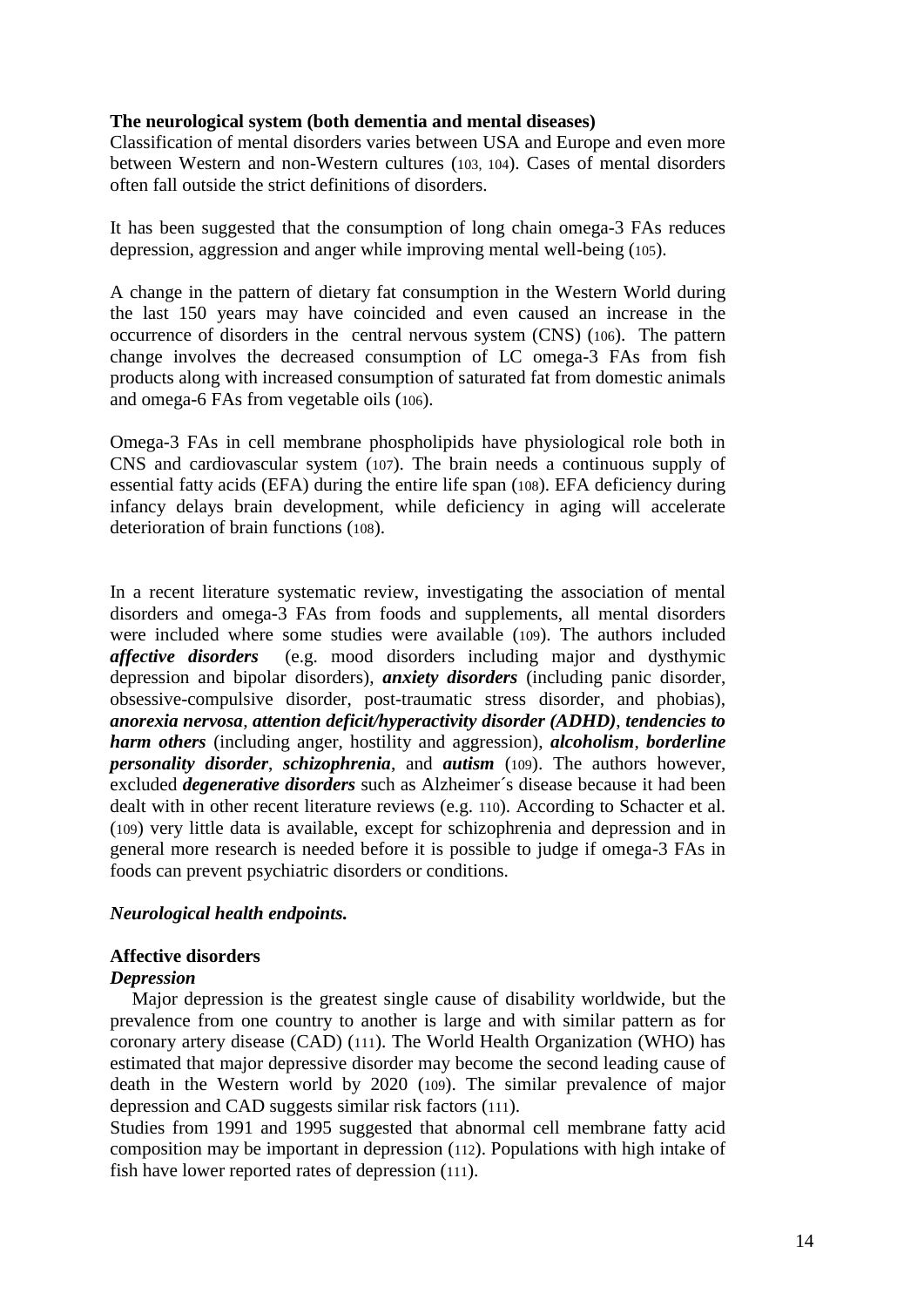Women of childbearing age are particularly at risk for depression (113). Depression that occurs during pregnancy (prenatal) or within a year after delivery (postpartum) is called maternal or perinatal depression. The prevalence of perinatal depression in mothers is around 13% or approximately twice the prevalence of depression in the whole population (113). The loss of omega-3 FAs in mothers over to fetus and infant during pregnancy and breast feeding may contribute to postpartum depression (109). Treatment of depressive episodes during childbearing years must be balanced between the mother´s well-being and fetal safety (113).

In a review from 2005 of epidemiological and clinical studies with regard to the association of omega-3 FAs with depression it was concluded that the evidence was good for the association of omega-3 FAs consumption with less depression (114). In a critical review of the effect of omega-3 FAs on depression in humans, 22 studies of various types were identified but these did not result in clear conclusions on whether omega-3 FAs are useful for preventing or treating depression (109). In an overview from 2006 on the evidence of omega-3 FAs efficacy on the treatment of depression and other mood disorders further studies were suggested in order to shed light on the therapeutic capability of omega-3 FAs in these diseases (106). A review from 2007 on the evidence for health benefits of omega-3 FAs, suggests supplementations of omega-3 FAs are useful in the treatment of depression in doses of  $0,2-9,6$  g EPA + DHA per day (115). In a meta-analytic review, published in 2007, including 10 double-blind, placebocontrolled studies on the association between depression and low dietary intake of omega-3 FAs, it was concluded more studies were needed to identify a subgroup of depressive patients and composition and dose of omega-3 FAs most efficiently treating depression (116).

#### *Bipolar (affective) disorders (BDs)*

The finding that EPA and DHA had modulating effects on cellular signal transduction similar to common mood stabilizers triggered the hypothesis that omega-3 FAs might be useful to treat BDs patients (117). Patients with BDs comprise about 3.9% of the adult USA population (117). BDs have an early onset and last the whole of life (117). Even the newest drug treatments against BDs often become either ineffective or intolerable over time (117).

A number of epidemiological reports supply a connection between dietary fish/seafood intake and protection against BD (118). A systematic literature review from 2005 on the effects of omega-3 FAs on mental health indicated that greater seafood consumption predicted lower rates of BDs (109).

Schacter et al., 2005 found 5 studies relating omega-3 FAs and the onset or treatment of BDs (109). Based on these studies, nothing could be concluded about the value of omega-3 FAs with respect to prevention or treatment of BDs (109). Doses of EPA + DHA that seem to be effective in treating BD range from 1 to  $>7$ g of per day (117).

#### **Attention-deficit/hyperactivity disorder (ADHD)**

ADHD is the most common developmental disorder of childhood, affecting up to 15% of school-age children in the USA (119). There are no biological markers for ADHD (119). ADHD may be caused by multiple factors, both genetic and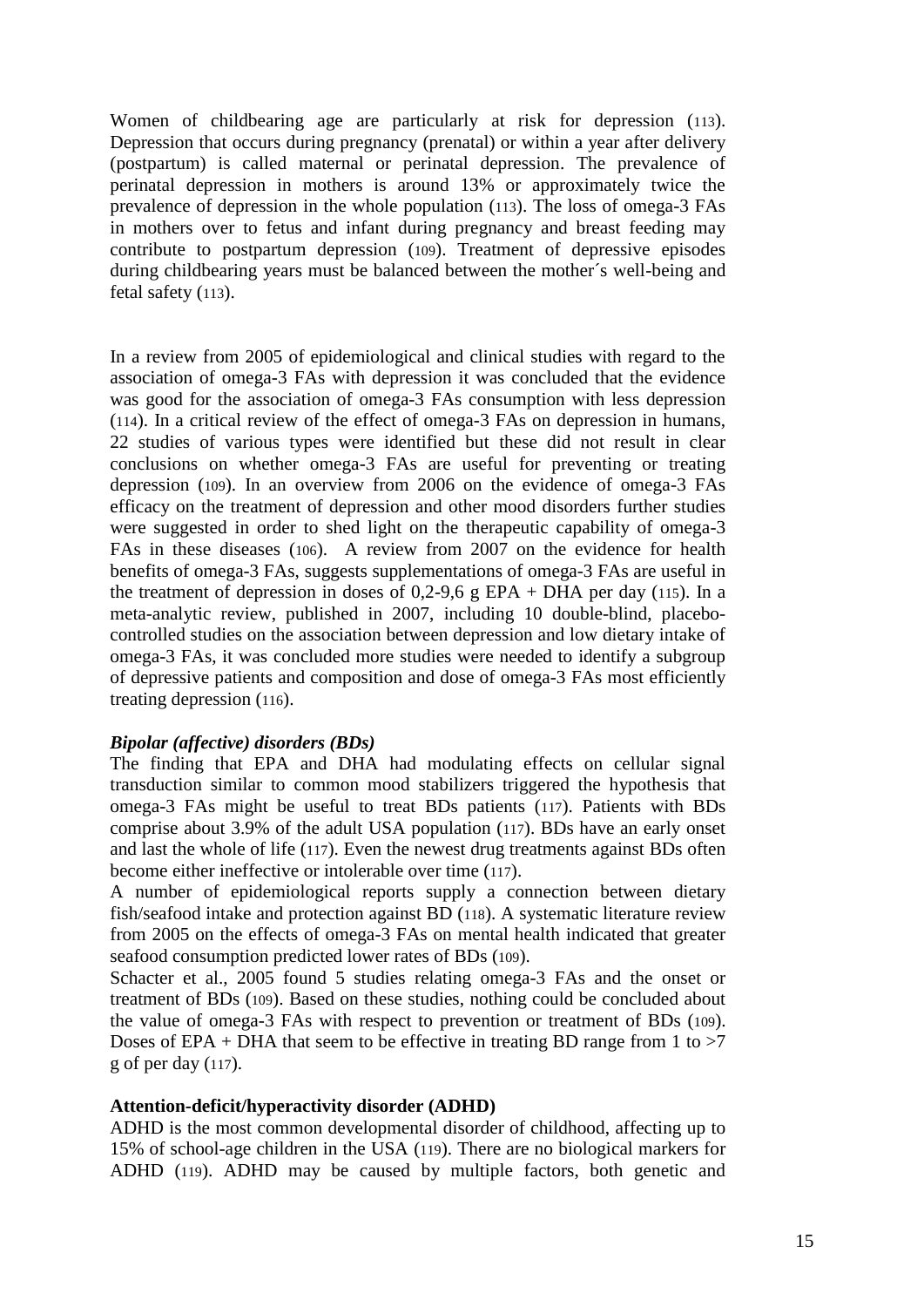environmental, that may differ from one individual to another (119). Individuals with ADHD commonly have other problems such as dyslexia, autism, asthma, eczema and are more prone to infections (119). The fact that ADHD aggregates in families suggests common causes, one of which has been suggested to be the lack of omega-3 FA from the diet (119).

In a review of laboratory and clinical research evidence from omega-3 FAs studies it was determined that ADHD symptoms can seemingly be alleviated by EPA and DHA supplementation (119). However, available studies are few and small, further confirmation needs larger studies (119). Most of the studies used doses of 300-700 mg EPA and DHA per day, which may not be enough for optimal mental health performance (119).

Schacter et al., 2005 found 10 studies on the association of omega-3 FAs and the onset or treatment of ADHD (109). Based on these studies, nothing could be concluded about the value of omega-3 FAs to prevent or treat ADHD (109). In a review from 2006 on the effects of omega-3 FAs on ADHD and related diseases it was concluded that more large scale studies are needed to address the question of what proportion of children in the general population might benefit from increased intake of dietary omega-3 FAs (119).

#### **Dementia**

Alzheimer´s disease (AD) is the most common type of dementia in Western countries, characterized by progressive memory loss, intellectual decline, and eventually global cognitive impairment (120). An estimation suggests up to 10% of Western populations over 65 years of age and 47% above 80 years of age suffer from dementia (120). The prevalence of cognitive impairment and dementia are expected to rise due to aging of populations (121). The cause of cognitive decline and dementia are currently unknown, but according to epidemiological studies fats from fish and vegetables may maintain adequate cognitive functioning or even prevent its failure (121). AD has been associated with brain lipid defects, such as decreased levels of DHA in certain areas of the brain (120).

In a systematic review on the evidence for omega-3 FAs as a modifiable risk factor for dementia, five studies were identified (110). The evidence suggested omega-3 FAs had no effect on cognition in old age in healthy individuals but might reduce risk of dementia (110). Results from a workshop on the beneficial effects of omega-3 FAs suggest evidence of beneficial effects of EPA + DHA on cognitive decline are emerging but are not yet sufficient to support an intake level different from coronary heart disease risk reduction, i.e. 250 to 500 mg/day (48).

#### **Cognitive development**

Cognitive development can be measured using IQ scores. Very little direct information are available on the relationship between maternal omega-3 FAs intake during pregnancy and cognitive development of the fetus (122). In a metaanalytical review of eight randomized controlled trials (RCTs) on the fetal benefits of supplementing mothers or formula milk with omega-3 FAs it was concluded that for each increase in fetal DHA, corresponding to maternal additional consumption equivalent to 100 mg DHA per day, results in an increase in child IQ by 0,13 points (122). Even though this IQ gain is clinically undetectable for each individual child, the IQ gain could add up for the whole population (122).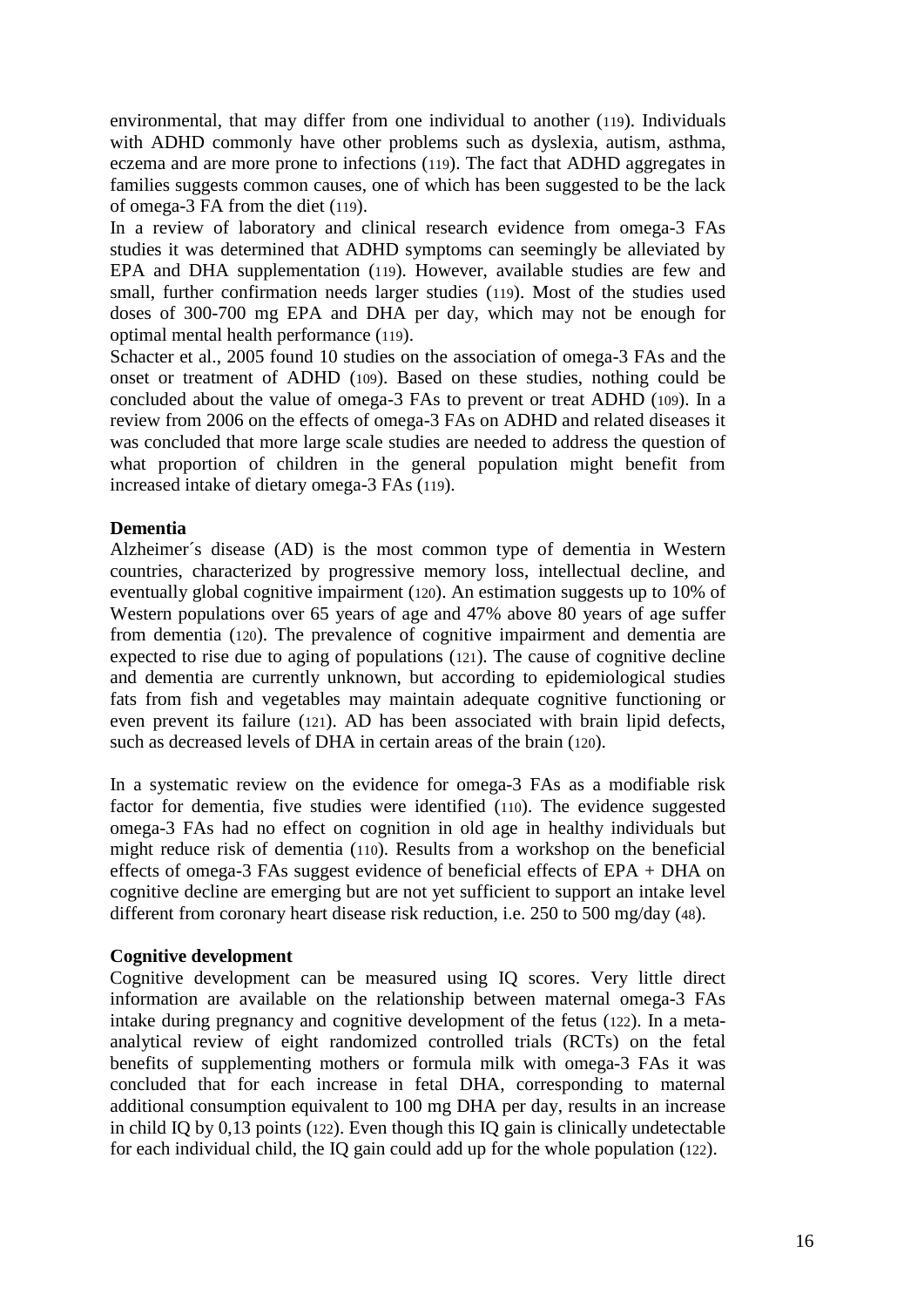# **Schizophrenia**

Around 0.5% of the populations suffer from schizophrenia. It has been suggested that the genetic background of schizophrenia is an intrinsic part of being humans (123). The most common age of onset is in or just before early adulthood. There is a growing literature to suggest that schizophrenia is not just a brain disease, but associated with many body functions such as insulin metabolism, fatty acid metabolism, and inflammatory and immune processes (123). Schizophrenic patients have 2-4 times more prevalence of diabetes, and 2-3 times higher mortality rate from CHD than the general population (123). Schizophrenic patients tend to consume food of lower quality (i.e. foods high in saturated fats and sugars but low in fruits and vegetables), be physically less active, and smoke more than the general public (123). Some results suggest there are lower blood cell membrane DHA levels in schizophrenic patients (123). Low dietary intake of omega-3 FAs, smoking and other factors can lower cell membrane omega-3 FAs levels, it is therefore not known if low membrane omega-3 FAs levels has a role in the etiology of schizophrenia or is a consequence of the disease (123). It has been suggested that EPA and DHA supplementation perinatally could prevent onset of schizophrenia by preventing inflammatory neuronal damage (124).

In a systematic review of the scientific medical literature on the ability of omega-3 FAs in prevention and treatment of mental disorders Schacter et al., 2005 found 28 studies on the association of omega-3 FAs and the onset or treatment of schizophrenia (109). The results suggested short-term omega-3 FAs intervention might be beneficial in treatment of schizophrenia but more studies are needed to explore the potential of omega-3 FAs for the prevention or treatment of schizophrenia (109), including further studies with relevant animal models (125).

| <b>Endpoint</b> | <b>Factor</b> | <b>Judgment on risk</b>       | <b>Reference</b>        |
|-----------------|---------------|-------------------------------|-------------------------|
|                 |               | factors                       |                         |
| <b>ADHD</b>     | Fish oil      | Inconclusive evidence.        | 109, 119                |
| <b>Bipolar</b>  | Fish oil      | Inconclusive evidence.        | 109, 118                |
| disorders       |               |                               |                         |
| Dementia        | Fish oil      | Evidence suggests             | 48, 110                 |
|                 |               | omega-3 FAs may               |                         |
|                 |               | reduce risk of dementia       |                         |
|                 |               | but strong conclusions        |                         |
|                 |               | cannot yet be drawn.          |                         |
| Depression      | Fish oil      | The evidence for the          | 106, 109, 114, 115, 116 |
|                 |               | ability of fish oil intake to |                         |
|                 |               | prevent or treat              |                         |
|                 |               | depression is promising       |                         |
|                 |               | but not conclusive            |                         |
| Cognitive       | Fish oil      | Limited evidence              | 122                     |
| development     |               | suggests increased infant     |                         |
|                 |               | omega-3 FAs                   |                         |
|                 |               | consumption may               |                         |
|                 |               | increase cognitive            |                         |
|                 |               | performance.                  |                         |
| Schizophrenia   | Fish oil      | Inconclusive evidence.        | 109, 125                |
|                 |               | More studies needed on        |                         |
|                 |               | the relationship between      |                         |
|                 |               | schizophrenia and fish oil    |                         |
|                 |               | intake.                       |                         |

*Table 4. The effect of fish oil on human neurological health, according to recent expert opinions.*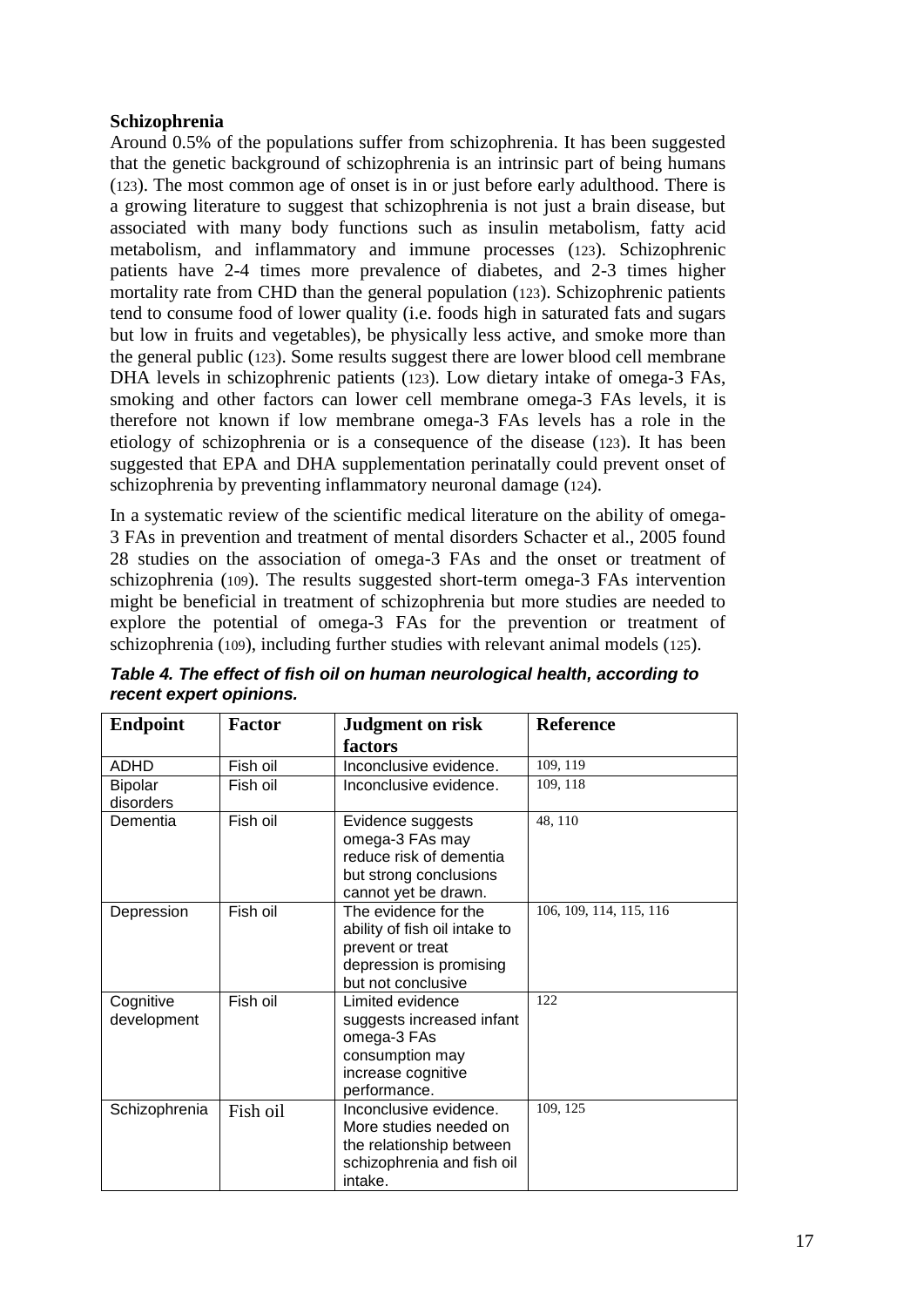#### **Cancers**

Cancer is a major cause of mortality in the world. Dietary factors are estimated to account for approximately one third of cancers in industrialized countries (126, 127). However, diet may also contain cancer preventive constituents. Vitamin D, omega-3 FAs and selenium are examples of fish constituents that can potentially prevent cancer.

#### **Cancer risk and cancer mortalities**

About 10 million new cancer incidences occurred globally in year 2000 and over 6 million cancer deaths (126). Of all deaths worldwide, approximately 12% are caused by cancer (128).

Results from a workshop on the available evidence for the beneficial role of long chain omega-3 FAs on chronic diseases, suggest that EPA + DHA are not able to reduce risk of cancer (48).

In a review from 2007 on epidemiological evidence for the role of trace elements on cancer risk it was suggested available evidence for selenium (Se) reducing cancer mortality was inconsistent (128).

People living at the northern most latitudes, where sunlight is sparse, are more prone to cancers of the prostate, breast, colon, ovarian, esophageal, non-Hodgkin´s lymphoma and variety of other lethal cancers (54). These people may benefit from higher dietary levels of vitamin D. Accumulating evidence suggest vitamin D may protect against cancer but evidence are still scarce (129).

An inverse relation has been found between fish consumption and most cancers, especially cancers of the alimentary tract (130). It was difficult to find expert reviews or opinions on the role of fish consumption or intake of fish constituents on the risk of some cancers, e.g. cancers of the pancreas, kidney, liver and gallbladder.

#### **Breast cancer**

Breast cancer is the second most common cancer in the world, and the most common among women (126). According to a joint WHO/FAO expert consultation report on the prevention of chronic diseases, evidence is inconclusive for the effectiveness of fish consumption or the intake of known fish constituents such as omega-3 FAs, vitamin D, or selenium in preventing common cancers, such as breast cancer (126).

In a review from 2005 (131) on epidemiological studies of vitamin D and cancer incidence and mortality it was concluded that for breast cancer, some data were promising with regard to beneficial effects from vitamin D, but the evidences are far too sparse to support a conclusion. Another review from 2006 on vitamin D, calcium, and breast cancer risk concludes that the evidence is promising but more well designed human cohort and clinical trials are still needed to confirm the potential effect of vitamin D (132). The authors of a review on epidemiological studies, published in 2007, on the association between vitamin D and breast cancer conclude there are difficulties in associating breast cancer with either vitamin D intake or vitamin blood levels (133).

Silvera and Rohan (2007) reviewed the epidemiological evidence for the role of trace elements on cancer risk and they concluded that available evidence for selenium does not support an inverse association between selenium exposure and breast cancer risk. (128).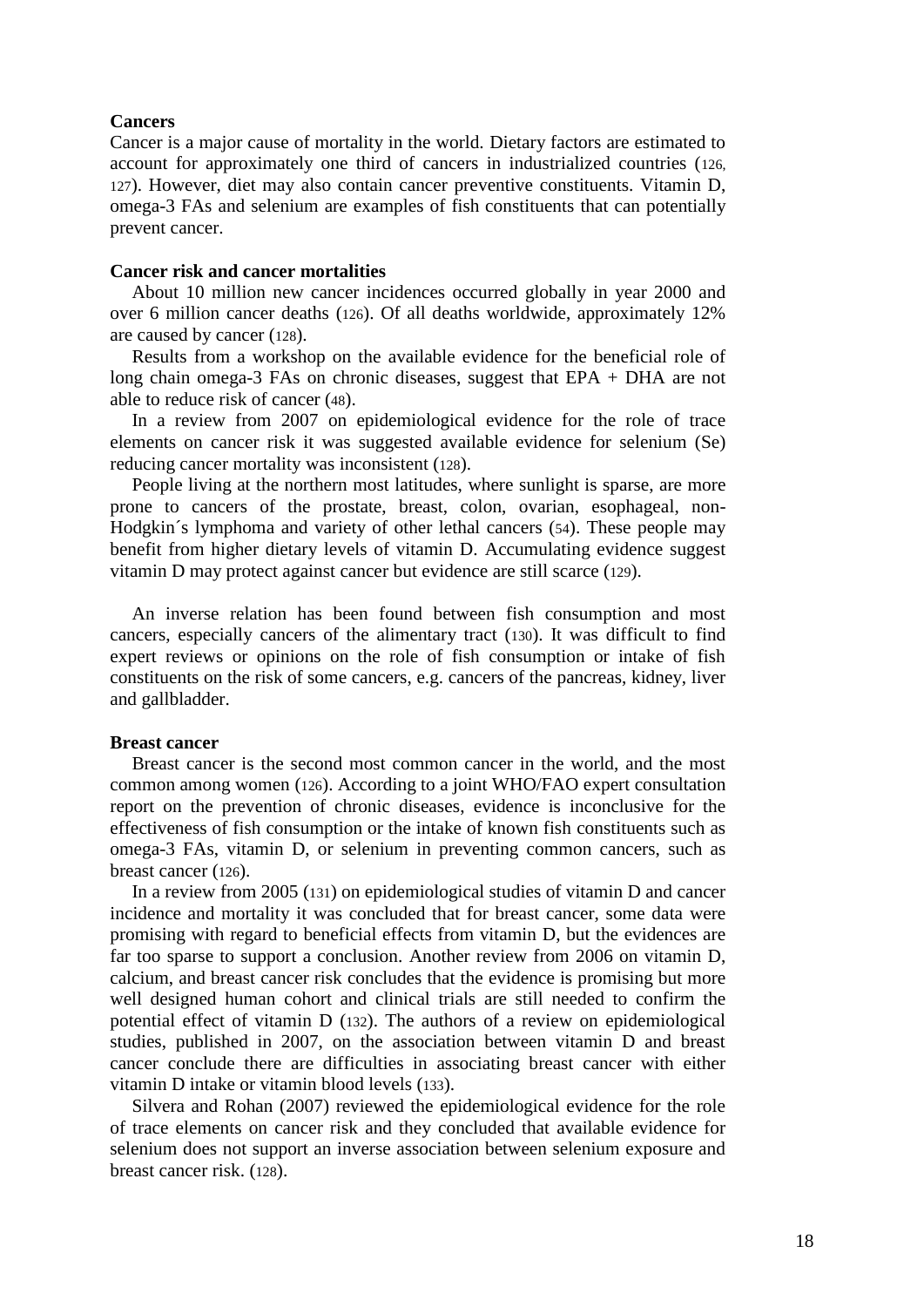#### **Colorectal cancer**

Colorectal cancer is the second to third most common cancer in most Westernalized countries (134).

In a review from 2006 on the effect of dietary factors on colon cancer it was stated that the evidence for preventive role of omega-3 FAs was not yet convincing, while it was possible that the potential risk-lowering effects of high n-3 to n-6 ratio of seafood diet might be important in this respect (134). A systematic review from 2006, on the cancer preventive role of omega-3 FAs concluded that there was no association between omega-3 FAs consumption and incidence of colorectal cancer (135). According to a review from 2007 on nutrition obesity and colorectal cancer, better data is needed to explain the potential benefits of diets rich in fish (136).

Vitamin D intake has been hypothesized to reduce the risk of colorectal cancer, but the likely reason dietary vitamin D is not a significant risk reduction factor for colorectal cancer in many studies is that dietary sources provide only a portion of total vitamin D (137). Nevertheless, a large number of epidemiological studies provide support for the ability of adequate vitamin D status to reduce risk of colorectal cancer (136, 138). In a meta-analysis of 18 observational studies published between 1966 and 2004 on vitamin D and prevention of colorectal studies it was concluded that intake of 1000 International units (IU)/day of vitamin D was associated with 50% lower risk of colorectal cancer (139). Another review of epidemiologic studies on vitamin D as a modifier of colon cancer risk found strong biological evidence on the protective role of vitamin D, however, such protection was likely to require higher intakes than 400 IU/day (140).

According to a review from 2007 on nutrition obesity and colorectal cancer, some forms of selenium may prove to be preventive against colorectal cancer (136). However, in a review from 2007 on epidemiological evidence for the role of trace elements on cancer risk it was concluded that available evidence for selenium reducing colorectal cancer risk was inconsistent (128).

#### **Endometrial Cancer**

In a systematic literature review and meta-analysis published in 2008 on vitamin D and calcium in relation to endometrial cancer, the existing evidence did not support relation between endometrial cancer and the ranges of dietary vitamin D examined (141).

#### **Esophageal and stomach cancers**

Cancers of the stomach are relatively uncommon in the Western world, but the rate of cancers in the upper part of the stomach (gastric cardia), next to the esophagus have been increasing in Europe and the United States (142). Obesity may contribute to this increased rate of gastric cardia cancers (142). A review from 2005 on selenium in cancer prevention suggests that selenium intake may be able to reduce risk of cancers of the stomach (i.e. in the gastric-cardia area) (65). Later reviews of human epidemiologic studies have also supported an inverse association between selenium and gastric cancer risk (128, 142).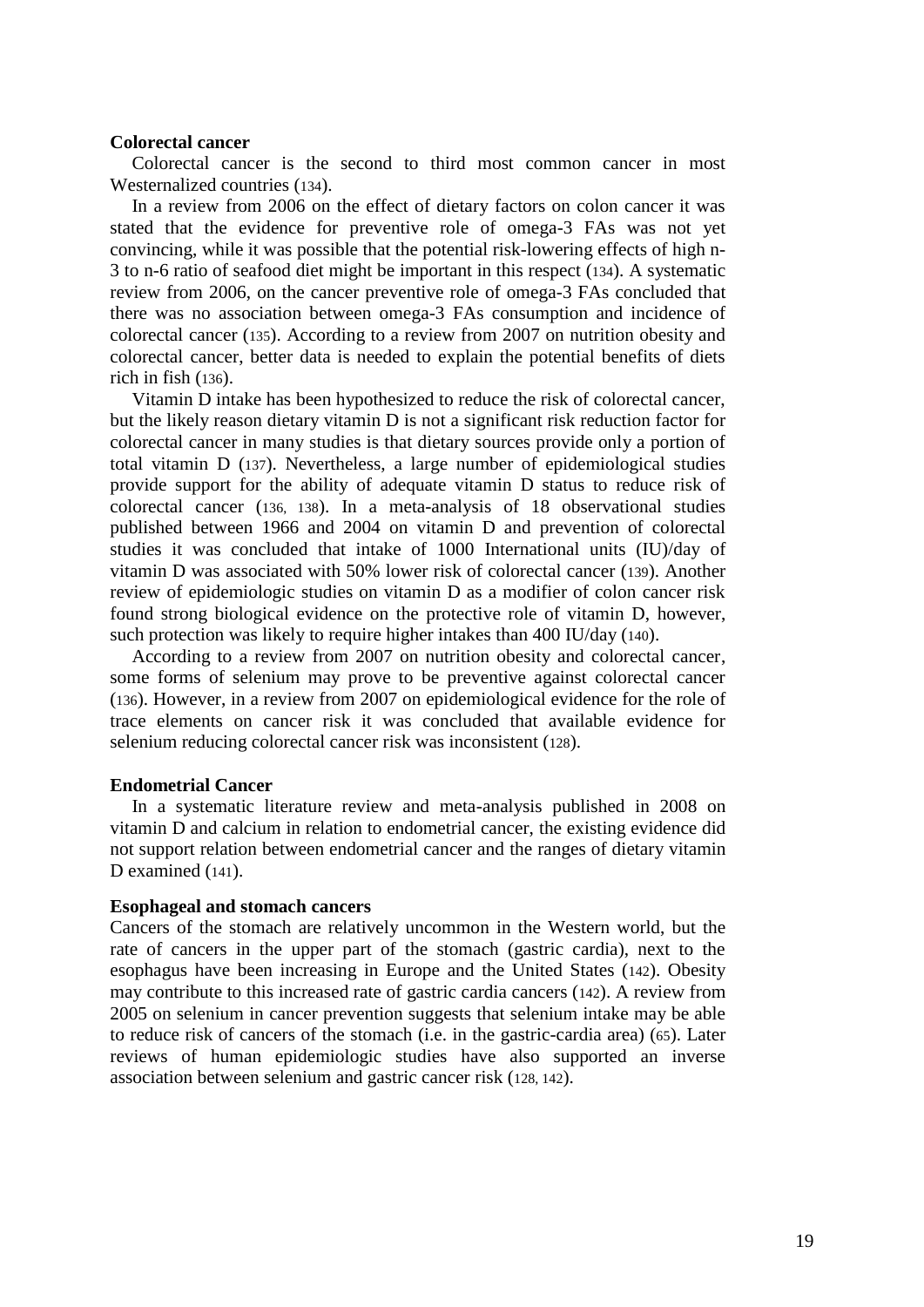#### **Liver cancer**

According to a review from 2005 on selenium in cancer prevention, selenium intake may be able to reduce risk of cancers of the liver (65). This opinion is based on three human Se trials from China and on animal studies, demonstrating the reduction of carcinogenic adducts in the liver in Se fed rats.

#### **Lung cancer**

Silvera and Rohan reviewed epidemiological evidence for the role of trace elements on cancer risk and concluded that available evidence for selenium appears to support a possible reduction in risk for lung cancer (128).

#### **Non-Hodgkin lymphomas (NHL)**

NHL are a heterogeneous group of malignancies arising from lymphoid tissue with unclear etiology (143). NHL are responsible for about 3.4% of cancer deaths in U.S.A (143). NHL has been inversely associated with sun exposure, alcohol use and fish consumption (143). Reviews and meta-analysis support the inverse association between sunlight and NHL (144, 145, 143) but the association is not as clear between vitamin D intake and NHL. The inverse association with fish consumption has mostly been nonsignificant (143). Further epidemiological studies have to focus on NHL subtypes (143).

#### **Prostate cancer**

Prostate cancer is the second most common cancer in human males, worldwide  $(146)$ .

Giovannucci has reviewed the association between vitamin D and prostate cancer risk and concluded that available dietary studies did not support an association between vitamin D intake and lower prostate cancer risk. (131, 140).

Two reviews from 2005 on selenium in cancer prevention concluded that the evidence suggested selenium intake protected against the risk of prostate cancer (65, 147), but the selenium levels in serum probably need to be at least  $147 \mu g/l$ (65). A meta-analysis was carried out to determine quantitatively if men with low selenium levels were at increased risk of prostate cancer (146). According to this meta-analysis of twenty epidemiological studies, a possible inverse association exists between selenium levels and risk of prostate cancer (146). Silvera and Rohan reviewed the epidemiological evidence for the role of trace elements on cancer risk and concluded that available evidence for selenium appears to support an inverse association between selenium exposure and prostate cancer risk (128).

#### **Cancer of the urinary bladder**

Cancer of the urinary bladder is neither among the most common nor deadliest cancers, but studies have suggested an inverse association between intake and body levels of selenium and risk of urinary bladder cancer. So far evidence is insufficient to draw a conclusion regarding such association (128, 148).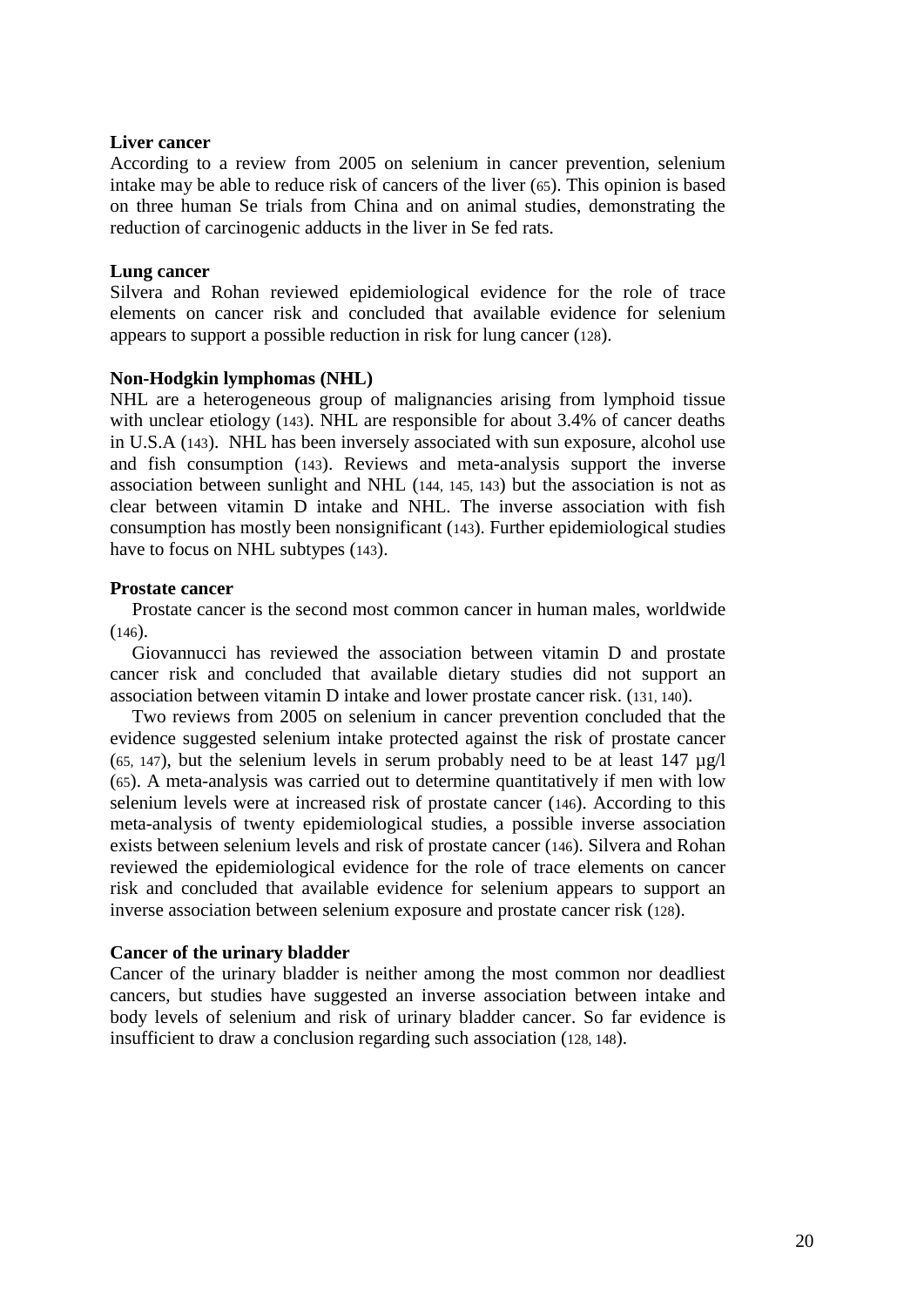#### *Table 5. The effect of fish oil, vitamin D and selenium on human cancer risk, according to recent expert opinions.*

| <b>Endpoint</b>                      | <b>Factor</b> | <b>Judgment on risk factors</b>                                                                                                                                                                                                     | <b>Reference</b>           |
|--------------------------------------|---------------|-------------------------------------------------------------------------------------------------------------------------------------------------------------------------------------------------------------------------------------|----------------------------|
| Cancer risk<br>and<br>mortalities    | Fish oil      | The evidence does not support the<br>hypothesis that consumption of fish oils<br>can prevent cancer.                                                                                                                                | 48                         |
|                                      | Selenium      | Inconsistent evidence.                                                                                                                                                                                                              | 128                        |
|                                      | Vitamin D     | The evidence for cancer protective<br>properties of vitamin D is suggestive but<br>still incomplete.                                                                                                                                | 129                        |
| Breast<br>cancer                     | Fish oil      | There is inconclusive evidence that<br>increased consumption of fish and<br>omega-3 FAs from fish is effective in<br>preventing breast cancer.                                                                                      | 126                        |
|                                      | Vitamin D     | The evidence is still inconclusive with<br>regard to the effect of vitamin D intake to<br>decrease risk of breast cancer.                                                                                                           | 126, 131, 132,<br>133      |
|                                      | Selenium      | Selenium intake does not decrease risk<br>of breast cancer according to current<br>evidence.                                                                                                                                        | 126, 128                   |
| Colorectal<br>cancer                 | Fish oil      | Even though diets rich in fish are often<br>associated with lower risk of colorectal<br>cancer, evidence is lacking for the direct<br>involvement of the omega-3 FAs found in<br>fish.<br>A correct n-3/n-6 ratio may be important. | 134, 135, 136              |
|                                      | Vitamin D     | Vitamin D intake of 1000 IU/day may be<br>associated with lower risk of colorectal<br>cancer.                                                                                                                                       | 136, 137, 138,<br>139, 140 |
|                                      | Selenium      | It is possible that some forms of selenium<br>may prevent colorectal cancer.                                                                                                                                                        | 128, 136                   |
| Endometrial<br>Cancer                | Vitamin D     | The evidence is not supportive of the<br>association between dietary vitamin D<br>and endometrial cancer.                                                                                                                           | 141                        |
| Esophageal<br>and stomach<br>cancers | Selenium      | Possible, but evidence is still inconclusive                                                                                                                                                                                        | 65, 128, 142               |
| Liver cancer                         | Selenium      | Possible, but evidence is still inconclusive                                                                                                                                                                                        | 65                         |
| Lung cancer                          | Selenium      | The evidence currently available for<br>selenium appears to support a possible<br>reduction in risk for lung cancer.                                                                                                                | 128                        |
| Non-Hodgkin<br>lymphomas             | Vitamin D     | Insufficient evidence                                                                                                                                                                                                               | 143                        |
| Prostate<br>cancer                   | Vitamin D     | The evidence is not supportive for an<br>association between vitamin D intake and<br>prostate cancer risk.                                                                                                                          | 131, 140                   |
|                                      | Selenium      | The evidence support an inverse<br>association between selenium exposure<br>and prostate cancer risk                                                                                                                                | 65, 128, 146,<br>147       |
| Cancer of<br>the urinary<br>bladder  | Selenium      | Insufficient evidence                                                                                                                                                                                                               | 128, 148                   |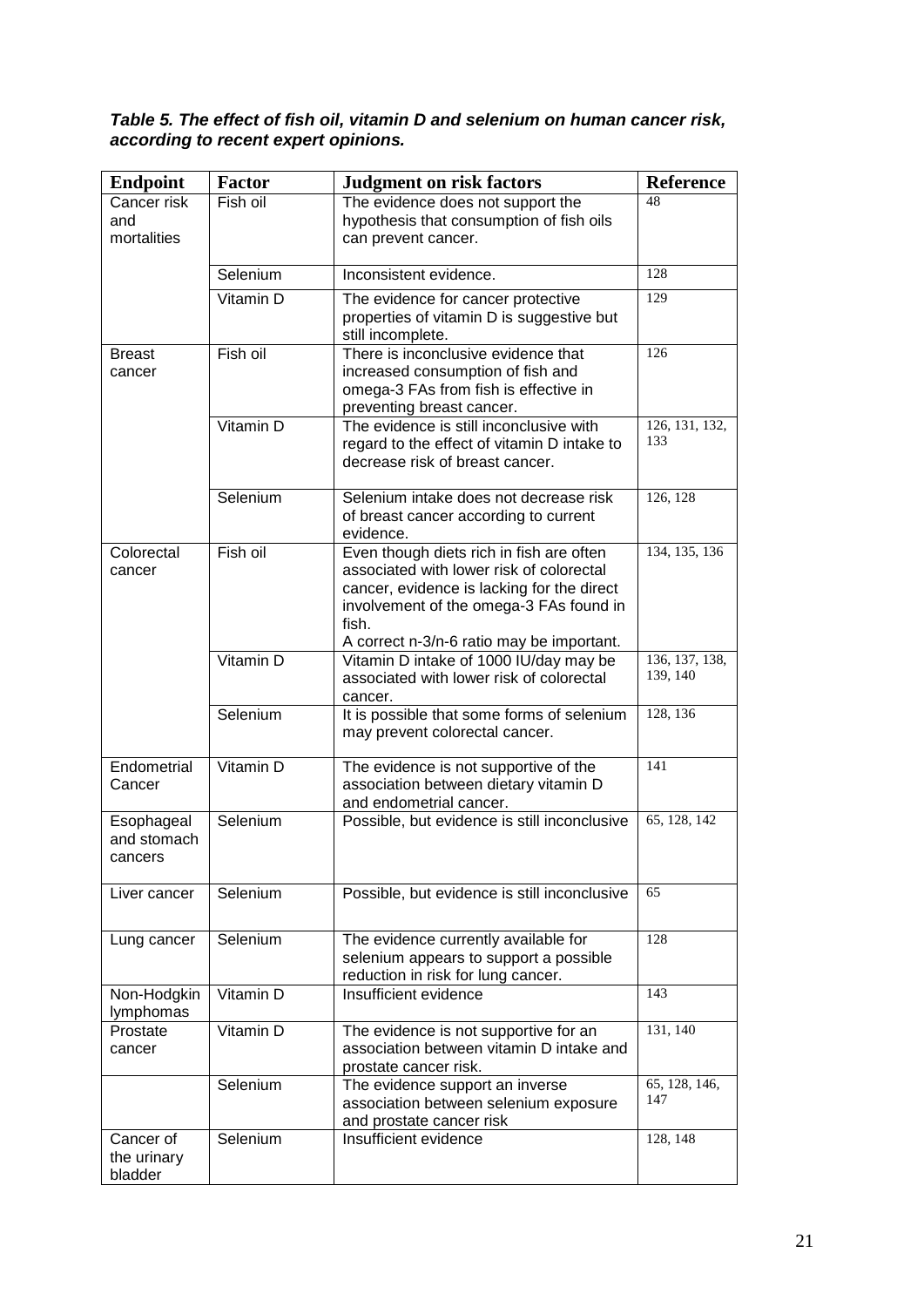#### **Inflammatory, autoimmune and allergic diseases**

Chronic inflammation is the root of chronic degenerative diseases such as heart diseases and cancers. Inflammation is also an intrinsic part of autoimmune and allergic diseases. Autoimmune diseases such as diabetes type I, ulcerative colitis and multiple sclerosis (MS) occur when the immune system becomes over reactive against the host tissue. When an over reactive response is directed against external substances the resulting disease is allergy (atopy), involving diseases such as asthma and eczema.

#### **Allergic diseases (atopy)**

Diet may have a role in the onset of allergy but strategic usage of diet may also favorably affect the immune system and help prevent allergic diseases (149). Our limited understanding of the etiology of allergy, constrains our capacity to use diet for allergic prevention (149). A recent systematic review on the effects of omega-3 and omega-6 FAs in preventing the development of allergic diseases, suggest these oils are unlikely to be useful for the primary prevention of either the development or the sensitization of allergic diseases (150).

#### **Asthma**

Breast milk contains some long chain omega-3 FAs. Breast feeding for at least six months of life may result in lower rates of asthma (151). According to a review from 2007 on the health benefits of fish oils it was concluded, despite the performance of several randomized controlled trials, that the beneficial effects of fish oils on asthma was unclear (115). A more recent review did not find any reduction of asthma risk resulting from omega-3 FAs supplementation (150).

#### **Diabetes I**

In a systematic review and meta-analysis aimed at investigating the effect of childhood vitamin D supplementation on type 1 diabetes it was shown that infants who were supplemented with vitamin D had a lower risk of developing type 1 diabetes (152). These results need to be backed up by randomized controlled trials of adequate quality (152).

#### **Eczema**

Omega-3 FAs can probably not protect against the risk of developing eczema (150). Infants with family history of eczema are less likely to suffer from eczema themselves if breast milk is their only diet during first three months of life (153). Supplementing the mother with fish oil will decrease the severity of eczema in high risk children (154), suggesting long chain omega-3 FAs in milk are at least partly responsible for this protective effect. This protection does not seem to reach to infants with no family history of eczema (153).

# **Inflammatory bowel disease (IBD), i.e. Ulcerative colitis & Crohn´s disease**

IBD refers to two chronic diseases, ulcerative colitis and Crohn´s disease. In both these diseases parts of the intestines are inflamed. In Crohn´s disease the inflammation reaches deeper into the wall and usually affects lower parts of the intestine. Evidence for the beneficial effects of fish oils in chronic IBD is conflicting and largely inhibited by small study populations (115).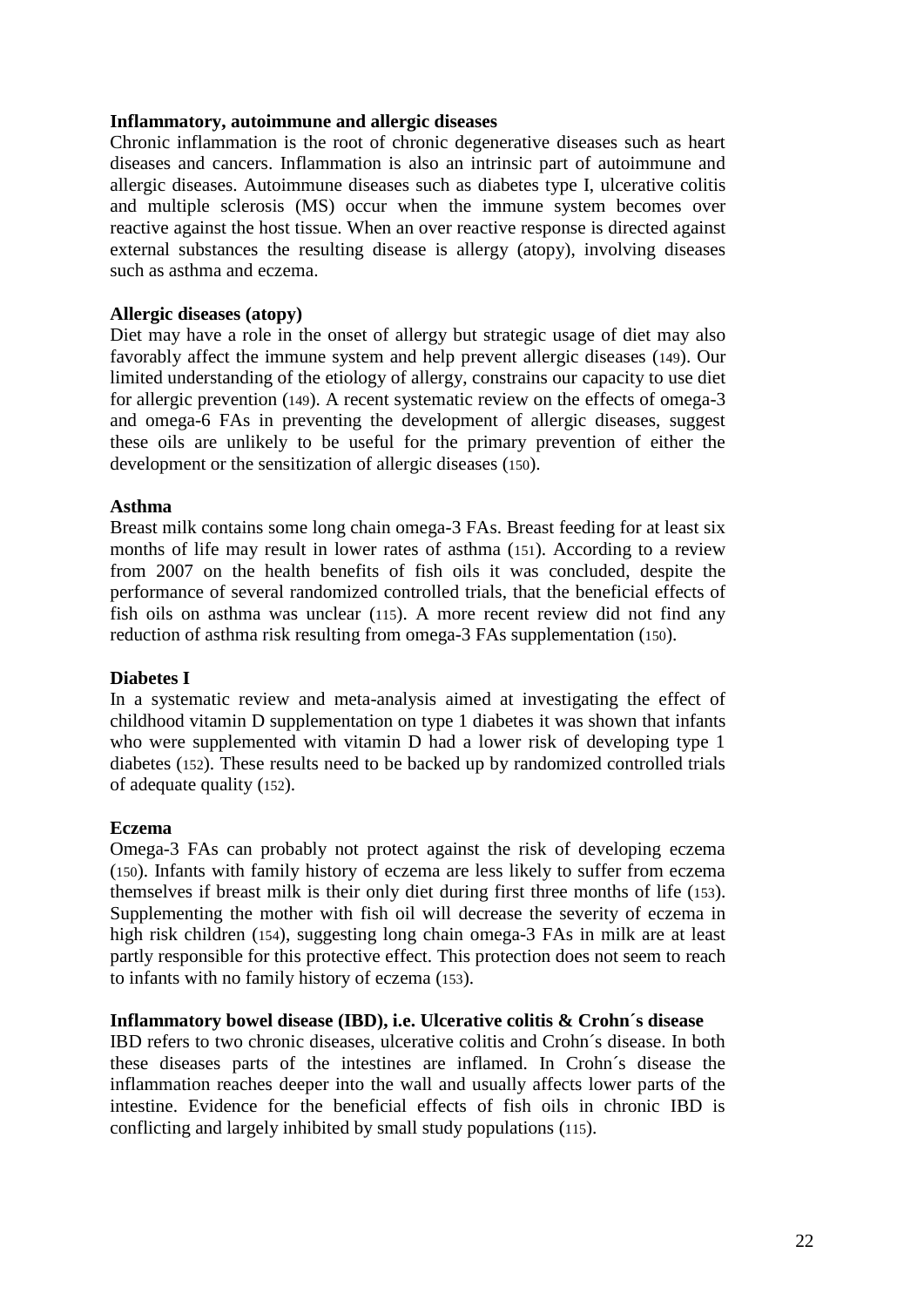# **Multiple sclerosis (MS)**

MS is a disease in which the immune system attacks the myelin sheaths around neuronal axons. The damage prevents communication between brain and spinal cord potentially causing various neurological symptoms.

In a review from 2007 on the role of omega-3 FAs in neurological diseases it was concluded that evidence did not support an effect of omega-3 FAs on the incidence of MS (118). Epidemiological studies suggest a link between low vitamin D status and prevalence of MS (155). In a recent review of the therapeutic potential of vitamin D in MS it was concluded vitamin D has the potential to treat and even prevent MS, this may require vitamin D serum levels >100nmol/L (155), which may correspond to 4000 IU per day (156) or high consumption of fish (Table 1).

# **Rheumatoid arthritis (RA)**

RA is the only inflammatory condition for which there is good evidence for potential therapeutic effects of omega-3 FAs (115). Fish oils can relieve symptoms of RA but probably they cannot affect the progression of the disease (115). Amount of LC omega-3 FAs needed to relieve symptoms, i.e. a daily intake of 1- 7.1 g EPA + DHA (115), requires substantial intake of fish lipids (Table 1).

| <b>Endpoint</b>       | <b>Factor</b> | <b>Judgment</b>                 | <b>Reference</b> |
|-----------------------|---------------|---------------------------------|------------------|
| Asthma                | Fish oil      | Inconsistent evidence.          | 115, 150         |
| Diabetes I            | Vitamin D     | Possible, but evidence is still | 152              |
|                       |               | inconclusive.                   |                  |
| Eczema                | Fish oil      | Fish oil probably does not      | 150, 154         |
|                       |               | prevent onset of eczema but     |                  |
|                       |               | may decrease symptoms of        |                  |
|                       |               | eczema in children with family  |                  |
|                       |               | history of eczema.              |                  |
| Inflammatory<br>bowel | Fish oil      | Inconsistent evidence.          | 115              |
| disease               |               |                                 |                  |
| (IBD)                 |               |                                 |                  |
| <b>Multiple</b>       | Fish oil      | No significant association      | 118              |
| <b>Sclerosis</b>      |               | between fish oil and the        |                  |
| (MS)                  |               | incidence of MS. Fish oil may   |                  |
|                       |               | however reduce the severity     |                  |
|                       |               | of the disease.                 |                  |
|                       | Vitamin D     | Vitamin D intake may            | 41, 155          |
|                       |               | potentially have a role in      |                  |
|                       |               | treating or preventing MS.      |                  |
|                       |               | Necessary intakes not           |                  |
|                       |               | achievable with fish            |                  |
|                       |               | consumption alone.              |                  |
| Rheumatoid            | Fish oil      | Can be used for treatment at    | 115              |
| arthritis             |               | high intakes of fish oil        |                  |

*Table 6. The effect of fish oil and vitamin D on human inflammatory, autoimmune and allergic diseases, according recent expert opinions.*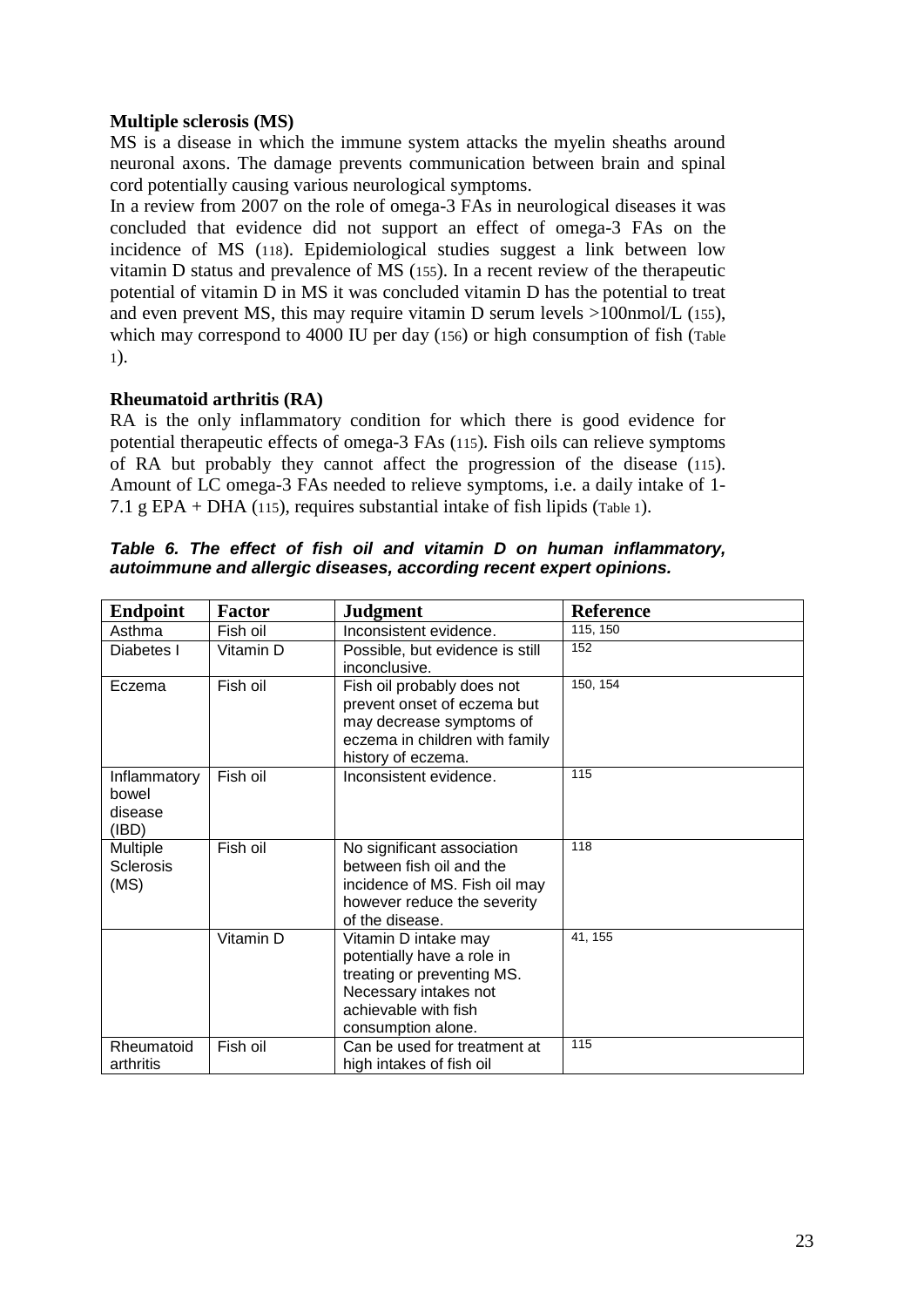## **Bone health**

Based on the definition of vitamin D deficiency (157) about half of the European adult population is deficient in vitamin D and large portion of institutionalized older people severely deficient (158). It has, however, not been clearly defined which clinical symptoms to be expected at various vitamin D serum levels (158). In absence of sunlight, at least 1000 IU vitamin D is required per day to maintain good health (159).

Vitamin deficiency is involved in several bone related diseases. Vitamin D deficiency in children results in rickets. In 2008 the American Academy of Pediatrics released a statement recommending 400 IU of vitamin D (corresponding to 1 table spoon cod liver oil) to all children from infancy to adolescence to prevent rickets (160). Suboptimal vitamin D body levels are thought to play a role in falls and fractures of the elderly. Older individuals, individuals living in northern latitudes with prolonged winters, and obese individuals are among those who are most vulnerable to low vitamin D levels (Bischoff-Ferrari 2007).

Vitamin D analogs have been shown to be even more protective against falls (161) and fractures (162) than natural vitamin D, but the long term effectiveness of vitamin D analogs is yet not known and people may have less problems with consuming natural vitamin D than analog vitamin D for preventive purposes.

Cross-sectional studies show that elderly persons with higher vitamin D serum levels have increased muscle strength and a lower number of falls (163).

Falls are a major problem in the elderly, causing injuries, psychological difficulties, and social isolation (164). Parallel to decreased bone strength, a loss of muscle power and performance, deterioration in gait and postural stability along with slower response times, lead to an increase in falls (165). Vitamin D deficiency can exacerbate osteoporosis (159) making bones more fragile. Falls and decreased bone mineral density increase the risk of fractures (26). People who consume fish oil or fat fish have been shown to have higher vitamin D levels (55).

Fatty fish consumption is greatest in Europe's northern most latitudes (166). Some studies have even revealed higher vitamin D serum levels at higher latitudes in Europe, despite less sunshine (158). It is therefore possible that some elderly people in these areas are avoiding vitamin D deficiency by consuming enough fatty fish or fish oils.

# **Falls**

A systematic review published in 2003 on the effect of vitamin D on falls in older people, the results from the pooled data did not support the reduced risk of falling as a result of vitamin D supplementation alone (167). The year after, Bischoff-Ferrari and colleagues published a meta-analysis to estimate the effect of vitamin D on falls in elderly individuals (168). According to this analysis vitamin D supplementation appears to reduce risk of falls about 20%, but intake of calcium should also be considered (168). Excluding the potential effect of calcium, the results from a systematic review of the effect of vitamin D on the reduction of risk of falling suggested that vitamin D might be effective in this respect (169). In a review of meta-analysis and original studies the authors conclude there is a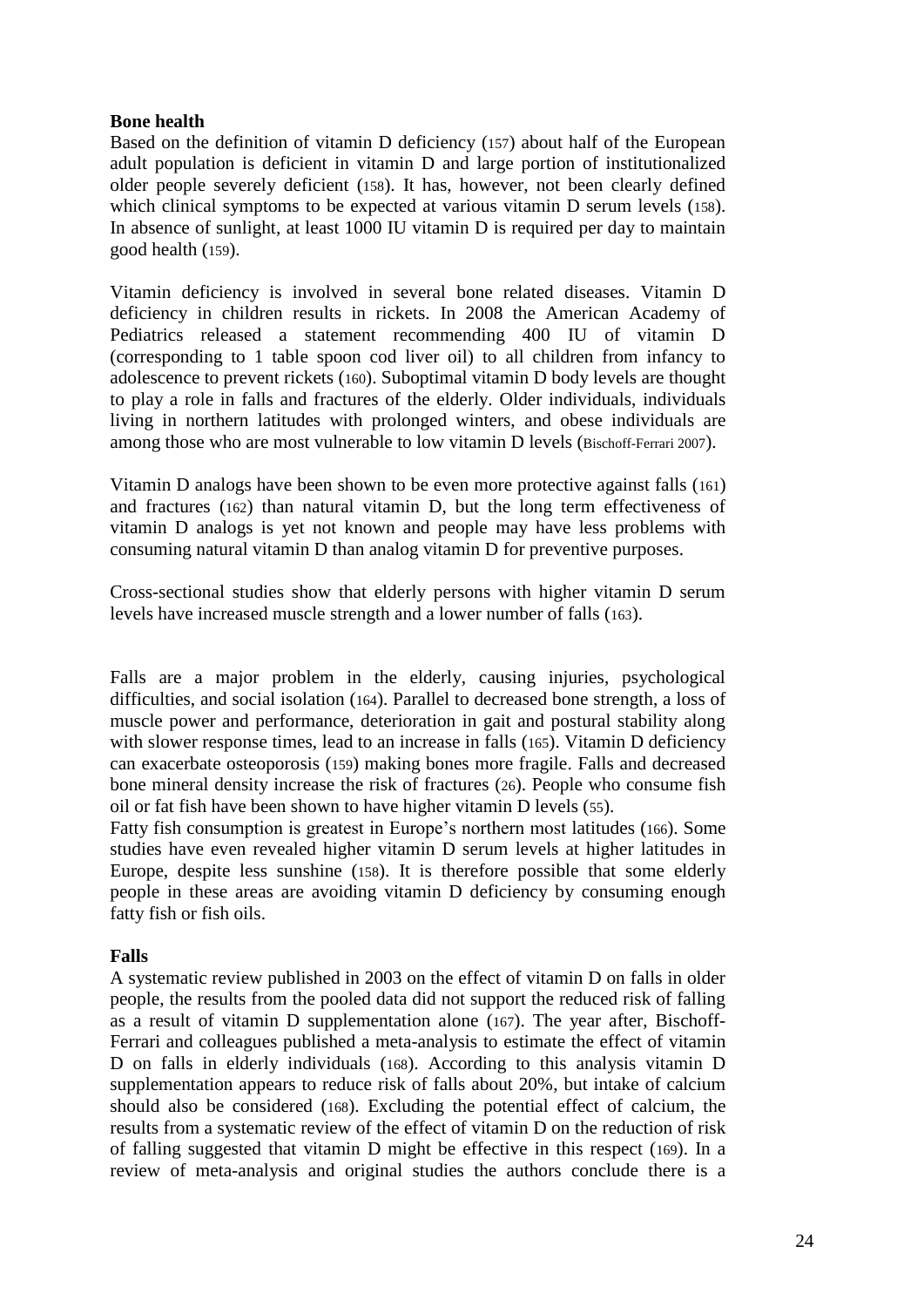statistically significant positive relationship between vitamin D supplementation and decreased risk of falls (170). According to a Cochrane systematic review of the effect of vitamin D and other interventions to decrease risk of falls in older people in nursing homes, vitamin D supplementation can significantly reduce the rate of falling (171).

# **Fractures**

Vitamin D decreases vertebral fractures and may decrease nonvertebral fractures, according to a meta-analysis, published 2002, on the effect of vitamin D on fractures in postmenopausal women (172). In an editorial review from 2005 on the effect of vitamin D on bone health, it was suggested likely that older men and women that maintained serum vitamin D levels above 75 nmol/l 25 hydroxyvitamin D (i.e. 25(OH)D) would be at lower risk of bone fracture, but more data was needed where vitamin D was used at doses above 800 IU/d (173). A daily intake of 800 to 1000 IU vitamin D is needed to reach a serum level of 75 nmol/l 25(OH)D (173). Also in 2005, the authors of a meta-analysis of randomized controlled trials of fracture prevention with vitamin D, came to the conclusion that oral vitamin D supplementation between 700 to 800 IU/d, i.e. more than the US recommended dose of vitamin D of 400-600 IU/d, appeared to be sufficient for nonvertebral fracture prevention in ambulatory or institutionalized elderly persons  $(174)$ .

In a meta-analysis published in 2007 on the effect of vitamin D on the risk of fall and fractures a trend was found for vitamin D supplementation preventing nonvertebral fractures (169). In a 2008 review on the efficacy of vitamin D in relation to bone health, the authors found inconsistent evidence for association between vitamin D serum levels and bone fractures (175). From large recent reviews on the effect of vitamin D in lowering risk of fractures in older people (176, 26), it was concluded that vitamin D supplementation at low doses (400 IU/d) can decrease the risk of fractures, but only in the presence of adequate calcium levels (1000 mg/d).

| <b>Endpoint</b>  | Factor    | <b>Judgment</b>                   | <b>Reference</b>                  |
|------------------|-----------|-----------------------------------|-----------------------------------|
| Falls            | Vitamin D | Studies indicate a statistically  | 167, 168, 169, 170, 171           |
|                  |           | significant positive relationship |                                   |
|                  |           | between vitamin D                 |                                   |
|                  |           | supplementation and               |                                   |
|                  |           | decreased risk of falls.          |                                   |
| <b>Fractures</b> | Vitamin D | Frail older people may            | 26, 169, 172, 173, 174, 175, 176, |
|                  |           | experience fewer fractures if     |                                   |
|                  |           | supplemented with vitamin D       |                                   |
|                  |           | along with calcium, but not       |                                   |
|                  |           | with vitamin D alone.             |                                   |

|                         |  |  |  | Table 7. The effect of vitamin D on human falls and fractures, according to |  |
|-------------------------|--|--|--|-----------------------------------------------------------------------------|--|
| recent expert opinions. |  |  |  |                                                                             |  |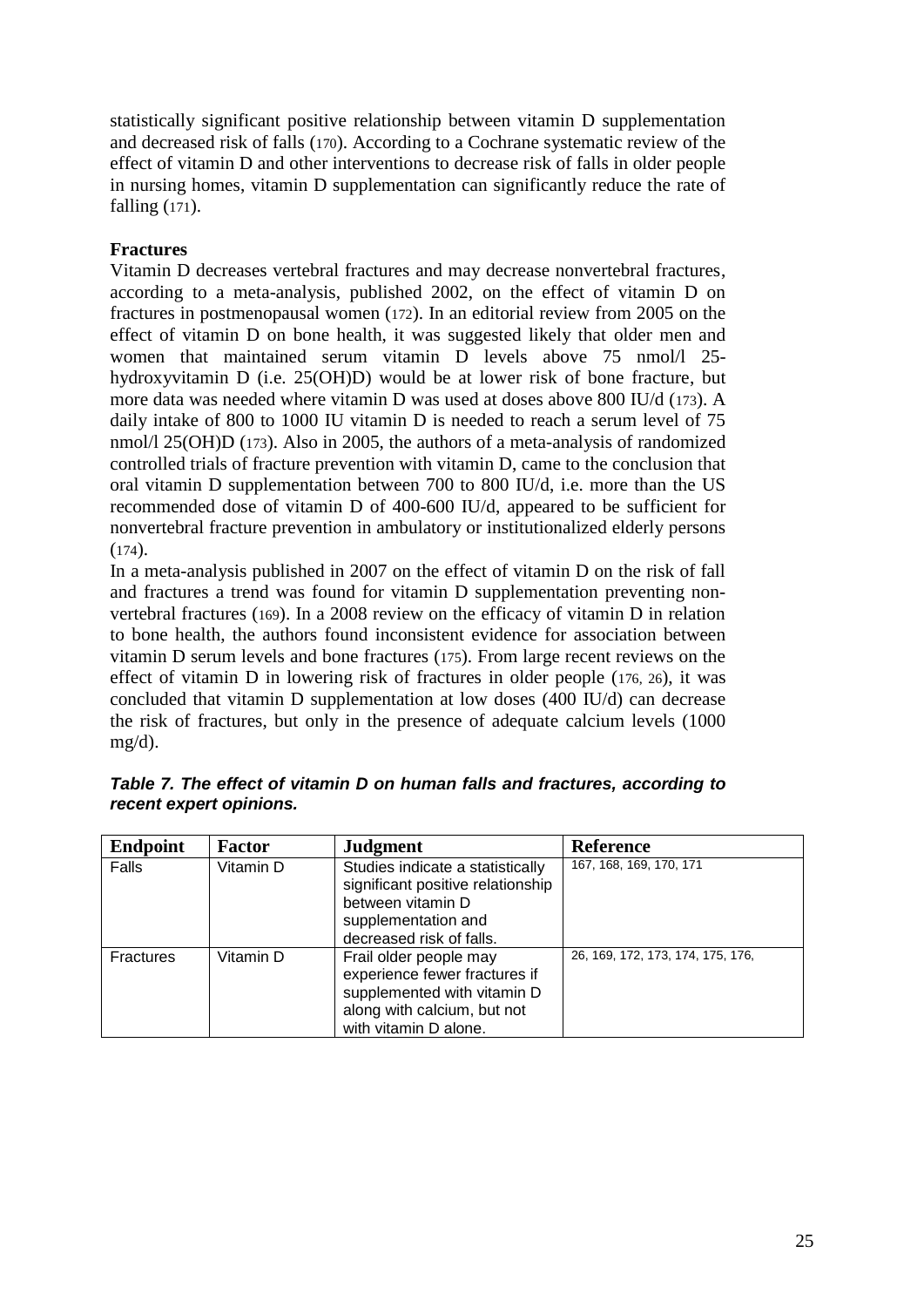#### **Summary of results in relation to relevant nutrient doses**

A general estimate of the levels of nutrients in 100 g of fish is found in table 1. The following summary should be considered in the light of the level of fish consumption required to achieve benefits.

According to the evidence reviewed, fish oil is the most important fish constituent with regard to the effects on cardiovascular health endpoints. The evidence for the protective effects of fish oil consumption is strongest for SCD, ischemic stroke, and fatal or non-fatal MI. It has been suggested the effect of fish oil on SCD (antiarrhythmic effects) and on MI (antithrombotic effects) is not linear and much higher intake is needed for maximal protection against MIs (88). Fish oil consumption corresponding to about 700 mg per day seems to be protective against SCD. Fish oil is especially protective in those that have survived cardiovascular events such as MI(s) (177, 178). Fish oil at higher levels may be protective against non fatal MI, but such protection is not observed except at fish intakes corresponding to 1- 3 g EPA + DHA (179, 180). Fish consumption has also been indicated to be protective against risk of ischemic stroke, with a substantial rise in protection when fish consumption is increased from no to some fish consumption (100).

Fish oil also seems to be the most important fish constituent with regard to neurological diseases. As it may increase infant cognitive function, prevent or treat depression and reduce risk of dementia, while the effect on schizophrenia is less clear. By supplementing the pregnant mother with as little as 100 mg DHA per day child cognition may improve (122). Low omega-6/omega-3 FAs plasma ratios and high plasma omega-3 FAs levels have been associated with lower risk of depression (114). In a large Finnish survey Fish consumption corresponding to 470 mg EPA + DHA per day was not associated with the onset of depressive mood (181). However, a daily dose of 750 mg EPA + DHA per day has been suggested to be protective against the risk of depression (182). A broad range of fish oil doses has been useful in treating symptoms of depression, ranging from 200 to 9600 mg EPA + DHA (115). Fish consumption as low as one meal per week may reduce risk of dementia (48). A broad range of fish oil supplementations, as high as 18.500 mg per day, may reduce the risk of dementia in a dose dependent manner (110).

Vitamin D and selenium rather than fish oil seem to be important with regard to beneficial effects against cancer. Vitamin D intake of 1000 IU a day has potential in lowering the risk of colorectal cancer. While, selenium intake may reduce risk of colorectal cancer, lung cancer, prostate cancer and possibly cancer in the esophageal and upper part of stomach at supplementations of 200µg Se per day (37).

Fish oil and vitamin D also seem to have a positive effect on inflammatory and autoimmune diseases such as diabetes I, MS and rheumatoid arthritis. Vitamin D dose needed to reduce risk of diabetes I is unclear but may range from 400 to 2000 IU per day (152). Fish oil doses corresponding to 900 mg EPA + DHA per day may reduce symptoms of MS (Nordvik et al., 2000 = IDref697) but it is less clear if fish oil can also reduce the risk or progression of MS (118). Vitamin D doses corresponding to 4000 IU/d may be needed to treat and possibly prevent MS (155). Fish oil doses of 1000-1500 mg per day of EPA +DHA are probably needed to relieve symptoms of rheumatoid arthritis (115).

Vitamin D and calcium are important with regard to falls and bone fractures. Vitamin D intake of 800-1000 IU per day can reduce risk of falls and decreased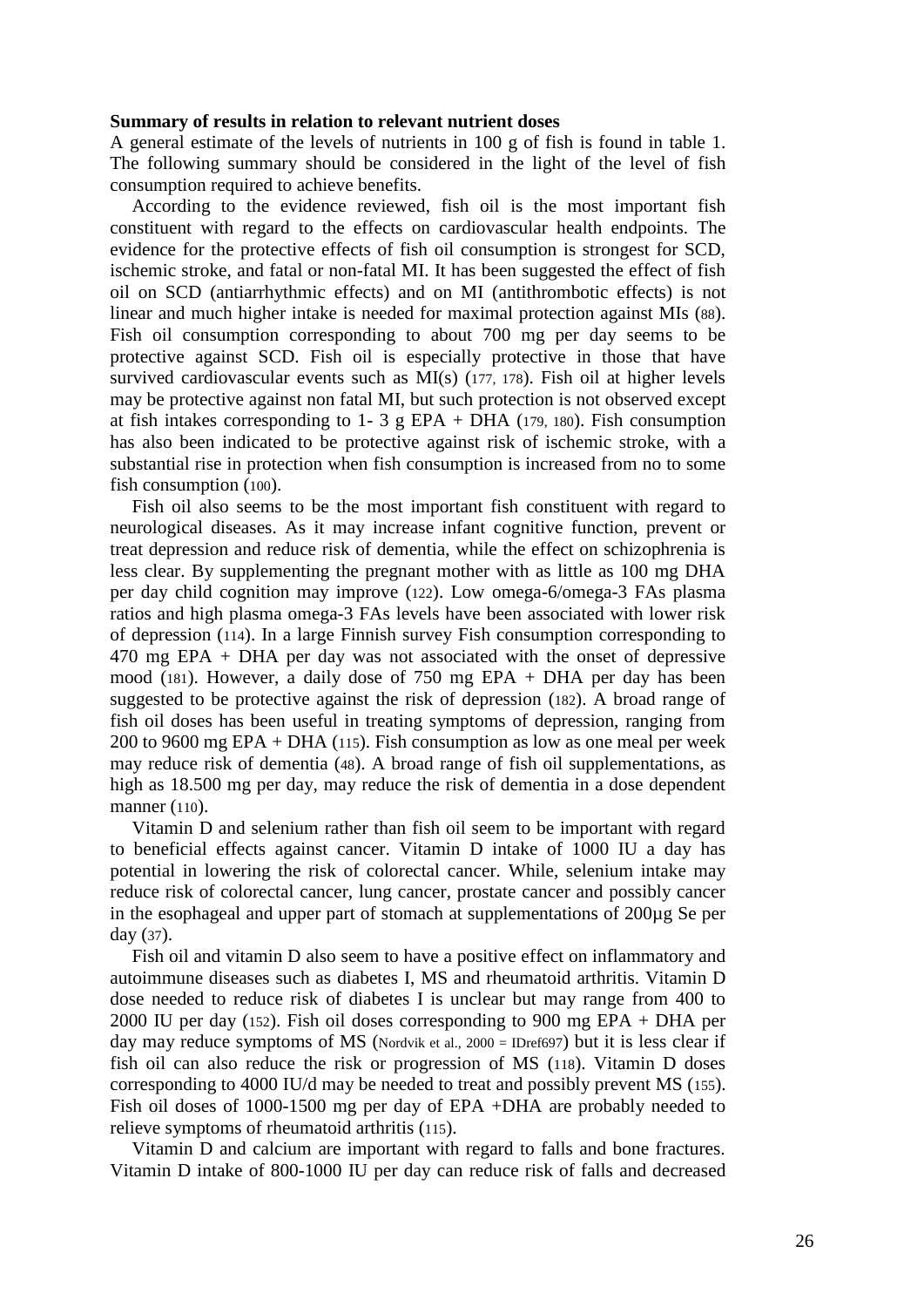risk of fractures can be achieved with as low vitamin D supplementation as 400 IU/d in presence of 1000 mg/d calcium.

Taking into account that fish consumption in Western countries is on average far below 100 g per day (184), it is clear from the summarization above that in order to achieve benefits from fish consumption, consumers should select fish that contains fish oil, vitamin D, and selenium in the upper range (Table 1).

#### **Discussion**

This review aims to shed a light on positive factors found in fish and which ones are likely to be main contributors to beneficial health effects of fish consumption. Despite the lack of direct proof of beneficial effects of fish consumption, the above reviewed evidence suggest that some fish constituents have a positive influence on human health at levels at or close to levels achievable by fish consumption. Just as with drugs, stability in the level of active constituents is important to estimate the effect of a given dose, however fish and seafood is neither homogenous in terms of nutrients nor contaminant content and therefore the levels of fish constituents may be highly variable. Biological factors (e.g. species, sex, spawning, and fish age) and environmental factors (e.g. nutrient availability, season, location and temperature) affect the amount of nutrients and contaminants within a single species as well as between species. These fluctuations make it difficult to establish general estimates about constituent content of individual fish species. On top of this other factors such as storage, preparation and cooking may also have a large influence on the nutrient content and bioavailability of fish consumed. Therefore policy makers need to keep in mind that recommendations regarding fish consumption can potentially be complicated as they might have to consider national or even local conditions.

Although the majority of the population living in the Western societies are in the position of consuming adequate amount of nutrients through a healthy diet available to them, Western populations continue to suffer from suboptimal intakes of several of the nutrients that fish is a very good source for, such as long chain omega-3 FAs, calcium, iodine, iron, selenium and vitamin D (Table 1).

When the consumption of certain nutrients is persistently too low, Western societies tend to solve this problem through fortification of various commonly consumed foods with the nutrients that are missing in their normal diet. Examples are fortification of iodine in table salt, iron in cereals, vitamin D in milk products, and long chain omega-3 FAs to eggs, yoghurts and bread spreads.

A complementary strategy might be to encourage increased fish consumption. In fact epidemiological studies suggest that fish consumption results in more consistent beneficial health effects on human health than fish oil alone (85, 177). In other words, epidemiological studies suggest that on average beneficial effects of fish consumption may outweigh the detrimental effects resulting from the undesirable substances in fish e.g. methyl mercury, dioxins and PCBs, even though fish is a major source of these undesirable substances in the overall exposure to humans in their daily Western lifestyle. Human exposure to methyl mercury is for example almost entirely due to consumption of fish and seafood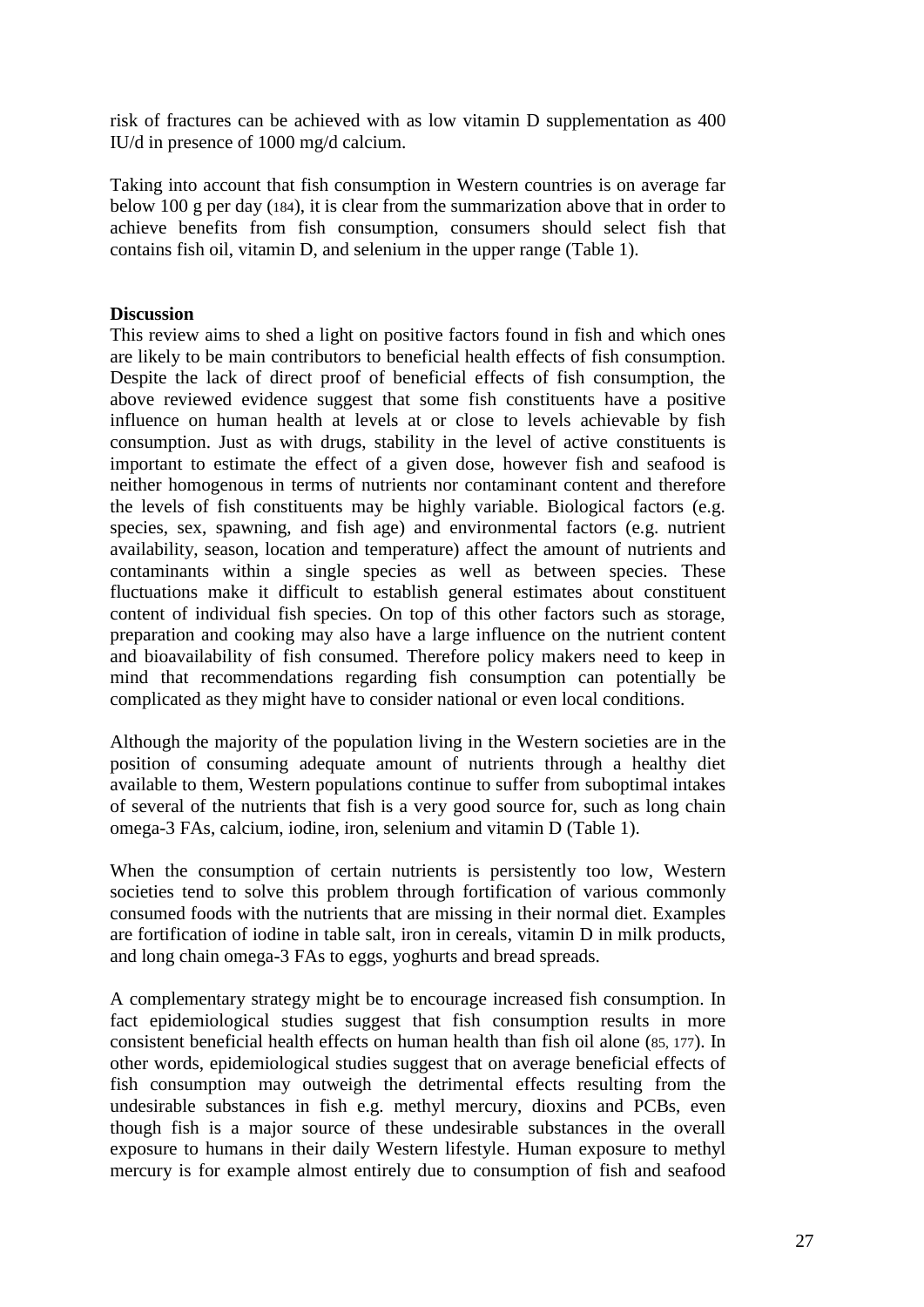(185). Over 90% of human dioxin exposure is from diet, mainly animal fat ([186](http://www.greenfacts.org/)), including fish and meat. Humans are generally not exposed to PCBs via food, but the main dietary source of PCBs are fish, especially sportfish caught in contaminated lakes or rivers and also contaminated meat and milk.

When a food or food compound is associated with both potential health risks and benefits, and particularly when the levels of intake associated with risk and benefit are close like may be the case for fish products, there is a need to define an intake range, for which the balance of risk and benefit is acceptable for risk management purposes (EFSA, 2006).

To estimate the net health effect of food consumption a risk-benefit assessment of the food or food constituents in question needs to be carried out. In order to optimise cost-efficiency and to improve transparency, a stepwise approach has been suggested (187). A risk-benefit assessment includes identification of hazard and positive health effect, characterization of hazard and positive health effect, exposure assessment, and characterization of risk and benefit which are weighed or compared to each other (187). When the risk and benefit involved are present at similar magnitude, like it might be for some fish, the risk-benefit assessment should include calculations to assess the direction and size of the net health effect  $(187)$ .

Several factors are normally taken into consideration when deciding if there is a need to change or recommend a change in the current pattern of food consumption such as fish. In addition to the net health effect of fish consumption the decision maker normally also has to take social, environmental, and economical aspects into consideration.

Environmental aspects include among others the issue about the sustainability of fish sources. The World fish catch has reached its maximum for wild fish catch, which in turn affect the production of fish oil and feed derived from fish. The current recommendation to the Western population to eat three fish dishes per week of which one should be from oily fish can for example not be provided from wild fish catch. All the increase in fish supply must therefore come from aquaculture since there are few if any wild stocks that are underexploited according to (188). After growing steadily, particularly in the last four decades, it has been estimated that aquaculture presently contributes to half of the fish consumed by the human population worldwide (188).

Aquaculture of fish involves both white fish like tilapia, carp, and oily fish such as salmonids. The most limiting factor for the future development of aquaculture is the supply of feed as both fish meal and fish oil are the primary ingredients in feed for fish aquaculture.

The challenge of fish farming will be to find more sustainable sources of fish feed so that aquaculture could be the source of additional fish supply that enables authorities to recommend increased consumption of fish to increase public health.

As mentioned before, fish is not homogenous in terms of nutrients or contaminant content. Factors such as the type of fish, season, feed, life stage (e.g. reproductive stage) and age affect the amount of nutrients and contaminants within a single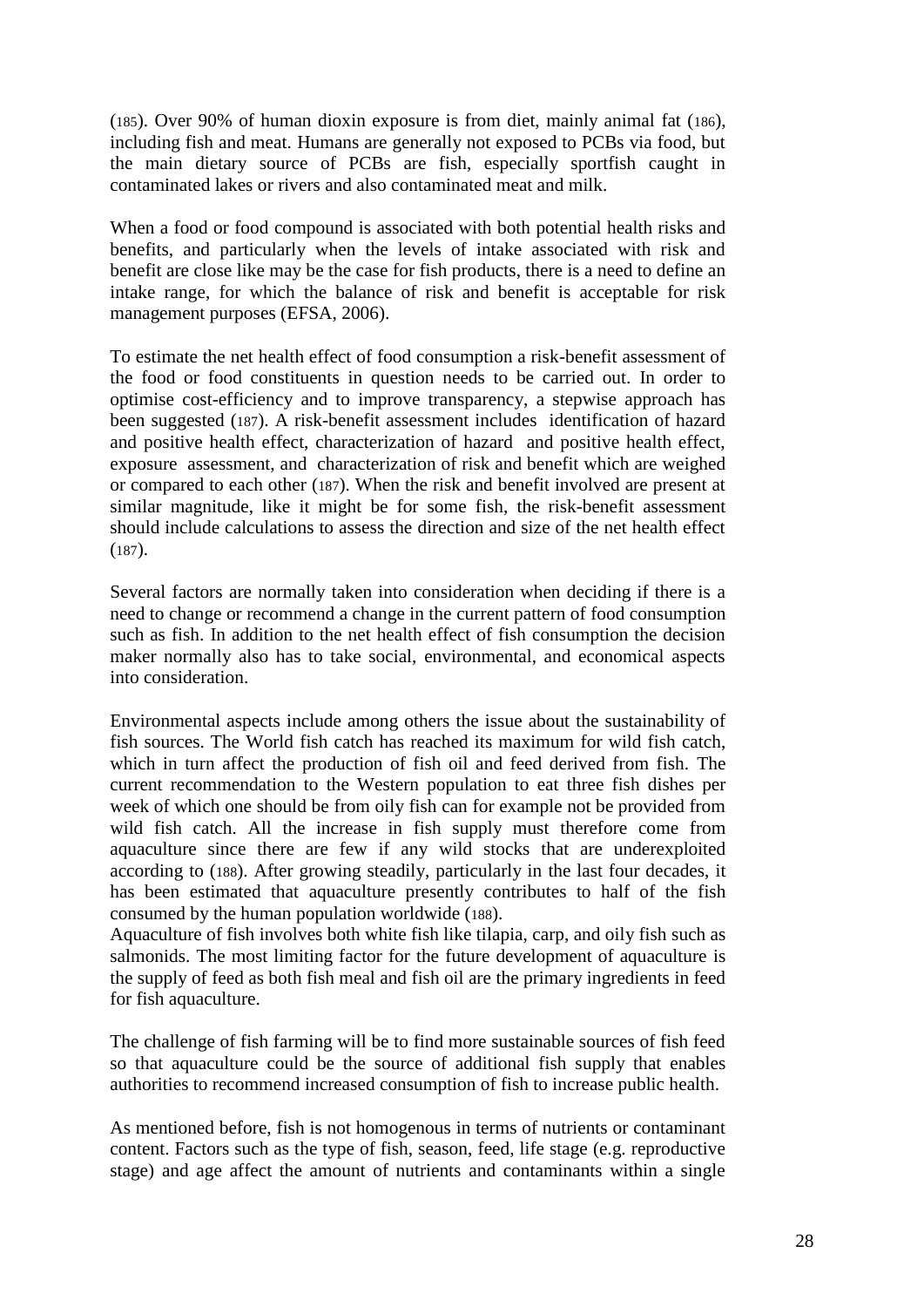species and between species. Therefore the exposure to these substances due to fish consumption varies considerably over time and geographical area.

In the future, the nutrient composition of fish may become more homogeneous source of beneficial nutrients. Results show that the fatty acid composition of diets for oily fish like salmonids is reflected in the fish muscle of the cultured fish with significantly lower levels of omega-3 FAs in the muscle in fish fed diets containing plant oil (189, 190). Feeding experiments have also been carried out on farmed fish to ensure higher and more even levels of iodine in the fish (34). Thus it is possible to maximize the positive benefits of fish consumption for humans through optimization of feed composition for cultured fish. This also enables the aquaculture industry to control the quality of the cultured fish and ensure that it is a more stable and homogeneous source of omega-3 FAs and minimise the carryover of contaminats into the human food chain. Future aquaculture therefore has to strike a delicate balance between the need to optimise the use of marine resources and the need to preserve the healthful benefits of farmed fish and this can only be achieved through feeding programs that strive to replace as much as possible of the fish meal and fish oil currently used in fish feeds with sustainable, alternative and contaminant free feed resources.

#### **Conclusions**

According to the health endpoint tables compiled above, the most likely added gain due to consumption of fish or fish constituents includes; better cognitive development (fish oil), fewer incidences of certain cardiovascular diseases (fish oil), neurological diseases (fish oil), cancers (selenium and vitamin D), inflammatory and autoimmune diseases (vitamin D), and falls and bone fractures (calcium and vitamin D).

Fish oil has traditionally been considered the main beneficial fish constituent However, additional and potentially synergistic effects of several fish constituents are likely to explain the higher benefits observed in epidemiological studies on fish consumption using fish than observed in studies using fish oil alone.

Future studies are needed in order to shed light on whether other constituents in fish, such as peptides, taurine, choline, coenzyme Q10, creatine and carnosine are of importance in scope of overall beneficial effect of fish consumption.

Based on the levels of fish oils, vitamin D, selenium, iron, iodine, fluorine, vitamin B present in 100 g of fish (Table 1) there is no risk of overdose of these nutrients in human diet through fish consumption alone. The sole risk of fish consumption is therefore related to the levels of undesirable compounds such as dioxins, PCBs, and MeHg in the fish/seafood. Epidemiological studies suggest that on average beneficial effects of fish consumption may outweigh the detrimental effects resulting from the undesirable substances in fish e.g.methyl mercury, dioxins and PCBs. Quantitative benefit-risk assessments of fish consumption is presently ongoing and the results from these studies will determine whether or not the results from the epidemiological studies can be confirmed [\(www.qalibra.eu](http://www.qalibra.eu/) ; [www.beneris.eu\)](http://www.beneris.eu/).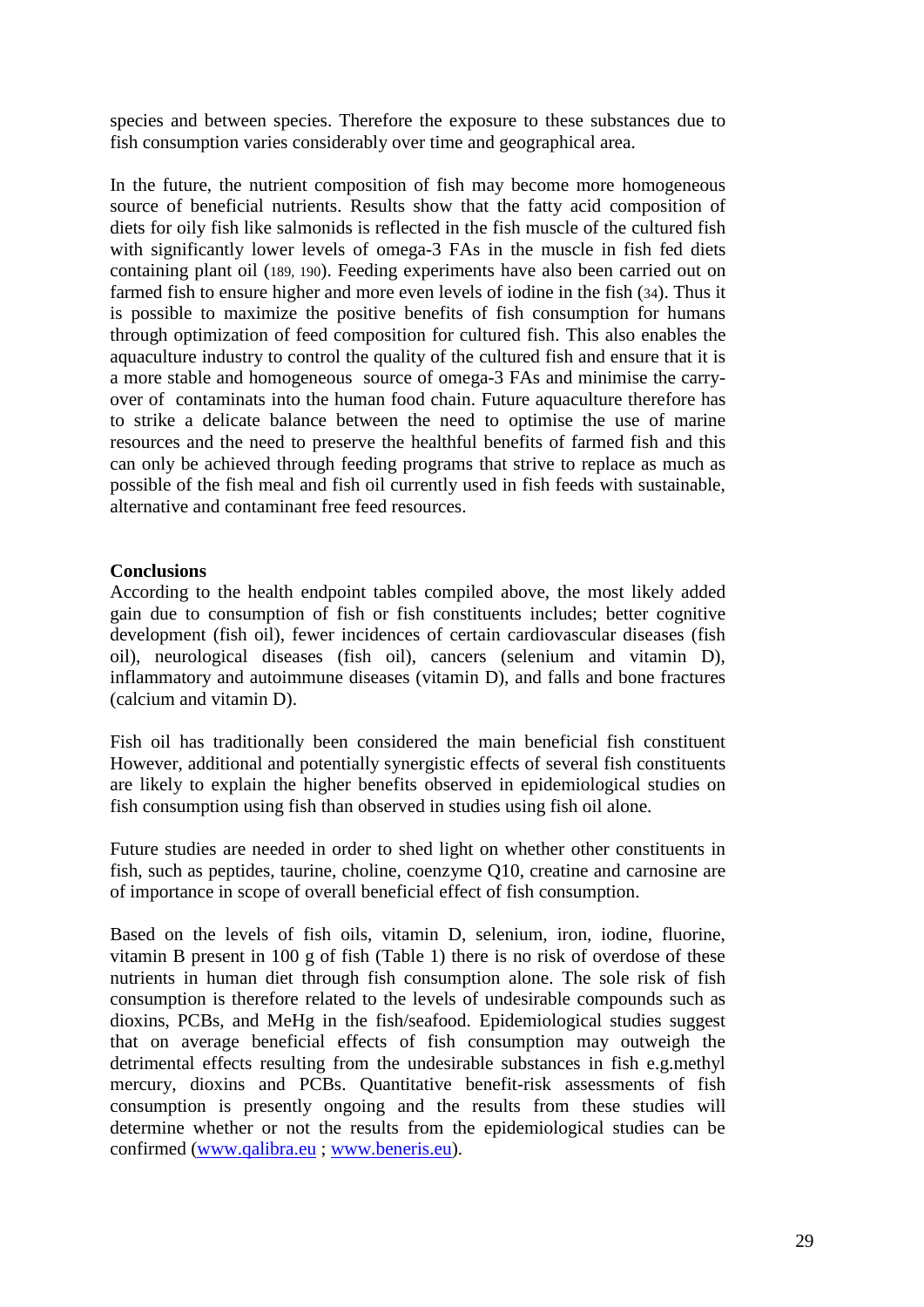Giving advice about fish consumption is further complicated by the fact that fish is neither homogenous in terms of nutrients nor contaminant content. Factors such as the type of fish, season, fisheries area, feed, life stage (e.g. reproductive stage) and age affect the amount of nutrients and contaminants within a single species as well as between species. Therefore the exposure to these substances due to fish consumption varies considerably over time and between geographical areas. Food policy makers need to take this variability into account before deciding whether or not measures need to be taken regarding advice to the public concerning fish consumption. This can be achieved by gathering more data on seasonal variation of nutrients in fish as well as the effect of cooking and processing methods in national food composition databases.

#### **Acknowledgement**

This work was supported by the European Commission through the QALIBRA project (FOOD-CT-2006-022957): Quality of Life – Integrated Benefit and Risk Analysis. Web-based tool for assessing food safety and health benefit. [www.qalibra.eu](http://www.qalibra.eu/)

#### **References**.

1. Oken E, Kleinman KP, Berland WE, Simon SR, Rich-Edwards JW, Gillman MW. Decline in Fish Consumption Among Pregnant Women After a National Mercury Advisory. *Obstet Gynecol* 2003; 102(2):346-351

2. S.A.C.N. (Scientific Advisory Committee on Nutrition). Advice on fish consumption: benefits and risks. *Report* 2004;

3. VKM (Norwegian Scientific Committee for Food Safety). Et helhetssyn på fisk og annen sjømat i norsk kosthold (Fish and seafood consumption in Norway– Benefits and risks). *Report 2*006;

4. Takahashi K. Fish-derived peptides: from fish to human physiology and diseases. Editorial. *Peptides 20*04; 25:1575-1576

5. Bouckenooghe T, Remacle C, Reusens B. Is taurine a functional nutrient?. *Curr Opin Clin Nutr Metab 200*6; 9(6):728-733

6. Canty DJ, Zeisel SH. Lecithin and choline in human health and disease. *Nutrition Reviews* 1994; 52(10):327-339

7. Olthof MR, Brink EJ, Katan MB, Verhoef P. Choline supplemented as phosphatidylcholine decreases fasting and postmethionine-loading plasma homocysteine concentrations in healthy men. *Am J Clin Nutr 2005;* 82(1):111-117

8. Beal MF. Mitochondrial Dysfunction and Oxidative Damage in Alzheimer's and Parkinson's Diseases and Coenzyme Q10 as a Potential Treatment. *J Bioenerg Biomembr 2004;* 36(4):381-386

9. Dhanasekaran M, Ren J. The emerging role of coenzyme Q-10 in aging, neurodegeneration, cardiovascular disease, cancer and diabetes mellitus. *Curr Neurovasc Res 2005; 2*(5):447-459

10. Wang AM, Ma C, Xie ZH, Shen F. Use of carnosine as a natural anti-senescence drug for human beings. *Biochemistry-Moscow+ 2000; 65*(7):869-871

11. Derave W, Everaert I, Beeckman S, Baguet A. Muscle Carnosine Metabolism and beta-Alanine Supplementation in Relation to Exercise and Training. *Sports Med 2010; 40(*3):247- 263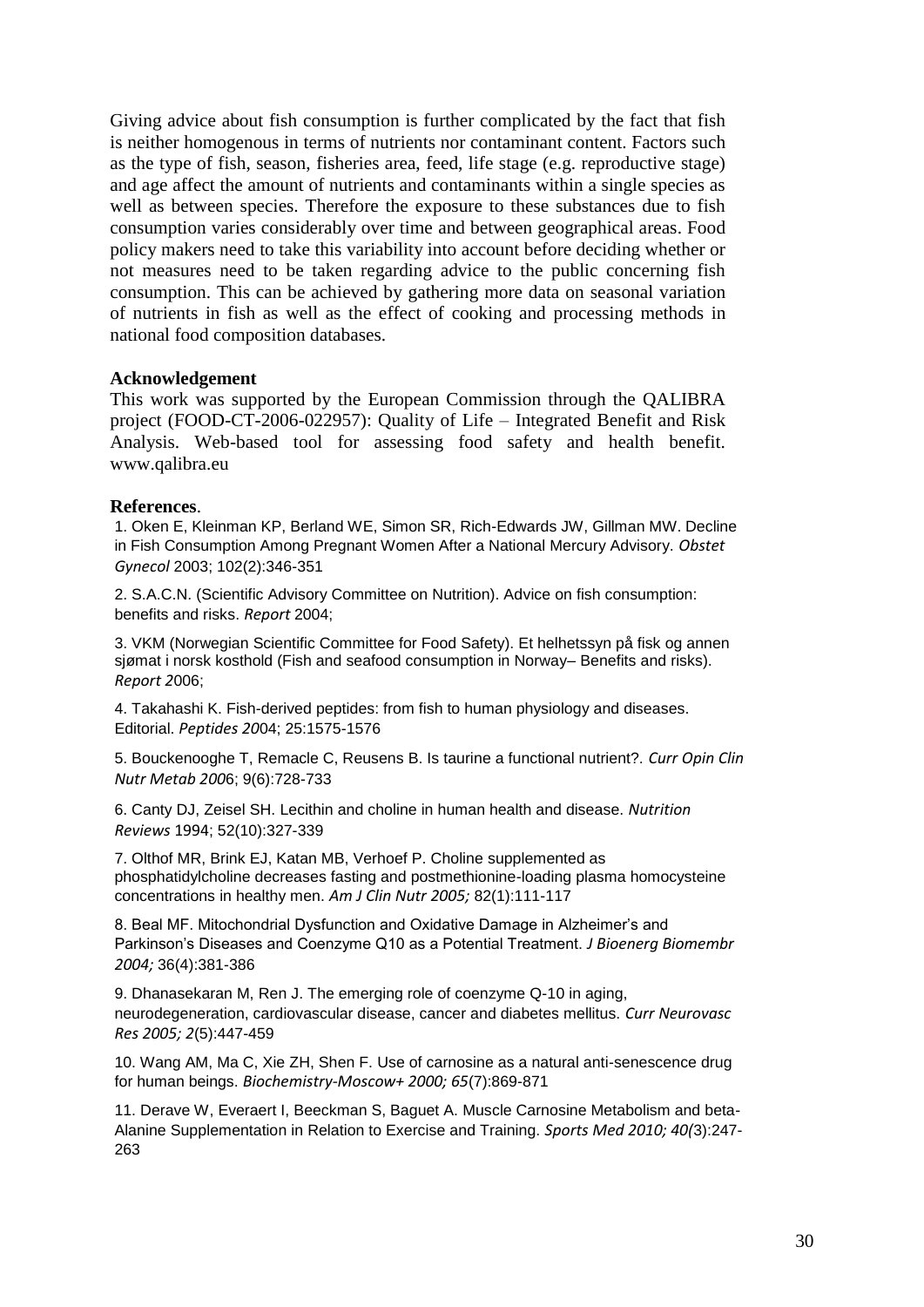12. Juturu V. Copper and cardiovascular disease. *Trace Elem Electroly 1999; 16(2*):55-60

13. Goodman BP, Bosch EP, Ross MA, Hoffman-Snyder C, Dodick DD, Smith BE. Clinical and electrodiagnostic findings in copper deficiency myeloneuropathy. *J Neurol Neurosurg Psychiatry 2009; 80(5)*:524-527

14. Food and Nutrition Board, Institute of Medicine (IOM).. Dietary reference intakes for calcium, magnesium, phosphorus, vitamin D, and fluoride. Washington, DC: National Academy Press. *Book 1997;* 

15. Expert Group on Vitamins and Minerals (EVM). Safe Upper Levels for Vitamins and Minerals. *Report 2003;* 

16. Ouellet V, Weisnagel SJ, Marois J, Bergeron J, Julien P, Gougeon R, Tchernof A, Holub BJ, Jacques H. Dietary Cod Protein Reduces Plasma C-Reactive Protein in Insulin-Resistant Men and Women. *J Nutr 2008; 138(12):*2386-2391

17. Roche HM. Unsaturated fatty acids. *P Nutr Soc 1999; 58:397-40*1

18. Holub DJ, Holub BJ. Omega-3 fatty acids from fish oils and cardiovascular disease. *Mol Cell Biochem 2004; 263(1-2):2*17-225

19. Harris WS. Fish oil supplementation: Evidence for health benefits. *Clev Clin J Med 2004; 71(3):208-2*21

20. Institute of Medicine (IOM). Dietary Reference Intakes for Thiamin, Riboflavin, Niacin, Vitamin B6, Folate, Vitamin B12, Pantothenic Acid, Biotin, and Choline (1998). *Book 1998;* 

21. Engel RW. The choline content of animal and plant products. *J Nutr 1942; 25(5):441- 446*

22. Moshfegh A, Goldman J, Cleveland L.. What We Eat in America, NHANES 2001-2002: Usual Nutrient Intakes from Food Compared to Dietary Reference Intakes. U.S. Department of Agriculture, Agricultural Research Service.. 2005;

23. www.nifes.no

24. Gormley TR, Neumann T, Fagan JD, Brunton NP. Taurine content of raw and processed fish fillets/portions. *Eur Food Res Technol 2007; 225(5-6):837-84*2

25. WHO, FAO. Vitamin and mineral requirements in human nutrition. Second edition. *Report 2004;* 

26. Abrahamsen B, Masud T, Avenell A, Anderson F, Meyer HE, Cooper C, Smith H, LaCroix AZ, Torgerson D, Johansen A, Jackson R, Rejnmark L, Wactawski-Wende J, Brixen K, Mosekilde L, Robbins JA, Francis RM. Patient level pooled analysis of 68 500 patients from seven major vitamin D fracture trials in US and Europe. *Br Med J 2010; 340(b5463):1-8*

27. Titchenal CA, Dobbs J. A system to assess the quality of food sources of calcium. *J Food Compos Anal 2007; 20(8):717-724*

28. Tepe Y. Metal concentrations in eight fish species from Aegean and Mediterranean Seas. *Environ Monit Assess 2009; 159(1-4):501-509*

29. Celik U, Oehlenschlager J. Determination of zinc and copper in fish samples collected from Northeast Atlantic by DPSAV. *Food Chem 2004; 87:343-347*

30. Whitney ER, Hamilton EMN, Rolfes SR. Understanding Nutrition. Fifth Edition 1990. West Publishing Company, MN, USA. ISBN 0-314-57831-5. *Book 1990*

31. Moren M, Malde MK, Olsen RE, Hemre GI, Dahl L, Karlsen O, Julshamn K. Fluorine accumulation in Atlantic salmon (Salmo salar), Atlantic cod (Gadus morhua), rainbow trout (Onchorhyncus mykiss) and Atlantic halibut (Hippoglossus hippoglossus) fed diets with krill or amphipod meals and fish meal based diets with sodium fluoride. *Aquaculture 2007; 269(1-4):525-531*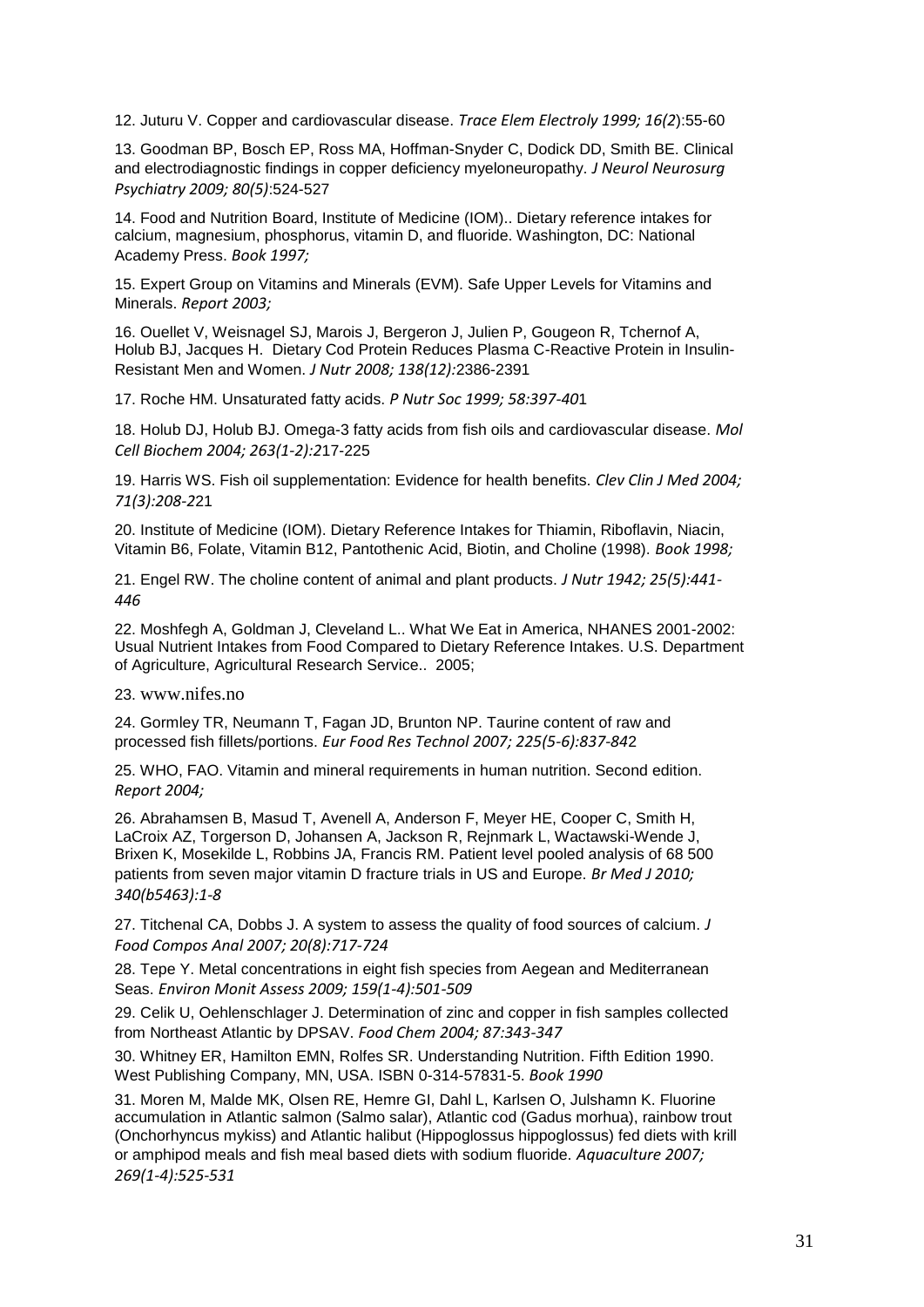32. Matis. Internal data of Icelandic Food and Biotech R&D [\(www.matis.is\)](http://www.matis.is/)

33. Vitti P, Delange F, Pinchera A, Zimmermann M, Dunn JT. Europe is iodine deficient. *Lancet 2003; 361(9364):1226*

34. Julshamn K, Maage A, Waagbo R, Lundebye A-K. A preliminary study on tailoring of fillet iodine concentrations in adult Atlantic salmon (Salmo salar L.) through dietary supplementation. *Aquacult Nutr 2006; 12(1):45-51*

35. Krelowskakulas M. Content of some metals in mean tissue of salt-water and fresh-water fish and their products. *Nahrung 1995; 39(2):166-172*

36. Isgem. Food database of Icelandic Food and Biotech R&D (http://www.matis.is/ISGEM/en/search/)

37. Lawrence GS, Chapman PM. Human health risks of selenium-contaminated fish: A case study for risk assessment of essential elements. *Hum Ecol Risk Assess 2007; 13(6):1192-1213*

38. Combs GF Jr. Selenium in global food systems. *Br J Nutr 2001; 85:517-547*

39. Pilarczyk B, Tomza-Marciniak A, Mituniewicz-Malek A, Wieczorek-Dabrowska M, Pilarczyk R, Wojcik J, Balicka-Ramsisz A, Bakowska M, Dmytrow I. Selenium content in selected products of animal origin and estimation of the degree of cover daily Se requirement in Poland. *Int J Food Sci Tech 2010; 45(1):186-191*

40. Afonso C, Lourenco HM, Pereira C, Martins MF, Carvalho ML, Castro M, Nunes ML. Total and organic mercury, selenium and alpha-tocopherol in some deep-water fish species. *J Sci Food Agr 2008; 88(14):2543-2550*

41. Bischoff-Ferrari HA, Giovannucci E, Willet WC, Dietrich T, Dawson-Hughes B. Estimation of optimal serum concentrations of 25-hydroxyvitamin D for multiple health outcomes. *Am J Clin Nutr 2006; 84(1):18-28*

42. Lu Z, Chen TC, Zhang A, Persons KS, Kohn N, Berkowitz R, Martinello S, Holick MF. An evaluation of the vitamin D3 content in fish: Is the vitamin D content adequate to satisfy the dietary requirement for vitamin D?. *J Steroid Biochem Mol Biol 2007; 103(3-5):642-644*

43. Sigurgísladóttir S, Pálmadóttir H. Fatty Acid Composition of Thirty-Five Icelandic Fish Species. *J Am Oil Chem Soc 1993; 70(11):10811087*

44. Morris MC, Evans DA, Bienias JL, Tangney CC, Bennett DA, Wilson RS, Aggarwal N, Schneider J. Consumption of fish and n-3 fatty acids and risk of incident Alzheimer disease. *Arch Neurol 2003; 60(7):940-946*

45. Martin RE, Wickham JQ, Om Ae-S, Sanders J, Ceballos N. Uptake and Incorporation of Docosahexaenoic Acid (DHA) into Neuronal Cell Body and Neurite/Nerve Growth Cone Lipids: Evidence of Compartmental DHA Metabolism in Nerve Growth Factor-Differentiated PC12 Cells. *Neurochem Res 2000; 25(5):715-723*

46. Arterburn LM, Hall EB, Oken H. Supplement: n–3 Fatty Acids: Recommendations for Therapeutics and Prevention. Distribution, interconversion, and dose response of n–3 fatty acids in humans. *Am J Clin Nutr 2006; 83(6):S1467-1476*

47. Ferns G, Keti V, Griffin B. Investigation and management of hypertriglyceridaemia. *J Clin Pathol 2008; 61:1174-1183*

48. Harris WS, Mozaffarian D, Lefevre M, Toner CD, Colombo J, Cunnane SC, Holden JM, Klurfeld DM, Morris MC, Whelan J. Towards Establishing Dietary Reference Intakes for Eicosapentaenoic and Docosahexaenoic Acids. *J Nutr 2009; 139(4):804S-819S*

49. EFSA. Scientific Opinion of the Panel on Dietetic products, Nutrition and Allergies on a request from European Commission related to labelling reference intake values for n-3 and n-6 polyunsaturated fatty acids.. *EFSA Journal 2009; 1176:1-11*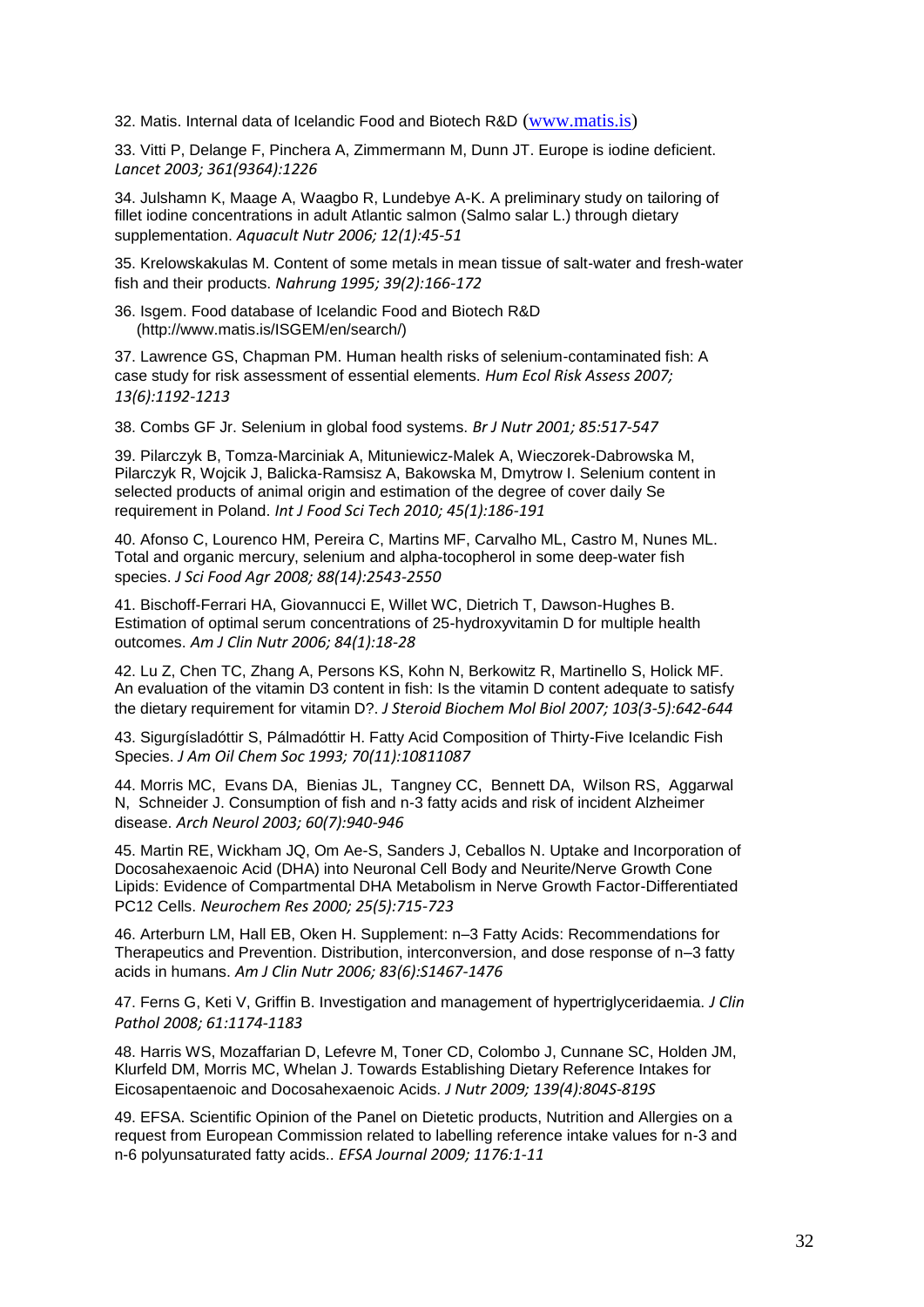50. Kris-Etherton PM, Taylor DS, Yu-Poth S, Huth P, Moriarty K, Fishell V, Hargrove RL, Zhao G, Etherton Td. Polyunsaturated fatty acids in the food chain in the United States. *Am J Clin Nutr 2000; 71:179S-188S*

51. Mozaffarian D. Does alpha-linolenic acid intake reduce the risk of coronary heart disease? A review of the evidence. *Altern Ther Health M 2005; 11(3):24-30*

52. London B, Albert C, Anderson ME, Giles WR, Van Wagoner DR, Balk E, Billman GE, Chung M, Lands W, Leaf A, McAnulty J, Martens JR, Costello RB, Lathrop DA. Omega-3 fatty acids and cardiac arrhythmias: prior studies and recommendations for future research: a report from the National Heart, Lung, and Blood Institute and Office Of Dietary Supplements Omega-3 Fatty Acids and their Role in Cardiac Arrhythmogenesi. *Circulation 2007; 116(10):e320-335*

53. Meyer BJ, Mann NJ, Lewis JL, Milligan GC, Sinclair AJ, Howe PRC. Dietary Intakes and Food Sources of Omega-6 and Omega-3 Polyunsaturated Fatty Acids. *Lipids 2003; 38:391- 398*

54. Holick MF. Vitamin D: Its role in cancer prevention and treatment. *Prog Biophys Mol Biol 2006; 92(1):49-59*

55. Hyppönen E, Power C. Hypovitaminosis D in British adults at age 45 y: nationwide cohort study of dietary and lifestyle predictors. *Am J Clin Nutr 2007; 85(3):860-868*

56. Grant WB. Epidemiology of disease risks in relation to vitamin D insufficiency. *Prog Biophys Mol Biol 2006; 92(1):65-79*

57. Zittermann A, Schleithoff SS, Koerfer R. Putting cardiovascular disease and vitamin D insufficiency into perspective. *Br J Nutr 2005; 94(4):483-492*

58. Hathcock JN, Shao A, Vieth R, Heaney R. Risk assessment for vitamin D. *Am J Clin Nutr 2007; 85(1):6-18*

59. Lamberg-Allard C. Vitamin D in foods and as supplements. *Prog Biophys Mol Biol 2006; 92(1):33-38*

60. Larsen T, Thilsted SH, Kongsbak K, Hansen M. Whole small fish as a rich calcium source. *Br J Nutr 2000; 83(2):191-196*

61. Gonzalez S, Huerta JM, Fernandez S, Patterson EM, Lasheras C. Food intake and serum selenium concentration in elderly people. *Ann Nutr Metab 2006; 50(2): 126-131*

62. Brown KM, Arthur JR. Selenium, selenoproteins and human health: a review. *Public Health Nutr 2001; 4(2B):593-599*

63. Navarro-Alarcón M, López-Martínez MC. Essentiality of selenium in the human body: relationship with different diseases. *Sci Total Environ 2000; 249:347-371*

64. Risher J, Rosa McDonald A, Citra MJ, Bosch S, Amata RJ, Syracuse Research Corporation. Toxicological profile for selenium. *ATSDR 2003*

65. Rayman MP. Selenium in cancer prevention: a review of the evidence and mechanism of action. *P Nutr Soc 2005; 64:527-542*

66. Dahl L, Johansson L, Julshamn K, Meltzer HM. The iodine content of Norwegian foods and diets. *Public Health Nutr 2004; 7(4):569-576*

67. De Benoist B, McLean E, Andersson M, Rogers L. Iodine deficiency in 2007: Global progress since 2003. *Food Nutr Bull 2007; 29(3):195-202*

68. Pearce EN. National trends in iodine nutrition: Is everyone getting enough?. *Thyroid 2007; 17(9):823-827*

69. Falkingham M, Abdelhamid A, Curtis P, Fairweather-Tait S, DyeL, Hooper L. The effects of oral iron supplementation on cognition in older children and adults: a systematic review and meta-analysis. *Nutr J 2010; 9(4):16p*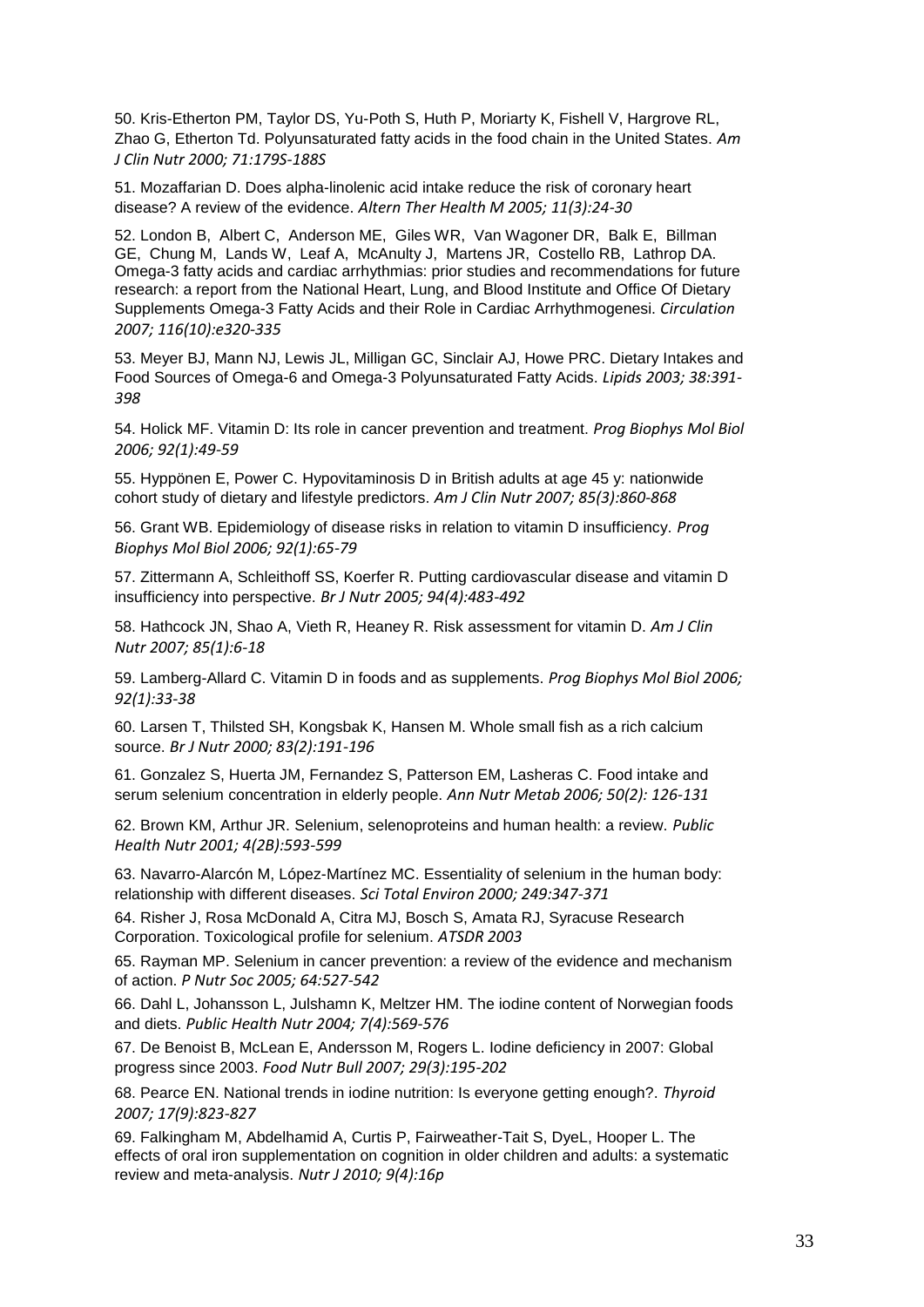70. Grantham-McGregor S, Ani C. A review of studies on the effect of iron deficiency on cognitive development in children. *J Nutr 2001; 131(2):649S-666S*

71. Navas-Carretero S, Perez-Granados AM, Sarria B, Carbaja A, Pedrosa MM, Roe MA, Fairweather-Tait SJ, Vaquero MP. Oily Fish Increases Iron Bioavailability of a Phytate Rich Meal in Young Iron Deficient Women. *J Am Coll Nutr 2008; 27(1):96-101*

72. Navas-Carretero S, Perez-Granados AM, Schoppen S, Sarria B, Carbajal A, Vaquero MP. Iron status biomarkers in iron deficient women consuming oily fish versus red meat diet. *J Physiol Biochem 2009; 65(2):165-174*

73. Bender DA. Cambridge University Press. 0521803888 - Nutritional Biochemistry of the Vitamins, Second Edition. David A. Bender. An excerpt. *Book 2003;* 

74. Powers HJ. Riboflavin (vitamin B-2) and health. *Am J Clin Nutr 2003; 77(6):1352-1360*

75. Bang HO, Dyerberg M, Sinclair HM. The composition of the Eskimo food in north western Greenland. *Am J Clin Nutr 1980; 33:2657-2661*

76. Kromann N, Green A. Epidemiological studies in the Upernavik district, Greenland. Incidence of some chronic diseases 1950-1974. *Acta Med Scand 1980; 208(5):401-406*

77. Marckmann P, Grønbæk M. Fish consumption and coronary heart disease mortality. A systematic review of prospective cohort studies. *Eur J Clin Nutr 1999; 53:585-590*

78. Medical News Today, May 2009, <http://www.medicalnewstoday.com/articles/149097.php>

79. Menotti A, Blackburn H, Kromhout D, Nissinen A, Adachi H, Lanti M. Cardiovascular risk factors as determinants of 25-year all-cause mortality in the seven countries study. *Eur J Epidemiol 2001; 17(4):337-346*

80. Mensink RP, Aro A, Den Hond E, German JB, Griffin BA, ten Meer HU, Mutanen M, Pannemans D, Stahl W. PASSCLAIM - Diet-related cardiovascular disease. [Review] [172 refs]. *Eur J Nutr 2003; 42 (S1):I6-27*

81. Saremi A, Arora R. The Utility of Omega-3 Fatty Acids in Cardiovascular Disease.[Review]. *Am J Ther 2009; 16(5):421-436*

82. Huang PH, Chen LC, Len HB, Ding PYA, Chen JW, Wu TC, Lin SJ. Enhanced coronary calcification determined by electron beam CT is strongly related to endothelial dysfunction in patients with suspected coronary artery disease. *Chest 2005; 128(2):810-815*

83. Das UN. Essential Fatty Acids - A Review. *Curr Pharm Biotechno 2006; 7:467-482*

84. De Caterina R, Zampolli A. Omega-3 fatty acids, atherogenesis, and endothelial activation. *J Cardiovasc Med 2007; 8(S1):S11-S14*

85. Robinson JG, Stone NJ. Antiatherosclerotic and antithrombotic effects of omega-3 fatty acids. [Review] [103 refs]. *Am J Cardiol 2006; 98(4A):39i-349i*

86. Nicolosi RJ, Wilson TA, Lawton C, Handelman GJ. Review. Dietary Effects on Cardiovascular Disease Risk Factors: Beyond Saturated Fatty Acids and Cholesterol. *J Am Coll Nutr 2001; 20(5):421S-427S*

87. Kris-Etherton PM, Harris WS, Appel LJ. Fish Consumption, Fish Oil, Omega-3 Fatty Acids, and Cardiovascular Disease. *Arterioscler Thromb Vasc Biol 2003; 23:e20-e30*

88. Mozaffarian D. Fish, Mercury, Selenium and Cardiovascular Risk: Current Evidence and Unanswered Questions. *Int J Environ Res Public Health 2009; 6:1894-1916*

89. Berr C, Akbaraly T, Arnaud J, Hininger I, Roussel A-M, Gateau PB. Increased selenium intake in elderly high fish consumers may account for health benefits previously ascribed to omega-3 fatty acids. *J Nutr Health Aging 2009; 13(1):14-18*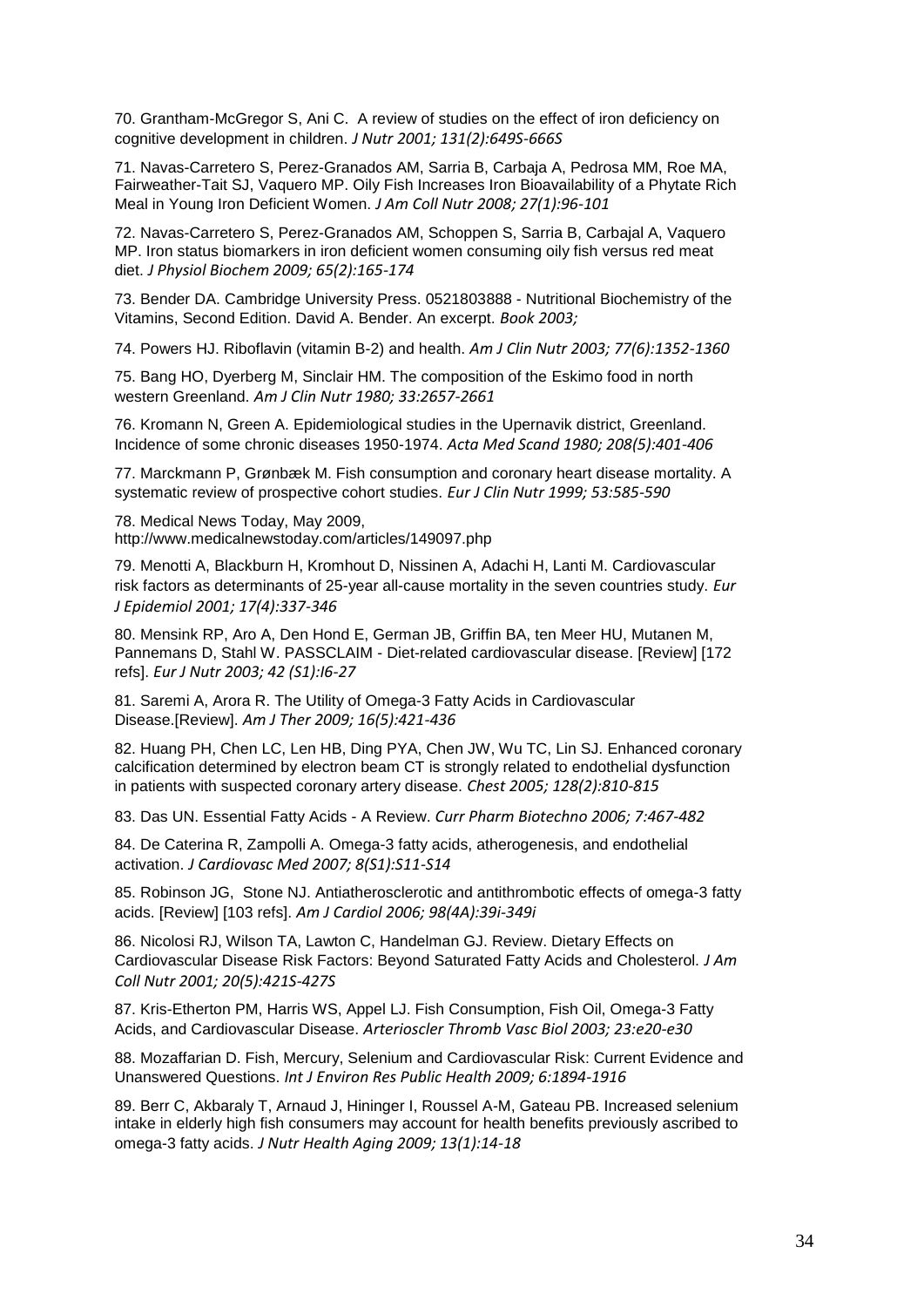90. Conroy RM, Pyörälä K, Fitzgerald AP, Sans S, Menotti A, De Backer G, De Bacquer D, Ducimetière P, Jousilahti P. Keil U, Njølstad I, Oganow RG, Thomsen T, Tunstall-Pedoe H, Tverdal A, Wedel H, et al.. Estimation of ten-year risk of fatal cardiovascular disease in Europe: the SCORE project. *Eur Heart J 2003; 24:978-1003*

91. Bucher HC, Hengstler P, Schindler C, Meier G. N-3 Polyunsaturated Fatty Acids in Coronary Heart Disease: A Meta-analysis of Randomized Controlled Trials. *Am J Med 2002; 112(4):298-304*

92. König A, Bouzan C, Cohen JT, Connor WE, Kris-Etherton PM, Gray GM, Lawrence RS, Savitz DA, Teutsch SM. A Quantitative Analysis of Fish Consumption and Coronary Heart Disease Mortality. *Am J Prev Med 2005; 29(4):335-346*

93. Brouwer IA, Heeringa J, Geleijnse JM, Zock PL, Witteman JC. Intake of very longchain n-3 fatty acids from fish and incidence of atrial fibrillation. The Rotterdam Study. *Am Heart J 2006; 151(4):857-862*

94. He K, Song Y, Daviglus ML, Liu K, Van Horn L, Dyer AR, Greenland P. Accumulated evidence on fish consumption and coronary heart disease mortality: a metaanalysis of cohort studies. *Circulation 2004; 109(22):2705-2711*

95. Siscovick DS, Raghunathan TE, King I, Weinmann S, Bovbjerg VE, Kushi L, Cobb LA, Copass MK, Psaty BM, Lemaitre R, Retzlaff B, Knopp RH. Dietary intake of long-chain n-3 polyunsaturated fatty acids and the risk of primary cardiac arrest1-3. *Am J Clin Nutr 2000; 71(1S):208S-212*

96. Hooper L, Thompson RL, Harrison RA, Summerbell CD, Ness AR, Moore HJ, Worthington HV, Durrington PN, Higgins JP, Capps NE, Riemersma RA, Ebrahim SB, Davey Smith G. Risks and benefits of omega 3 fats for mortality, cardiovascular disease, and cancer: systematic review. *BMJ 2006; 332(7544):752-760*

97. Ukraintseva S, Sloan F, Arbeev K, Yashin A. Increasing rates of dementia at time of declining mortality from stroke. *Stroke 2006; 37(5):1155-1159*

98. Lopez AD, Mathers CD, Ezzati M, Jamison DT, and Murray CJL. "Measuring the Global Burden of Disease and Risk Factors, 1990—2001." 2006. Global Burden of Disease and Risk Factors,ed. , 1-13. New York: Oxford University Press. DOI: 10.1596/978-0-8213- 6262-4/Chpt-1.. 2006;

99. Truelsen T, Piechowski-Jozwiak B, Bonita R, Mathers C, Bogousslavsky J, Boysen G. Stroke incidence and prevalence in Europe: a review of available data. *Eur J Neurol 2006; 13(6):581-598*

100. Bouzan C, Cohen J, Connor W, Kris-Etherton P, Gray G, König A, Lawrence R, Savitz D, Teutsch S. A Quantitative Analysis of Fish Consumption and Stroke Risk. *Am J Prev Med 2005; 29(4):347-352*

101. Wolfe CDA, Rudd AG, Howard R, Coshall C, Stewart J, Lawrence E, Hajat C, Hillen T. Incidence and case fatality rates of stroke subtypes in a multiethnic population: the South London Stroke Register. *J Neurol Neurosurg Psychiatry 2002; 72(2):211-216*

102. Ding EL, Mozaffarian D. Optimal dietary habits for the prevention of stroke. [Review] [131 refs]. *Semin Neurol 2006; 26(1):11-23*

103. Chen YF. Chinese classification of mental disorders (CCMD-3): Towards integration in international classification. *Psychopathology 2002; 35(2-3):171-175*

104. Mundt C. Common language and local diversities of psychopathological concepts - Alternatives or complements?. *Psychopathology 2003; 36(3):111-113*

105. Reis LC, Hibbeln JR. Cultural symbolism of fish and the psychotropic properties of omega-3 fatty acids. *Prostaglandins Leukot Essent Fatty Acids 2006; 75(4-5):227-236*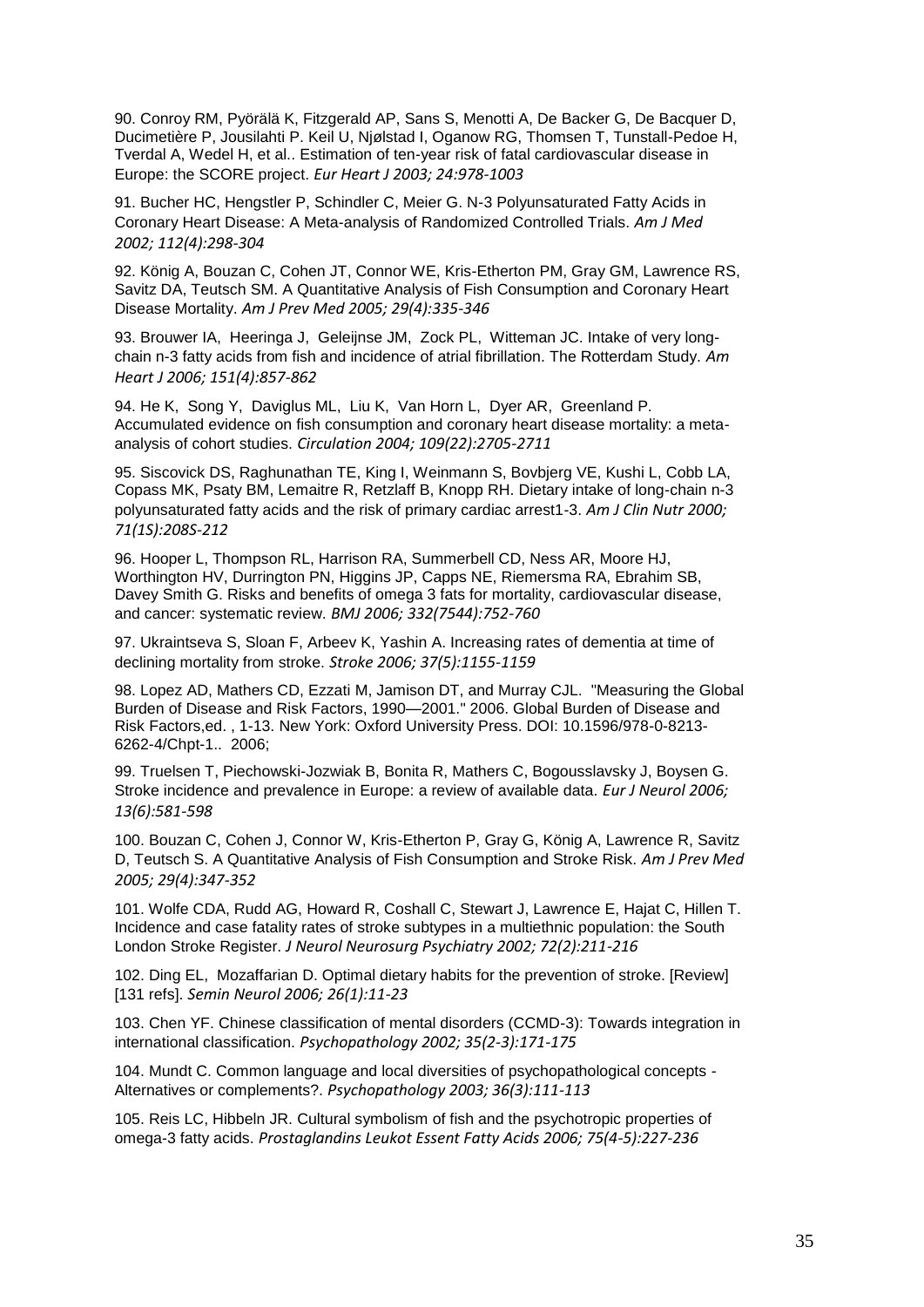106. Parker G, Gibson N A, Brotchie H, Heruc G, Rees A-M, Hadzi\_Pavlovic D. Omega-3 Fatty Acids and Mood Disorders. *Am J Psychiatry 2006; 163(6):969-978*

107. McNamara RK. The emerging role of omega-3 fatty acids in psychiatry. *Prostaglandins Leukot Essent Fatty Acids 2006; 75(4-5):223-225*

108. Yehuda S, Rabinovitz S, Mostofsky DI. Essential fatty acids and the brain: from infancy to aging. [Review] [43 refs]. *Neurobiol Aging 2005; 26(1S):98-102*

109. Schachter H, Kourad K, Merali Z, Lumb A, Tran K, Miguelez M, et al.. Effects of Omega-3 Fatty Acids on Mental Health. *Evid Rep Technol Assess (Summ) 2005; 116:1-11*

110. Issa AM, Mojica WA, Morton SC, Traina S, Newberry SJ, Hilton LG, Garland RH, Maclean CH. The efficacy of omega-3 fatty acids on cognitive function in aging and dementia: a systematic review. [Review] [23 refs]. *Dement Geriatr Cogn Disord 2006; 21(2):88-96*

111. Hibbeln JR. Fish consumption and major depression. *Lancet 1998; 351:213*

112. Edwards R, Peet M, Shay J, Horrobin D. Omega-3 polyunsaturated fatty acid levels in the diet and in red blood cell membranes of depressed patients. *J Affect Disord 1998; 48(2-3):149-455*

113. Bernard-Bonnin A. Maternal depression and child development. *Paediatr Child Healt 2004; 9(8):575-583*

114. Pouwer F, Nijpels G, Beekman AT, Dekker JM, van Dam RM, Heine RJ, Snoek FJ. Fat food for a bad mood. Could we treat and prevent depression in Type 2 diabetes by means of ω-3 polyunsaturated fatty acids? A review of the evidence. *Diabetic Med 2005;* 

115. Ruxton CHS, Reed SC, Simpson MJA, Millington KJ. The health benefits of omega-3 polyunsaturated fatty acids: a review of the evidence. *J Hum Nutr Diet 2007; 20(3):275-285*

116. Lin PY, Su KP. A meta-analytic review of double-blind, placebo-controlled trials of antidepressant efficacy of omega-3 fatty acids. *J Clin Psychiat 2007; 68(7):1056-1061*

117. Marangell LB, Suppes T, Ketter TA, Dennehy EB, Zboyan H, Kertz B, Nierenberg A, Calabrese J, Wisniewski SR, Sachs G. Omega-3 fatty acids in bipolar disorder: clinical and research considerations. *Prostaglandins Leukot Essent Fatty Acids 2006; 75(4-5):315-21*

118. Mazza M, Pomponi M, Janiri L, Bria P, Mazza S. Review article. Omega-3 fatty acids and antioxidants in neurological and psychiatric diseases: An overview. *Prog Neuropsychopharmacol Biol Psychiatr 2007; 31(1):12-26*

119. Richardson AJ. Omega-3 fatty acids in ADHD and related neurodevelopmental disorders. [Review] [150 refs]. *Int Rev Psychiatry 2006; 18(2):155-172*

120. Conquer JA, Tierney MC, Zecevic J, Bettger WJ, Fisher RH. Fatty acid analysis of blood plasma of patients with Alzheimer's disease, other types of dementia, and cognitive impairment. *Lipids 2000; 35(12):1305-1312*

121. Solfrizzi V, D'Introno A, Colacicco AM, Capurso C, Del Parigi A, Capurso S, Gadaleta A, Capurso A, Panza F. Dietary fatty acids intake: possible role in cognitive decline and dementia. [Review] [98 refs]. *Exp Gerontol 2005; 40(4):257-270*

122. Cohen J, Bellinger D, Connor W, Shaywitz B. A Quantitative Analysis of Prenatal Intake of n-3 Polyunsaturated Fatty Acids and Cognitive Developement. *Am J Prev Med 2005; 29(4):366-374*

123. Peet M. The metabolic syndrome, omega-3 fatty acids and inflammatory processes in relation to schizophrenia. *Prostaglandins Leukot Essent Fatty Acids 2006; 75(4-5):323-327*

124. Das UN. Hypothesis. Can perinatal supplementation of long-chain polyunsaturated fatty acids prevents schizophrenia in adult life?. *Med Sci Monit 2004; 10(12):HY33-37*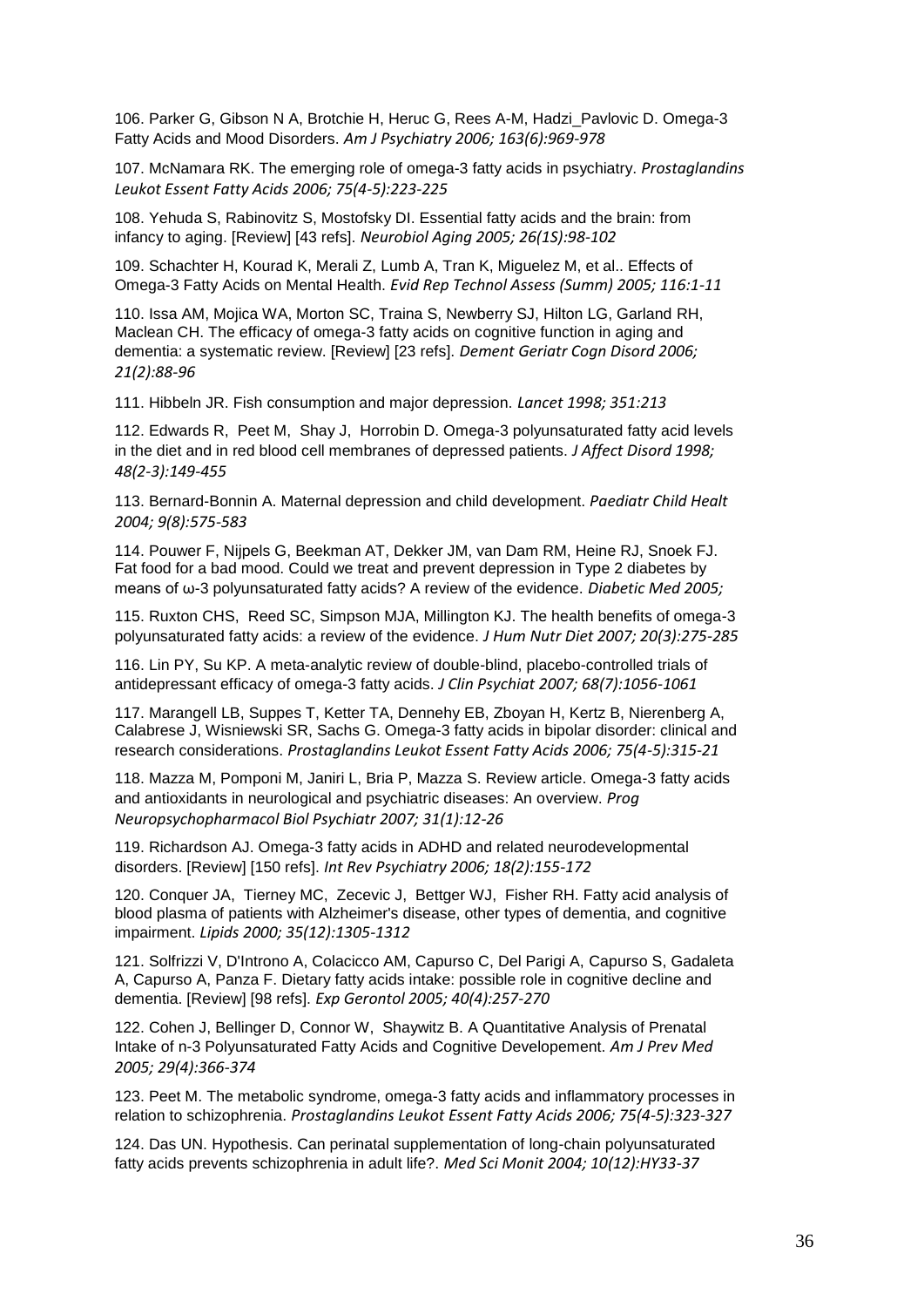125. Das UN. Hypothesis. Can essential fatty acids reduce the burden of disease(s)?. *Lipids health dis 2008; 7:9*

126. WHO/FAO. Diet, Nutrition and the Prevention of Chronic Diseases. Report of a Joint WHO/FAO Expert Consultation. *Who Tech Rep Ser 2003; 916*

127. Rafter J, Govers M, Martel P, Pannemans D, Pool-Zobel B, Rechkemmer G, Rowland I, Tuijtelaars S, van Loo J. PASSCLAIM – Diet-related cancer. *Eur J Nutr 2004; S2(43):II/47-II/84*

128. Silvera SAN, Rohan TE. Trace elements and cancer risk: a review of the epidemiologic evidence. *Cancer Causes Control 2007; 18:7-27*

129. Pilz S, Dobnig H, Winklhofer-Roob B, Riedmuller G, Fischer JE, Seelhorst U, Wellnitz B, Boehm BO, Marz W. Low Serum Levels of 25-Hydroxyvitamin D Predict Fatal Cancer in Patients Referred to Coronary Angiography. *Cancer Epidemiol Biomarkers Prev 2008; 17(5):1228-1233*

130. Fernandez E, Chatenoud L, La Vecchia C, Negri E, Franceschi S. Fish consumption and cancer risk. *Am J Clin Nutr 1999; 70(1):85-90*

131. Giovannucci E. The epidemiology of vitamin D and cancer incidence and mortality: A review (United States). *Cancer Causes Control 2005; 16(2):83-95*

132. Cui Y, Rohan TE. Vitamin D, calcium, and breast cancer risk: A review. *Cancer Epidemiol Biomarkers Prev 2006; 15(8):1427-1437*

133. Rohan T. Epidemiological Studies of Vitamin D and Breast Cancer. *Nutrition Reviews 2007; 65(8)Pt2:S80-S83*

134. Lund EK. Dietary fatty acids and colon cancer. *Scand J Food Nutr 2006; 50(S2):39-44*

135. McLean CH, Newberry SJ, Mojica WA, Khanna P, Issa AM, Sutorp MJ, Lim Y-W, Traina SB, Hilton L, Garland R, Morton SC. Effects of omega-3 fatty acids on cancer risk: a systematic review. *JAMA 2006; 295:403-415*

136. Johnson IT, Lund EK. Review article: nutrition, obesity and colorectal cancer. [Review] [215 refs]. *Aliment Pharmacol Ther 2007; 26(2):161-181*

137. Grant WB, Garland CR. A critical review of studies on vitamin D in relation to colorectal cancer. *Nutr Cancer 2004; 48(2):115-123*

138. van der Rheeh H, Coebergh JW, de Vries E. Sunlight, vitamin D and the prevention of cancer: a systematic review of epidemiological studies. *Eur J Cancer Prev 2009; 18(6):458- 475*

139. Gorham ED, Garland CF, Garland FC, Grant WB, Mohr SB, Lipkin M, Newmark HL, Giovannucci E, Wei M, Holick MF. Vitamin D and prevention of colorectal cancer. *J Steroid Biochem Mol Biol 2005; 97:179-194*

140. Giovannucci E. Strength and Limitations of Current Epidemiologic Studies: Vitamin D as a modifier of Colon and Prostate Cancer Risk. *Nutrition Reviews 2007; 65(8):S77-S79*

141. McCullough ML, Bandera EV, Moore DF, Kushi LH. Vitamin D and calcium intake in relation to risk of endometrial cancer: A systematic review of the literature. *Prev Med 2008; 46:298-302*

142. Liu C, Russel RM. Nutrition and gastric cancer risk: an update. *Nutrition Reviews 2008; 66(5):237-249*

143. Alexander DD, Mink PJ, Adami H-O, Chang ET, Cole P, Mandel JS, Trichopoulos D. The non-Hodgkin lymphomas: A review of the epidemiologic literature. *Int J Cancer 2007; 120:1-39*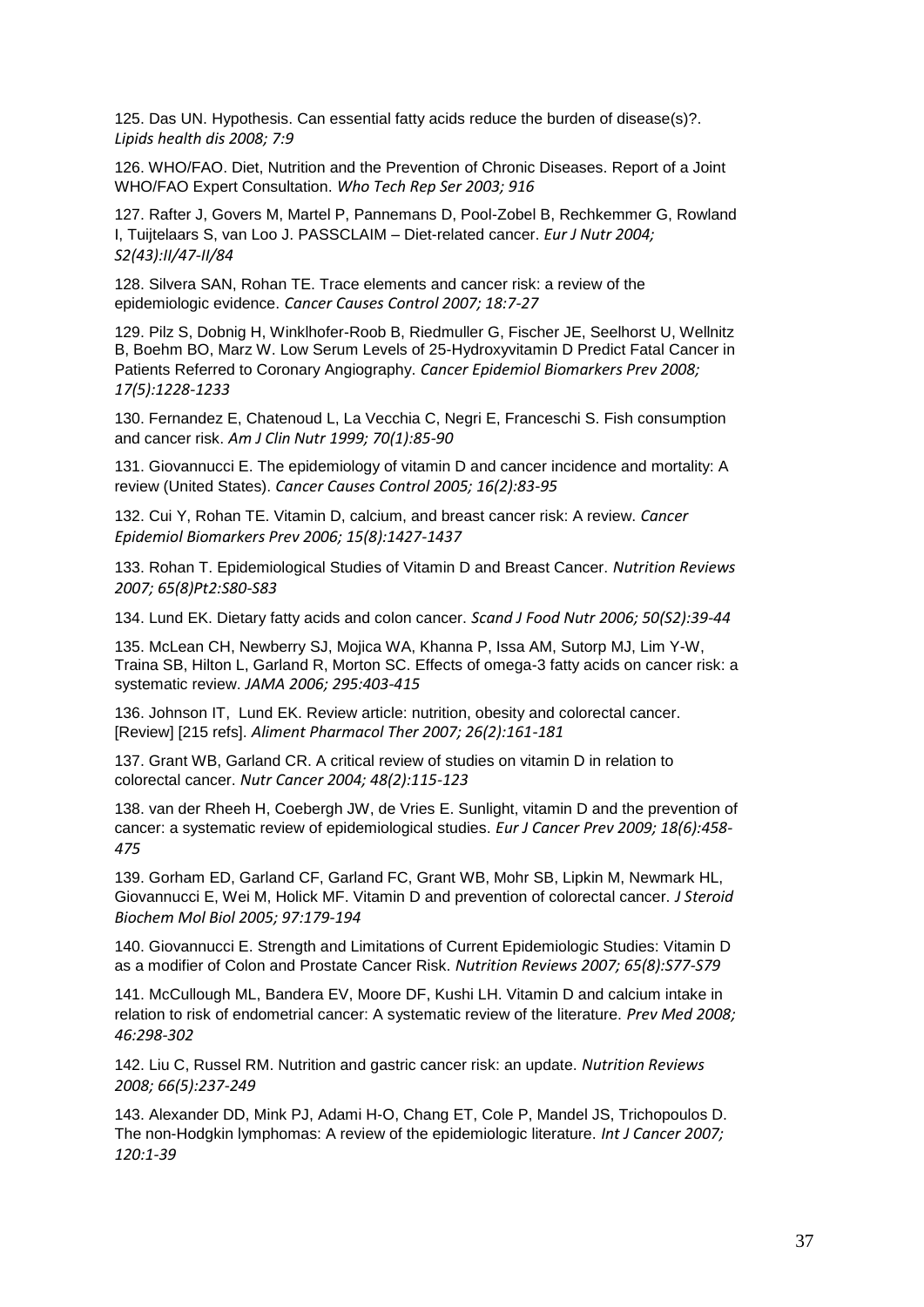144. Kelly JL, Friedberg JW, Calvi LM, van Wijngaarden E, Fisher SG. Vitamin D and Non-Hodgkin Lymphoma Risk in Adults: A Review. *Cancer Invest 2009; 27(9):942-951*

145. Kricker A, Armstrong BK, Hughes AM, Goumas C, Smedby KE, Zheng T, Spinelli JJ, De Sanjosé S, Hartge P, Melbye M, Willett EV, Becker N, Chiu BCH, Cerhan JR, Maynadié M, Staines A, Cocco P, Boffeta P. Personal sun exposure and risk of non Hodgkin lymphoma: A pooled analysis from the Interlymph Consortium. *Int J Cancer 2008; 122:144- 154*

146. Brinkman M, Reulen RC, Kellen E, Buntinz F, Zeegers MP. Are men with low selenium levels at increased risk of prostate cancer?. *Eur J Cancer 2006; 42:2463-2471*

147. Klein EA. Chemoprevention of prostate cancer. *Crit Rev Oncol Hemat 2005; 54:1-10*

148. Grossman HB, Stennzl A, Moyad MA, Droller MJ. Bladder Cancer: Chemoprevention, complementary approaches and budgetary considerations. *Scan J Urol Nephrol 2008; 42(S218):213-233*

149. McCarthy S, Martino D, Chow B, Prescott SL. The role of diet in primary allergy prevention - Part 1: Current approaches. *Agro Food Ind Hi Tec 2007; 18(5):9-11*

150. Anandan C, Nurmatov U, Sheikh A. Omega 3 and 6 oils for primary prevention of allergic disease: systematic review and meta-analysis. *Allergy 2009; 64(6):840-848*

151. Gdalevich M, Mimouni D, Mimouni M. Breast-feeding and the risk of bronchial asthma in childhood: A systematic review with meta-analysis of prospective studies. *J Pediatr 2001; 139(2):261-266*

152. Zipitis CS, Akobeng AK. Vitamin D supplementation in early childhood and risk of type 1 diabetes: a systematic review and meta-analysis. *Arc Dis Child 2008; 93(6):512-517*

153. Gdalevich M, Mimouni D, David M, Mimouni M. Breast-feeding and the onset of atopic dermatitis in childhood: A systematic review and meta-analysis of prospective studies. *J Am Acad Dermatol 2001; 45(4):520-527*

154. Pali-Schöll I, Rens H, Jensen-Jarolim E. Update on allergies in pregnancy, lactation, and early childhood. *J Allergy Clin Immunol 2009; 123(5):1012-1021*

155. Niino M, Fukazawa T, Kikuchi S, Sasaki H. Therapeutic Potential of Vitamin D for Multiple Sclerosis. *Curr Med Chem 2008; 15(5):499-505*

156. Vieth R. Vitamin D supplementation, 25-hydroxyvitamin D concentrations, and safety. *Am J Clin Nutr 1999; 69:842-856*

157. Grant WB, Holick MF. Benefits and requirements of vitamin D for optimal health: a review. *Altern Med Rev 2005; 10(2):94-111*

158. Mithal A, Wahl DA, Bonjour J-P, Burckhardt P, Dawson-Huges B, Eisman JA, Fuleihan GE, Josse RG, Lips P, Morales-Torres J. Global vitamin D status and determinants of hypovitaminosis D. *Osteoporos Int 2009; 20(11):1807-1820*

159. Holick MF. Vitamin D: importance in the prevention of cancers, type 1 diabetes, heart disease, and osteoporosis. *Am J Clin Nutr 2004; 79:362-371*

160. Wagner CL, Greer FR. Prevention of Rickets and Vitamin D Deficiency in Infants, Children, and Adolescents. *Pediatrics 2008; 122:1142-1152*

161. Richy F, Dukas L, Schact E. Differential effects of D-hormone analogs and native vitamin D on the risk of falls: A comparative meta-analysis. *Calcified Tissue Int 2008; 82(2):102-107*

162. Richy F, Schact E, Bruyere O, Ethgen O, Gourlay M, Reginster J-Y. Vitamin D Analogs Versus Native Vitamin D in Preventing Bone Loss and Osteoporosis-Related Fractures: A Comparative Meta-analysis. *Can J Psychiatry 2005; 76(3):176-186*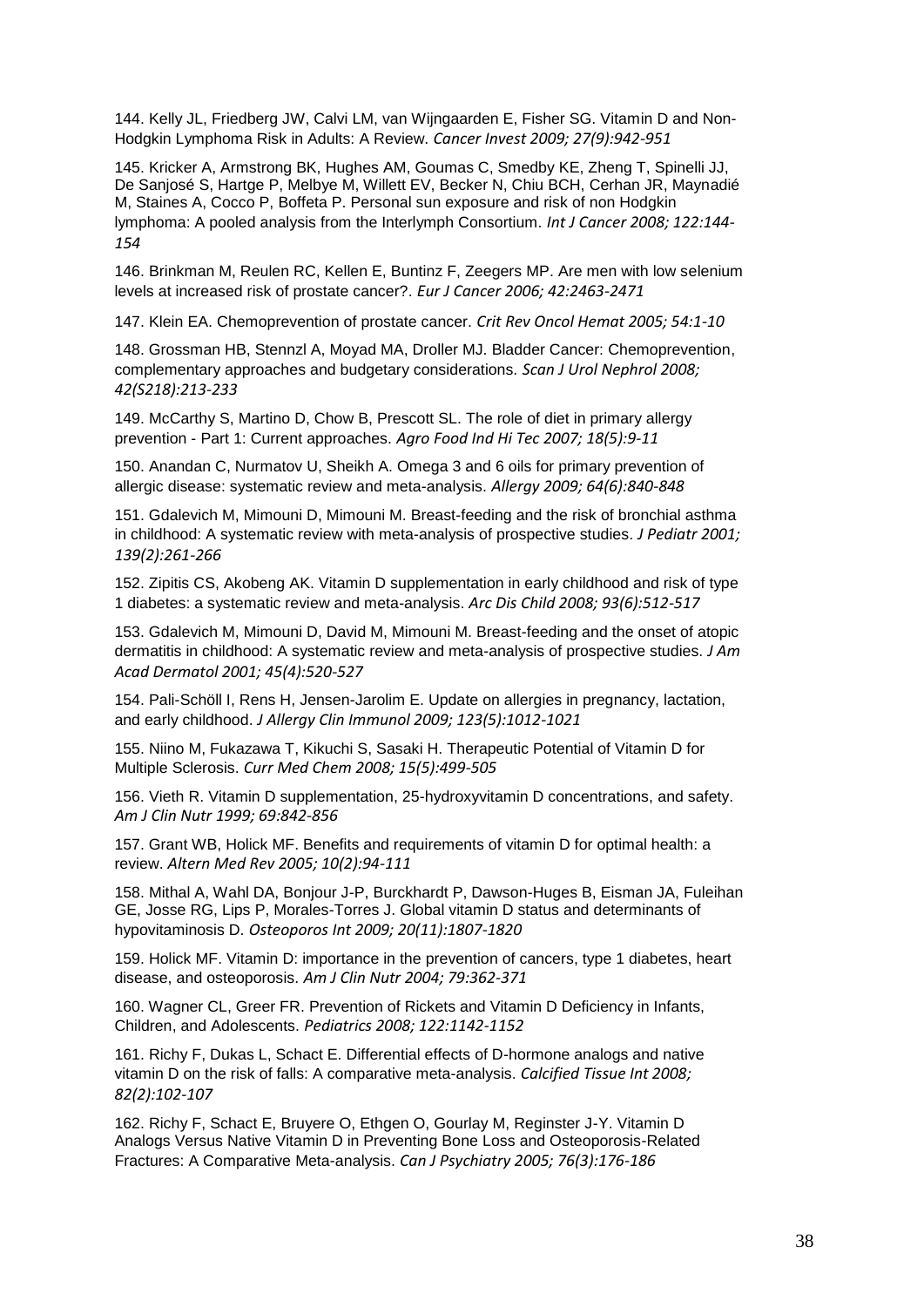163. Bischoff HA, Stahelin HB, Dick W, Akos R, Knecht M, Salis C, Nebiker M, Theiler R, Pfeifer M, Begerow B, Lew RA, Conzelmann M. Effects of vitamin D and calcium supplementation on falls: a randomized controlled trial. *J Bone Mineral Res 2003; 18(2):343- 351*

164. Graafmans WC, Ooms ME, Hofstee HMW, Bezemer PD, Bouter LM, Lips P. Falls in the Elderly: A Prospective Study of Risk Factors and Risk Profiles. *Am J Epidemiol 1996; 143(11):1129-1136*

165. Schacht E. Reduction of falls and osteoporotic fractures: Plain vitamin D or D-hormone analogs?. *Geriatr Gerontol Int 2008; 8(S1):S16-S25*

166. Welch AA, Lund E, Amiano P, Dorronsoro M, Brustad M, Kumle M, Rodriguez M, Lasheras, Janzon L, Jansson J, Luben R, Spencer EA, Overvad K, Tjønneland A, Clavel-Chapelon F, Linseisen J et. al.. Variability of fish consumption within the 10 European countries participating in the European Investigation into Cancer and Nutrition (EPIC) study. *Public Health Nutr 2002; 5(6B):1273-1285*

167. Latham NK, Anderson CS, Reid IR. Effects of Vitamin D Supplementation on Strength, Physical Performance, and Falls in Older Persons: A Systematic Review. *J Am Geriatr Soc 2003; 51(9):1219-1226*

168. Bischoff-Ferrari HA, Dawson-Hughes B, Willett WC, Staehelin HB, Bazemore MG, Zee RY, Wong JB. Effect of Vitamin D on Falls. A meta-analysis.. *JAMA 2004; 291(16):1999- 2006*

169. Jackson C, Gaugris S, Sen SS, Hosking D. The effect of cholecalciferol (vitamin D3) on the risk of fall and fracture: a meta-analysis. *QJM-Int J Med 2007; 100(4):185-192*

170. Fosnight SM, Zafirau WJ, Hazelett SE. Vitamin D supplementation to prevent falls in the elderly: Evidence and practical considerations. *Pharmacotherapy 2008; 28(2):225-234*

171. Cameron ID, Murray GR, Gillespie LD, Robertson MC, Hill KD, Cumming RG, Kerse N. Interventions for preventing falls in older people in nursing care facilities and hospitals. *Cochrane Database Syst Rev 2010; 1(CD005465)*

172. Papadimitropoulos E, Wells G, Shea B, Gillespie W, Weaver B, Zytaruk N, Cranney A, Adachi J, Tugwell P, Josse R, Greenwood C, Guyatt G. VIII: Meta-Analysis of the Efficacy of Vitamin D Treatment in Preventing Osteoporosis in Postmenopausal Women. *Endocr Rev 2002; 23(4):560-569*

173. Dawson-Hughes B, Heaney RP, Holick MF, Lips P, Meunier PJ, Vieth R. Estimates of optimal vitamin D status. *Osteoporos Int 2005; 16(7):713-716*

174. Bischoff-Ferrari HA, Willett WC, Wong JB, Giovannucci E, Dietrich T, Dawson-Hughes B. Fracture Prevention With Vitamin D Supplementation. A Meta-analysis of Randomized Controlled Trials. *JAMA 2005; 293(18):2257-2264*

175. Cranney A, Weiler HA, O'Donnel S, Puil L. Summary of evidence-based review on vitamin D efficacy and safety in relation to bone health. *Am J Clin Nutr 2008; 88(2):513S-519S*

176. Avenell A, Gillespie WJ, Gillespie LD, O´Connel D. Vitamin D and vitamin D analogues for preventing fractures associated with involutional and post-menopausal osteoporosis. *Cochrane Database Syst Rev 2009; 2:CD000227*

177. He K. Fish, Long-Chain Omega-3 Polyunsaturated Fatty Acids and Prevention of Cardiovascular Disease-Eat Fish or Take Fish Oil Supplement?. *Prog Cardiovasc Dis 2009; 52(2):95-114*

178. Marik PE, Varon J. Omega-3 Dietary Supplements and the Risk of Cardiovascular Events: A Systematic Review. *Clin Cardiol 2009; 32(7):365-372*